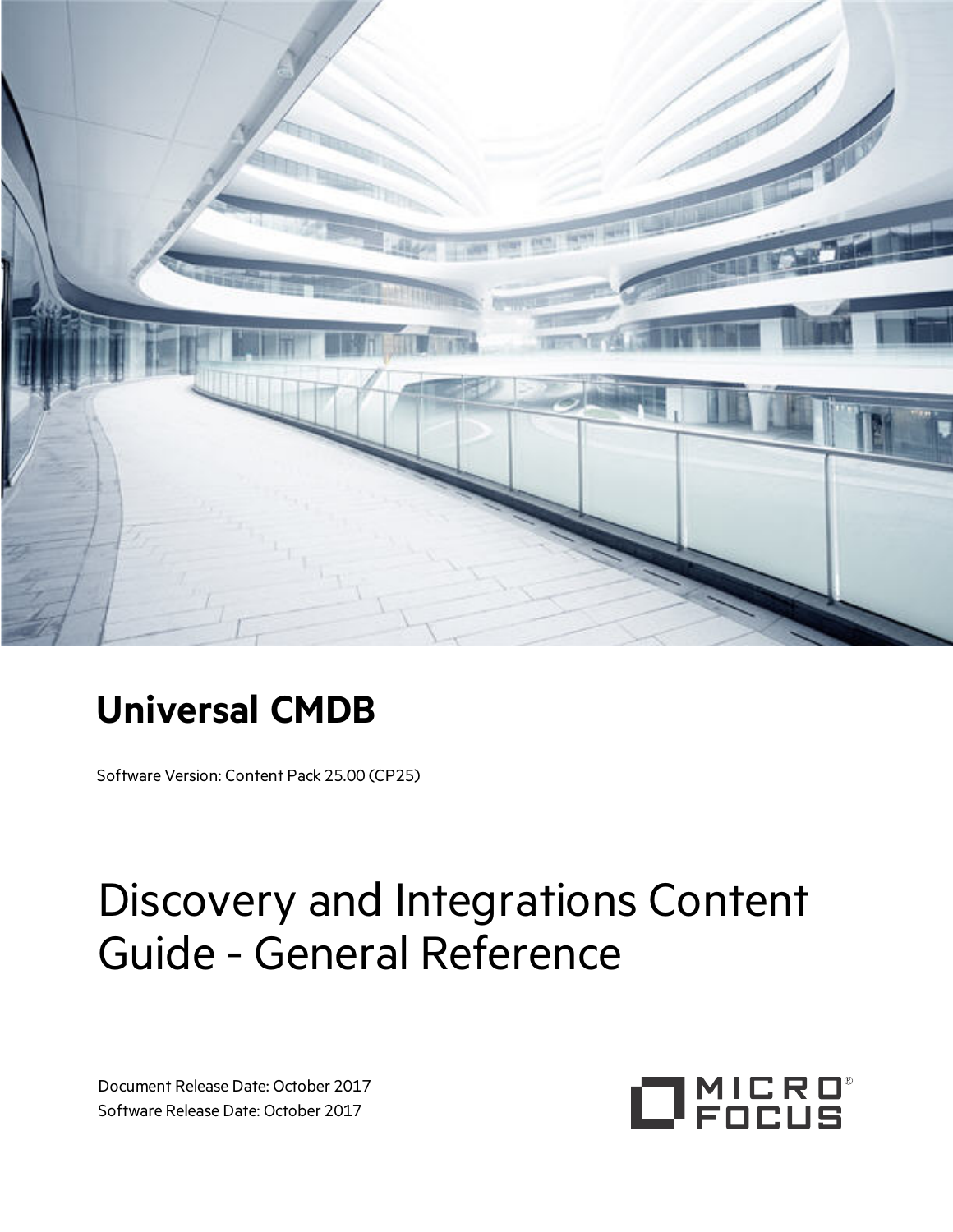### Legal Notices

#### **Warranty**

The only warranties for Hewlett Packard Enterprise products and services are set forth in the express warranty statements accompanying such products and services. Nothing herein should be construed as constituting an additional warranty. Hewlett Packard Enterprise shall not be liable for technical or editorial errors or omissions contained herein.

The information contained herein is subject to change without notice.

### Restricted Rights Legend

Confidential computer software. Valid license from Hewlett Packard Enterprise required for possession, use or copying. Consistent with FAR 12.211 and 12.212, Commercial Computer Software, Computer Software Documentation, and Technical Data for Commercial Items are licensed to the U.S. Government under vendor's standard commercial license.

### Copyright Notice

© 2002 - 2017 Hewlett Packard Enterprise Development LP

### Trademark Notices

Adobe™ is a trademark of Adobe Systems Incorporated.

Microsoft® and Windows® are U.S. registered trademarks of Microsoft Corporation.

UNIX® is a registered trademark of The Open Group.

### Disclaimer

Certain versions of software and/or documents ("Material") accessible here may contain branding from Hewlett-Packard Company (now HP Inc.) and Hewlett Packard Enterprise Company. As of September 1, 2017, the Material is now offered by Micro Focus, a separately owned and operated company. Any reference to the HP and Hewlett Packard Enterprise/HPE marks is historical in nature, and the HP and Hewlett Packard Enterprise/HPE marks are the property of their respective owners.

### Documentation Updates

To check for recent updates or to verify that you are using the most recent edition of a document, go to: <https://softwaresupport.hpe.com/>.

This site requires that you register for an HP Passport and to sign in. To register for an HP Passport ID, click **Register** on the HPE Software Support site or click **Create an Account** on the HP Passport login page.

You will also receive updated or new editions if you subscribe to the appropriate product support service. Contact your HPE sales representative for details.

### Support

Visit the HPE Software Support site at: <https://softwaresupport.hpe.com/>.

Most of the support areas require that you register as an HP Passport user and to sign in. Many also require a support contract. To register for an HP Passport ID, click **Register** on the HPE Support site or click **Create an Account** on the HP Passport login page.

To find more information about access levels, go to: <https://softwaresupport.hpe.com/web/softwaresupport/access-levels>.

**HPE Software Solutions Now** accesses the HPSW Solution and Integration Portal website. This site enables you to explore HPE Product Solutions to meet your business needs, includes a full list of Integrations between HPE Products, as well as a listing of ITIL Processes. The URL for this website is [https://softwaresupport.hpe.com/km/KM01702731.](https://softwaresupport.hpe.com/km/KM01702731)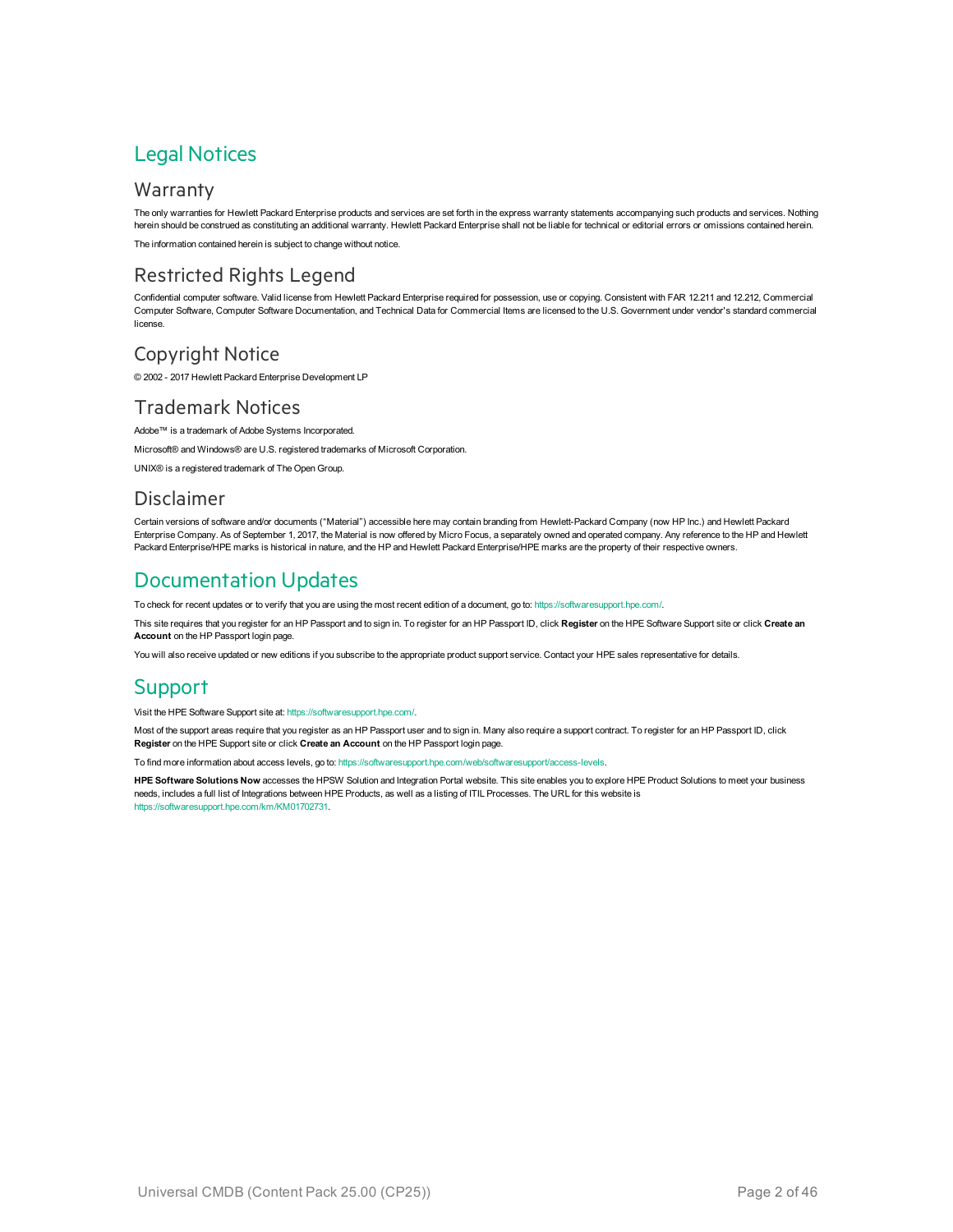## **Contents**

| Chapter 3: How to Discover IP Addresses in Universal Discovery  9    |  |
|----------------------------------------------------------------------|--|
| Chapter 4: How to Use the cpVersion Attribute to Verify Content      |  |
|                                                                      |  |
| Chapter 5: How to Delete Files Copied to Remote Machine  12          |  |
| Chapter 6: How to Run HPCmd from Windows Server 2008, 2008           |  |
|                                                                      |  |
|                                                                      |  |
|                                                                      |  |
|                                                                      |  |
|                                                                      |  |
|                                                                      |  |
| How to Create an SSH Connection Based on Public/Private Keys Pair 35 |  |
| How to Enable Support for the AES256-CBC and AES256-CTR              |  |
|                                                                      |  |
|                                                                      |  |
|                                                                      |  |
|                                                                      |  |
|                                                                      |  |
|                                                                      |  |
|                                                                      |  |
|                                                                      |  |
|                                                                      |  |
|                                                                      |  |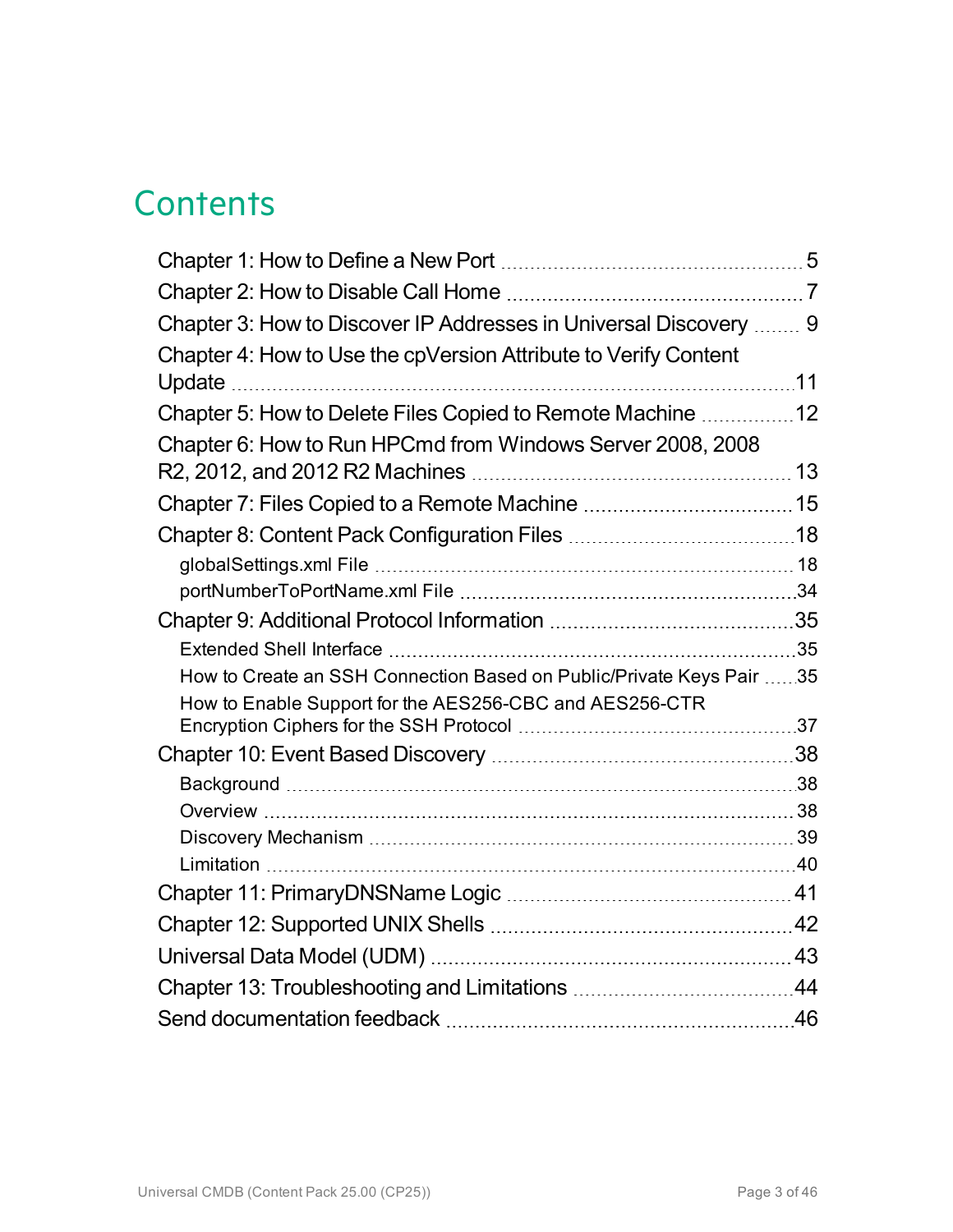Discovery and Integrations Content Guide - General Reference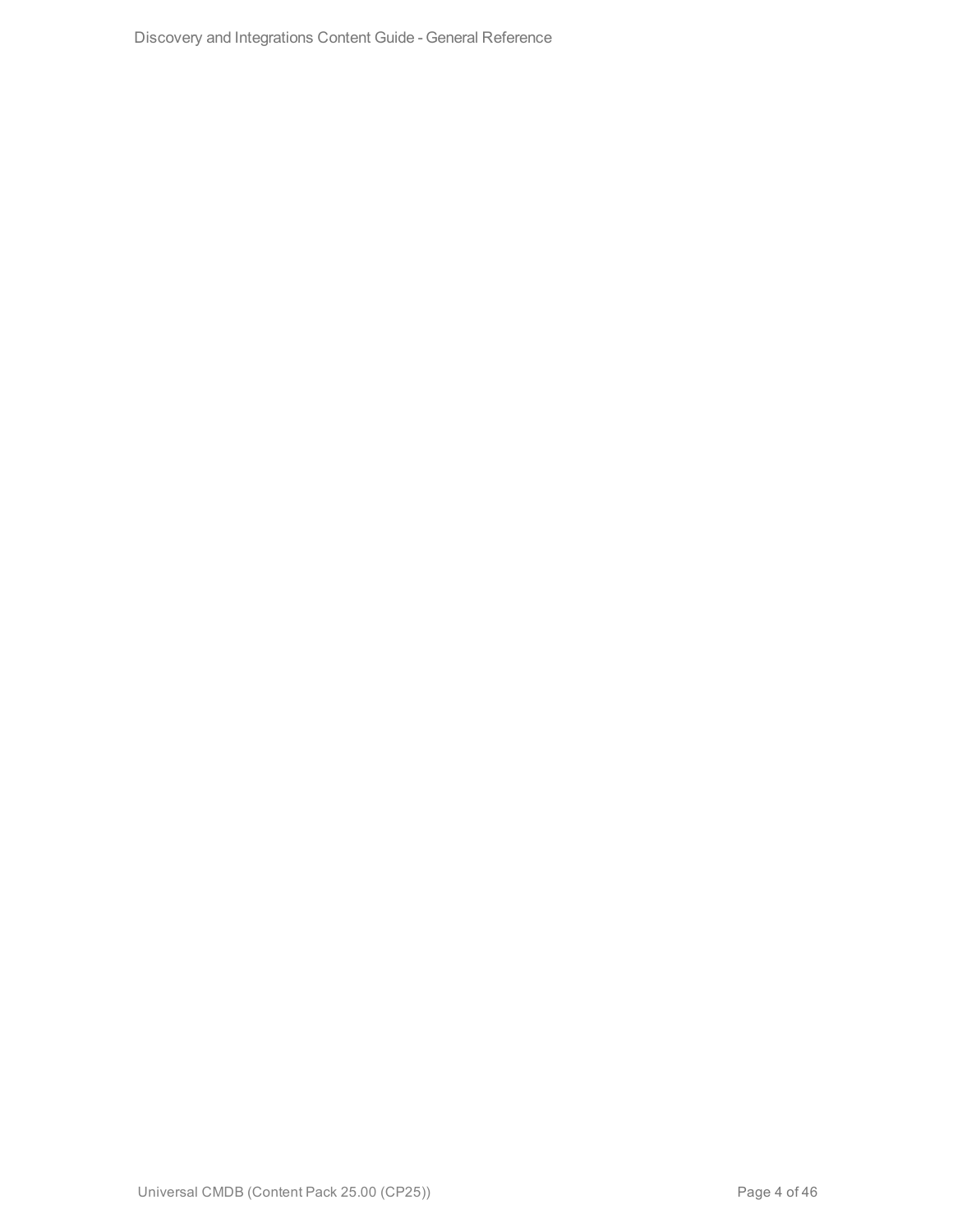## <span id="page-4-0"></span>Chapter 1: How to Define a New Port

Edit the **portNumberToPortName.xml** file to define a new port:

1. In the Adapter Management window (**Managers > Data Flow Management > Adapter Management**), search for the portNumberToPortName.xml file: click the **Find resource** button and enter **portNumberToPortName.xml** in the **Name** box. Click **Find Next**, then click **Close**.

The file is selected in the Resources pane and the file contents are displayed in the View pane.

For details about this file, see ["portNumberToPortName.xml](#page-33-0) File" on page 34.

2. Add another row to the file and make changes to the parameters:

| cpVersion="xx"/> | <portinfo <="" discover="0" portname="xxx" portnumber="xxx" portprotocol="xxx" th=""></portinfo>                                                                                                                                                                                                                                                                                                              |
|------------------|---------------------------------------------------------------------------------------------------------------------------------------------------------------------------------------------------------------------------------------------------------------------------------------------------------------------------------------------------------------------------------------------------------------|
| <b>Parameter</b> | <b>Description</b>                                                                                                                                                                                                                                                                                                                                                                                            |
| portProtocol     | The network protocol used for discovery (udp or tcp).                                                                                                                                                                                                                                                                                                                                                         |
| portNumber       | The port number to be discovered.<br>This attribute may be a number or a range. Ranges may be separated by<br>commas or dashes or both. For example: "10, 21, 45", "10-21", or "10-21, 45,<br>110".                                                                                                                                                                                                           |
| portName         | The name that is to be displayed for this port.                                                                                                                                                                                                                                                                                                                                                               |
| discover         | 1. This port must be discovered.<br>0: This port should not be discovered.                                                                                                                                                                                                                                                                                                                                    |
| cpVersion        | Use this parameter when you want to export the <b>portNumberToPortName.xml</b><br>file to another UCMDB system with the Package Manager. If the<br>portNumberToPortName.xml file on the other system includes ports for this<br>application but does not include the new port you want to add, the cpVersion<br>attribute ensures that the new port information is copied to the file on the other<br>system. |
|                  | The cpVersion value must be greater than the value that appears in the root of<br>the portNumberToPortName.xml file.                                                                                                                                                                                                                                                                                          |
|                  | For example, if the root cpVersion value is 3:                                                                                                                                                                                                                                                                                                                                                                |
|                  | <portlist <br="" parserclassname="com.hp.ucmdb.discovery.&lt;br&gt;library.communication.downloader.cfgfiles. KnownPortsConfigFile">cpVersion="3"&gt;</portlist>                                                                                                                                                                                                                                              |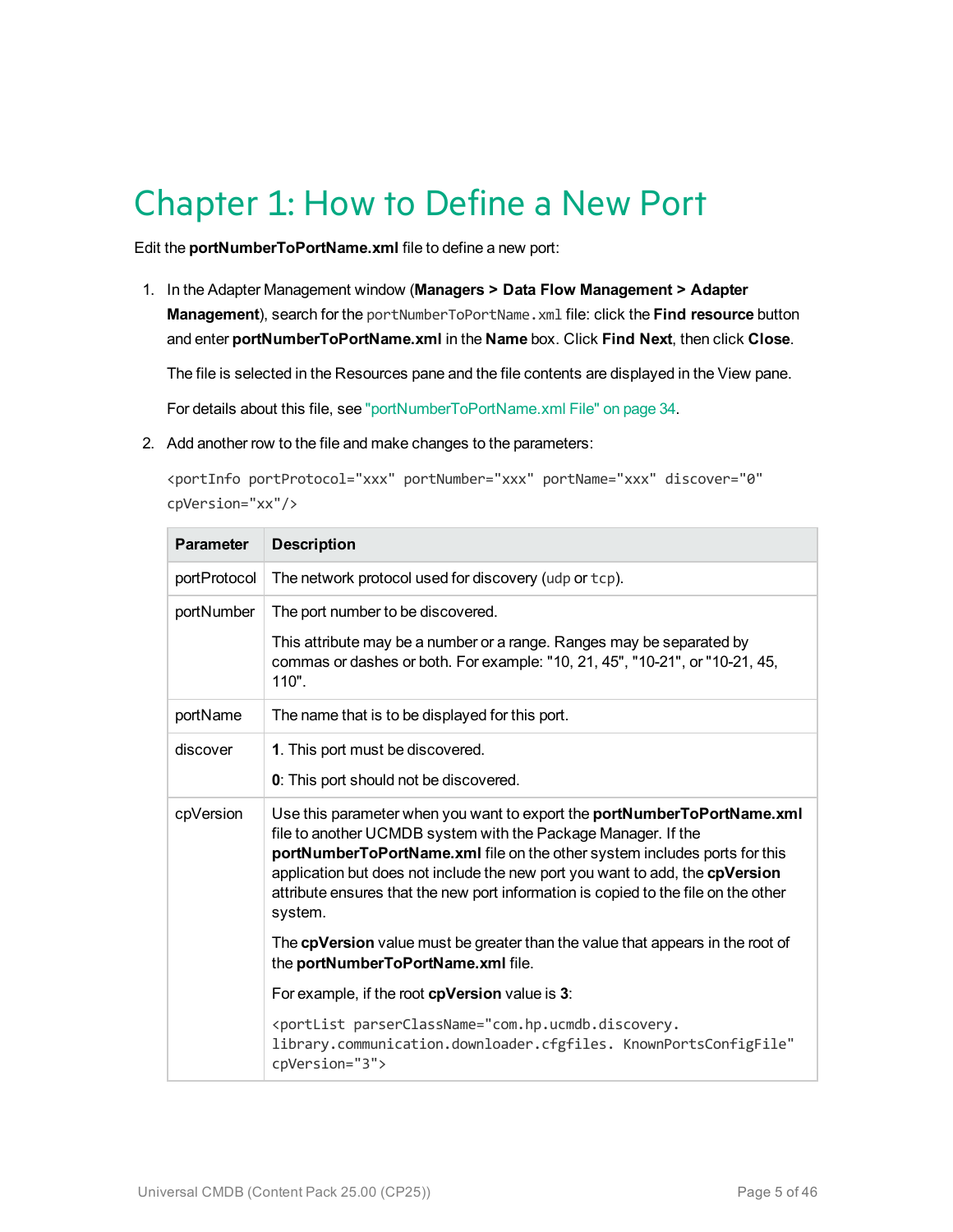| <b>Parameter</b> | <b>Description</b>                                                                                                                                       |
|------------------|----------------------------------------------------------------------------------------------------------------------------------------------------------|
|                  | the new port entry must include a cpVersion value of 4:                                                                                                  |
|                  | <portinfo <br="" portname="A1" portnumber="1" portprotocol="udp">discover="0" cpVersion="4"/&gt;</portinfo>                                              |
|                  | Note: If the root cpVersion value is missing, you can add any non-negative<br>number to the new port entry.                                              |
|                  | This parameter is also needed during Content Pack upgrade. For details, see<br>"How to Use the cpVersion Attribute to Verify Content Update" on page 11. |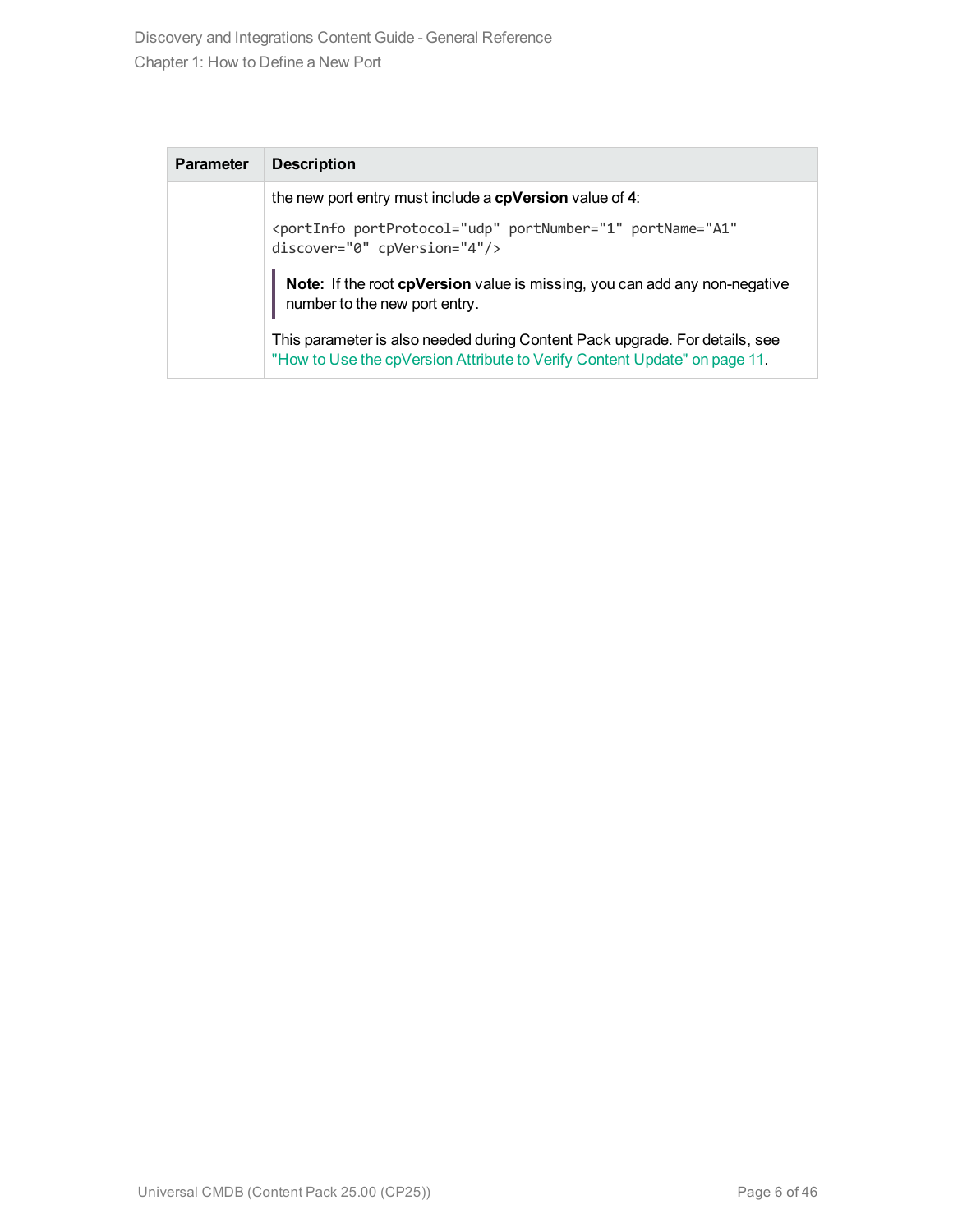## <span id="page-6-0"></span>Chapter 2: How to Disable Call Home

This task describes how to disable the Call Home feature.

Call Home can be disabled depending on the method that you use to install UD Agent.

#### Infrastructure Discovery Activity

Set **Request Frequency** on the Agent Deployment page of the Infrastructure Discovery Activity to **0**. For details about the Infrastructure Discovery Activity, see the *UCMDB Discovery and Integrations Content Guide - Discovery Activities*.

#### Manual

- For Windows, do one of the following:
	- <sup>o</sup> When manually installing UD Agent, do not provide Call Home **Primary URL** and **Secondary URL**.
	- <sup>o</sup> If you already installed UD Agent, do the following:
		- i. Open Registry Editor, go to **HKEY\_LOCAL\_ MACHINE\SOFTWARE\Wow6432Node\Hewlett-Packard\Universal Discovery\V1\Options**, and do one of following:
			- <sup>l</sup> Set the value data of **CallHomeTimeout** to **0**.
			- <sup>l</sup> Delete the value data of **CallHomeURL0**.
		- ii. Restart UD Agent, or run the **Update UD Agent** job.
- For non-Windows

When manually installing UD Agent via **agentinstall.sh**, set the **timeout** parameter to **0**. For example,

sudo ./agentinstall.sh --timeout 0 hp-ud-agent-linux-x64.rpm

For details about **agentinstall.sh**, see "Universal Discovery Resources for UNIX" in the *Universal CMDB Data Flow Management Guide*.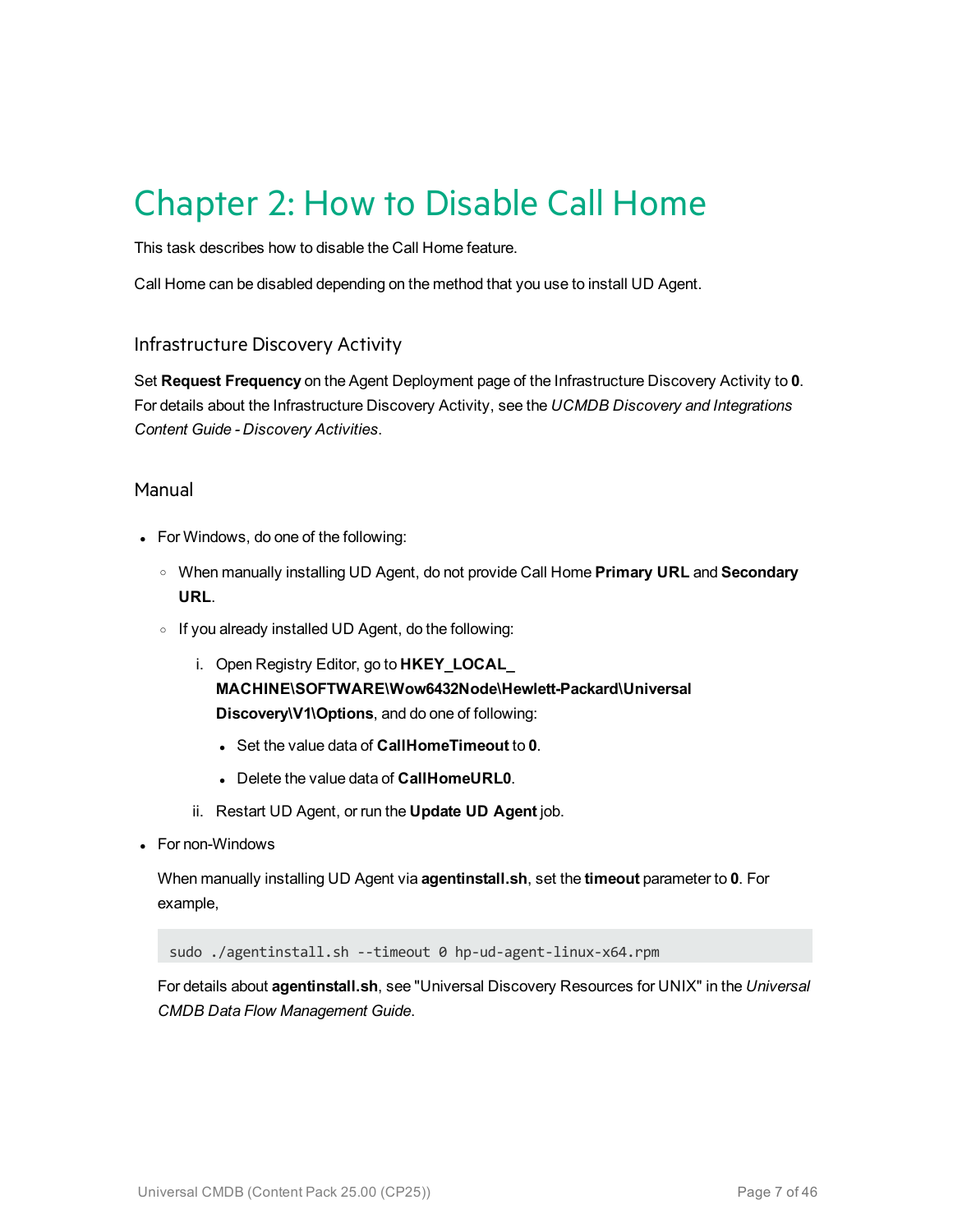Discovery and Integrations Content Guide - General Reference Chapter 2: How to Disable Call Home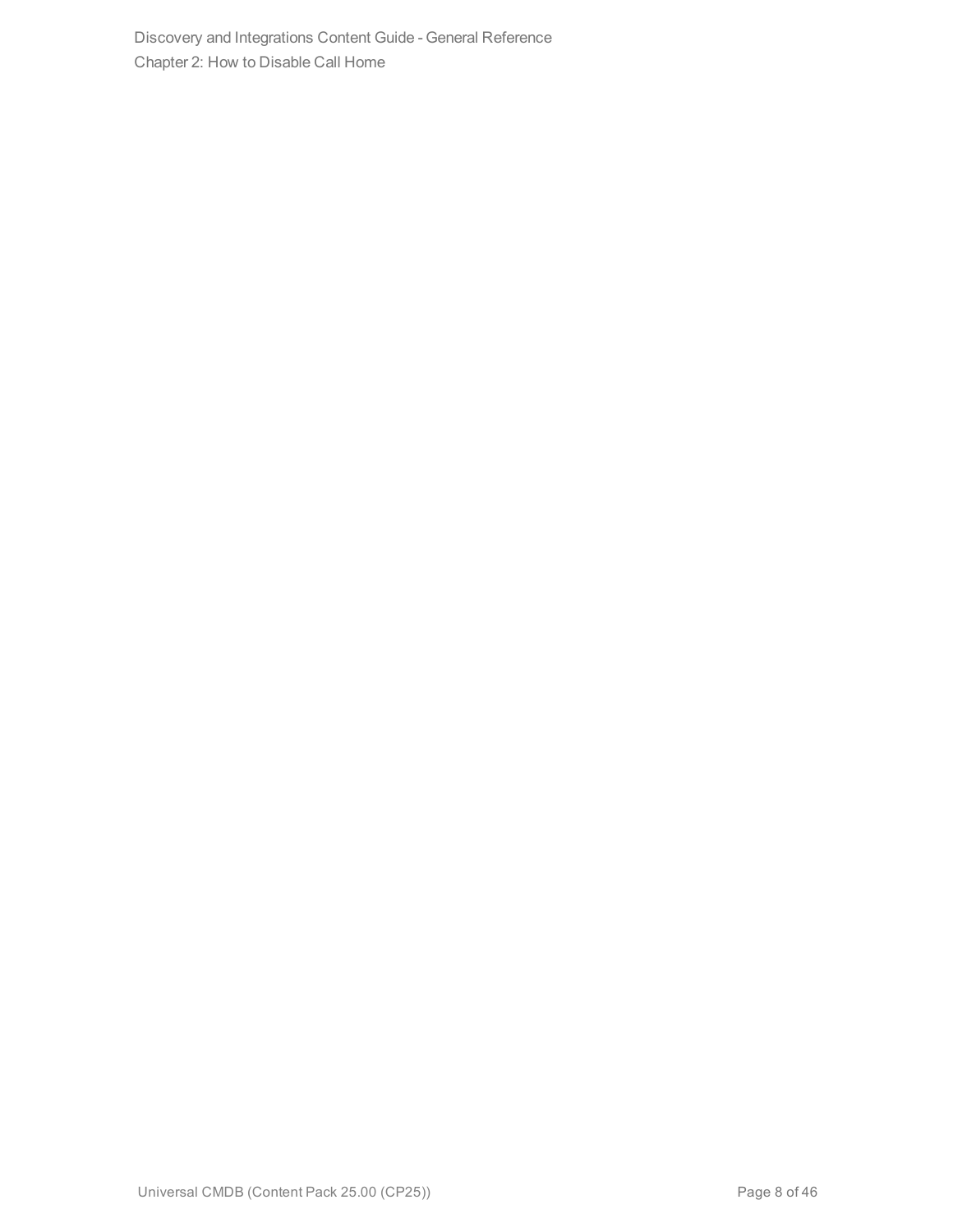## <span id="page-8-0"></span>Chapter 3: How to Discover IP Addresses in Universal Discovery

In Universal Discovery, IP addresses can be defined as the following two types:

- **Data center IP addresses**. These IP addresses are stable or long-term.
- <sup>l</sup> **Client IP addresses**. These IP addresses are dynamic or short-term.

This task contains the following:

- How to discover Data center IP addresses
	- a. Run the following ICMP jobs:
		- <sup>l</sup> **Range IPs by ICMP**
		- <sup>l</sup> **Class B IPs by ICMP**
		- <sup>l</sup> **Class C IPs by ICMP**
	- b. Run the **Range IPs by nmap** job.

For details about these jobs, see the *UCMDB Discovery and Integrations Content Guide - Discovery Modules*.

- How to discover Client IP addresses
	- a. Run the **Client Connection by SNMP** job to discover switches or routers. The IP addresses need to be defined in the Data Flow Probe range as the Client IP addresses.
	- b. Run the **IP MAC Harvesting by SNMP** job to discover Client IP addresses that are cached in the triggered switch or router.

For details about these jobs, see the *UCMDB Discovery and Integrations Content Guide - Discovery Modules*.

- How to improve performance for IP addresses related jobs
	- <sup>o</sup> Adjust the following job parameters if available:
		- **.** bulkSize
		- **retryDiscover**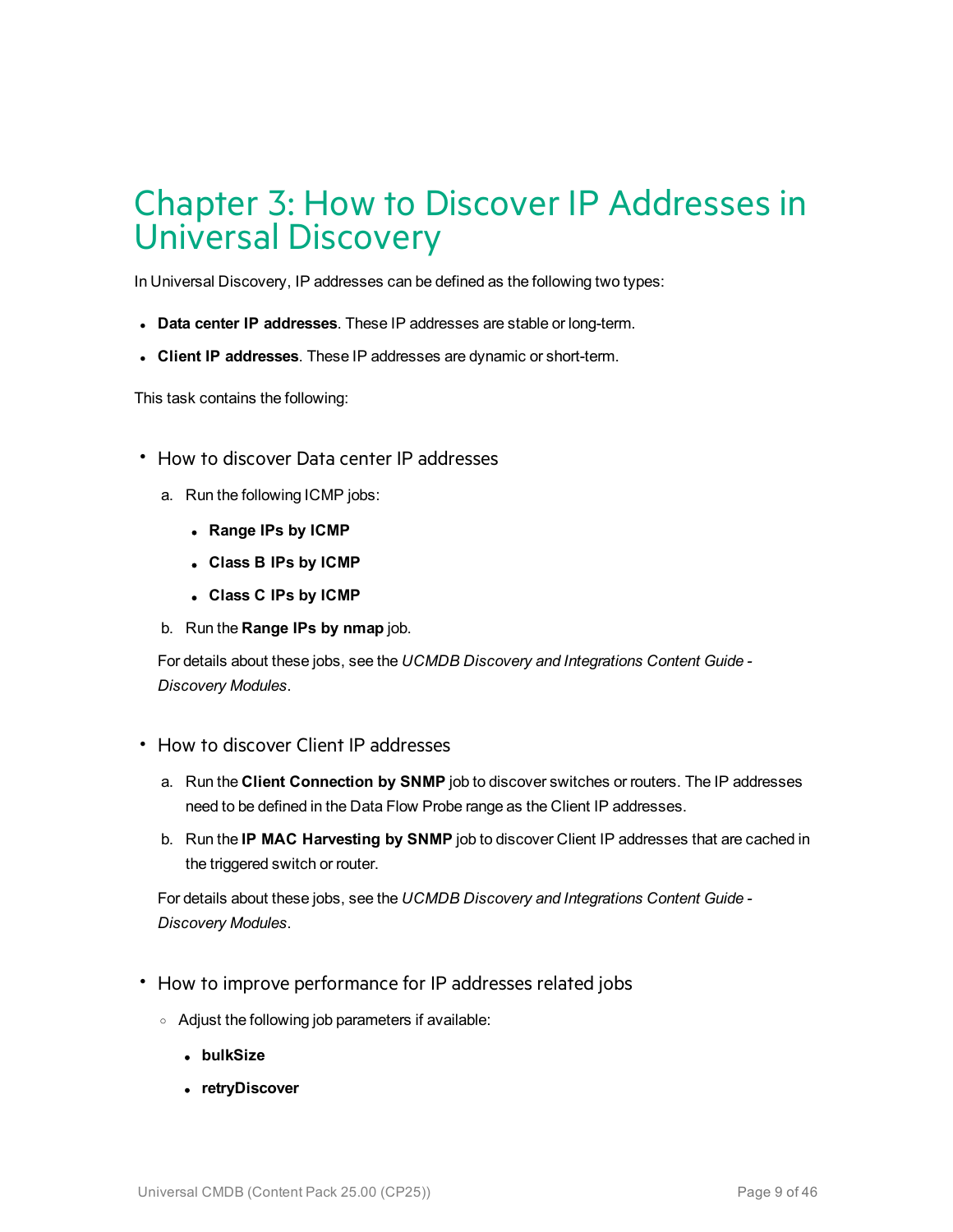#### $\cdot$  threadPoolSize

#### <sup>l</sup> **timeoutDiscover**

For details about these job parameters, see the *UCMDB Discovery and Integrations Content Guide - Discovery Modules*.

<sup>o</sup> Change the **Get Request Operation Type** value in the SNMP protocol from **Get-NEXT** to **Get-BULK** if possible.

For details about this value, see the *SNMP Protocol* section of the *UCMDB Discovery and Integrations Content Guide - Supported Content*.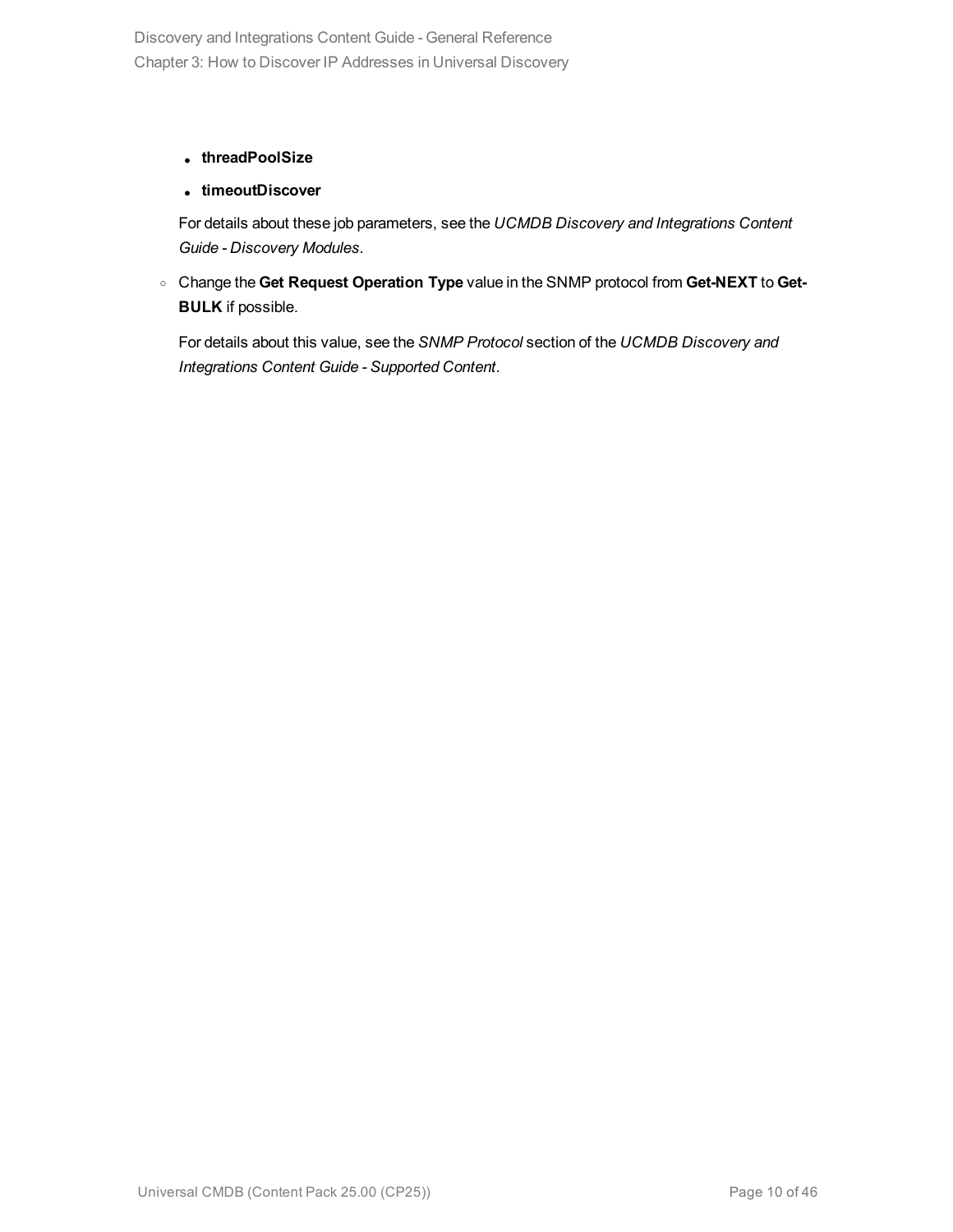## <span id="page-10-0"></span>Chapter 4: How to Use the cpVersion Attribute to Verify Content Update

The **cpVersion** attribute is included in the portNumberToPortName.xml file, and indicates in which Content Pack release a port has been discovered. For example, the following code defines that the LDAP port 389 has been discovered in Content Pack 11.00:

```
<portInfo portProtocol="tcp" portNumber="389" portName="ldap" discover="11"
cpVersion="11"/>
```
During a Content Pack upgrade, DFM uses this attribute to perform a smart merge between the existing portNumberToPortName.xml file (which may include user-defined ports) and the new file. Entries previously added by the user are not removed and entries previously deleted by the user are not added.

For details about the **portNumberToPortName.xml** file, see ["portNumberToPortName.xml](#page-33-0) File" on [page 34](#page-33-0).

#### **To verify that a Content Pack is successfully deployed:**

- 1. Install the latest Service Pack release.
- 2. Start the UCMDB Server.
- 3. Verify that all services are running. For details, see the section about Universal CMDB Services in the *Universal CMDB Administration Guide*.
- 4. Install and deploy the latest Content Pack release. For details, refer to the Content Pack installation guide.
- 5. In the Adapter Management window, access the **portNumberToPortName.xml** file.
- 6. Verify that no user-defined ports have been deleted and that any ports deleted by the user have not been added.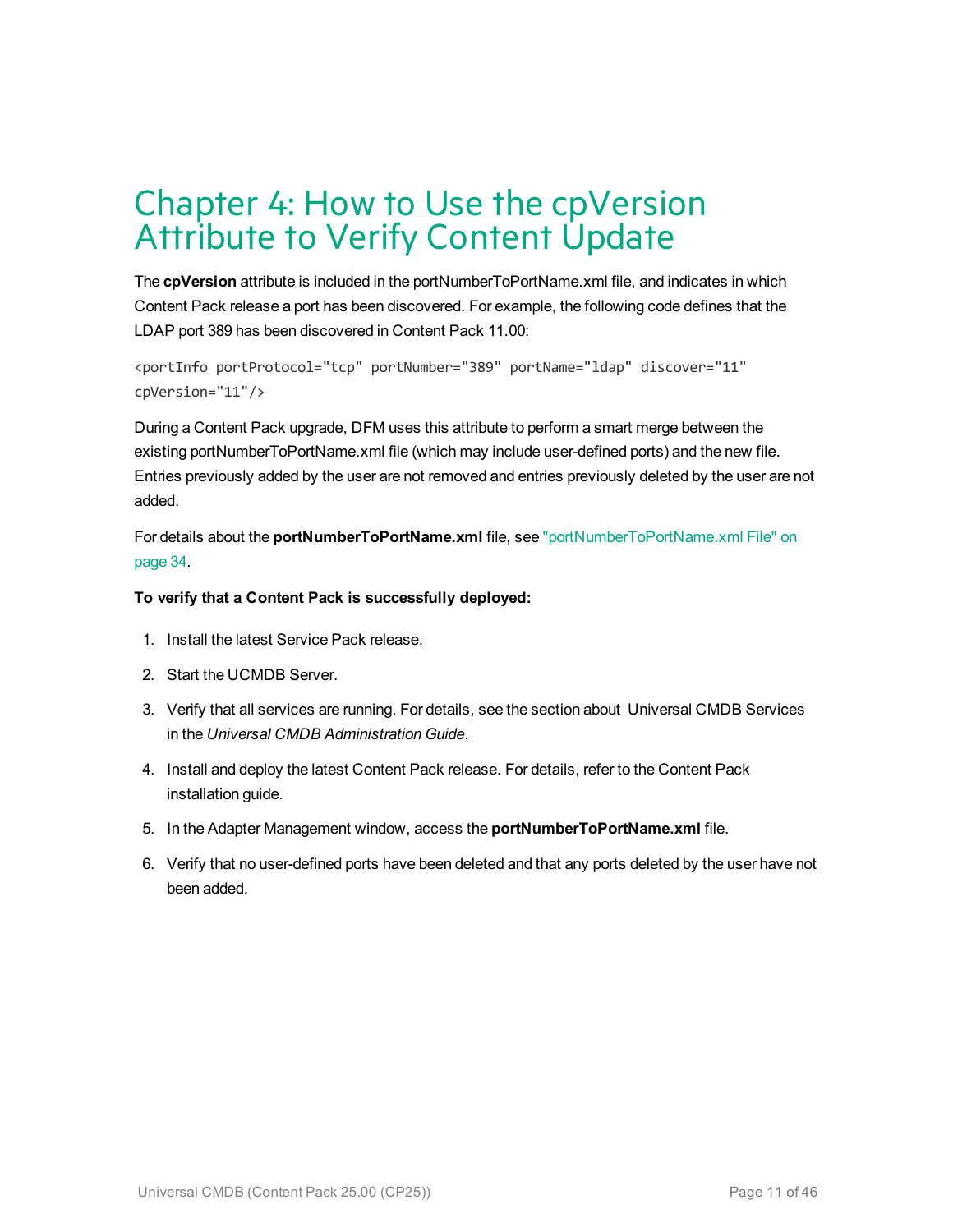## <span id="page-11-0"></span>Chapter 5: How to Delete Files Copied to Remote Machine

During discovery, the Data Flow Probe copies files to a remote Windows machine. For details, see "Files Copied to a Remote [Machine"](#page-14-0) on page 15.

**To configure DFM to delete files copied to the destination machine after discovery is finished:**

- 1. Access the **globalSettings.xml** file: **Adapter Management > AutoDiscoveryContent > Configuration Files**.
- 2. Locate the **removeCopiedFiles** parameter.
	- <sup>o</sup> **true**. The files are deleted.
	- <sup>o</sup> **false**. The files are not deleted.
- 3. Save the file.

#### **To control HPCmd behavior:**

- 1. In the **globalSettings.xml** file, locate the **NtcmdAgentRetention** parameter.
- 2. Enter one of the following:
	- <sup>o</sup> **0**. (The default) Unregister the service and delete the remote executable file. (**Unregister**: stop the service and remove it from the remote machine, so that it is no longer listed in the list of services.)
	- <sup>o</sup> **1**. Unregister the service, but leave the executable file on the file system.
	- <sup>o</sup> **2**. Leave the service running, and leave the executable file on the file system.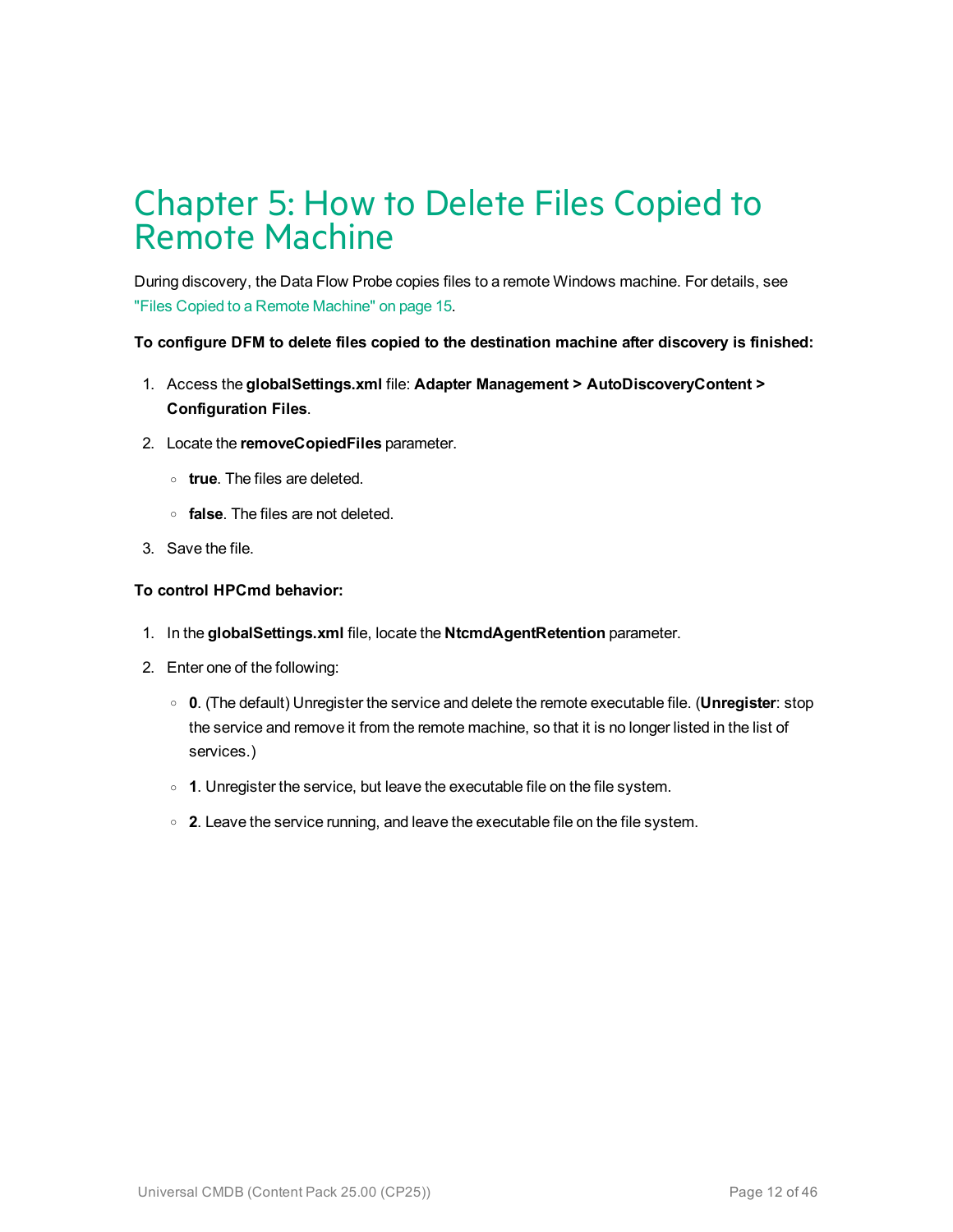### <span id="page-12-0"></span>Chapter 6: How to Run HPCmd from Windows Server 2008, 2008 R2, 2012, and 2012 R2 Machines

Perform the following to ensure that HPCmd functions properly when the Probe is installed on a Windows Server 2008, 2008 R2, 2012, or 2012 R2 machine:

- 1. Stop the Probe.
- 2. Open the standard Windows Registry Editor application by running the **regedit** executable.
- 3. In the Registry Editor navigate to the following registry key:

#### **HKEY\_LOCAL\_MACHINE\SYSTEM\CurrentControlSet\Control**

- 4. Under this key there should be a **REG\_DWORD** parameter **SCMApiConnectionParam**
	- a. If this is missing, add a new **REG\_DWORD** parameter **SCMApiConnectionParam** and set its value to 0x80000000.
	- b. If this value is already available in the registry, combine it with the 0x80000000 mask (using bitwise OR). For example, if there was a value 0x1 in there, you need to set this value to 0x80000001.

**Note:** To run HPCmd from a Windows 2008 machine **with UAC enabled**, also perform the following additional steps. **Do not perform these steps for a Windows Server 2008 R2, 2012, or 2012 R2 machine.**

- 5. Locate the **wrapper.exe** file, in the **hp\UCMDB\DataFlowProbe\bin** directory.
- 6. Right-click the **wrapper.exe** file, and select **Properties**.
- 7. In the **Compatibility** tab:
	- a. Select **Compatibility mode**.
	- b. Select **Run this program in compatibility for**: **Windows XP (Service Pack 2)**.
	- c. Select **Run this program as administrator**.
- 8. Start the Probe.

**Note:** HPCmd uses DCOM protocol for connecting to remote machines. The DCOM protocol requires that the following ports are open: **135**, **137**, **138,** and **139**. In addition it uses arbitrary ports between **1024** and **65535**, but there are ways to restrict the port range used by WMI/DCOM/RPC.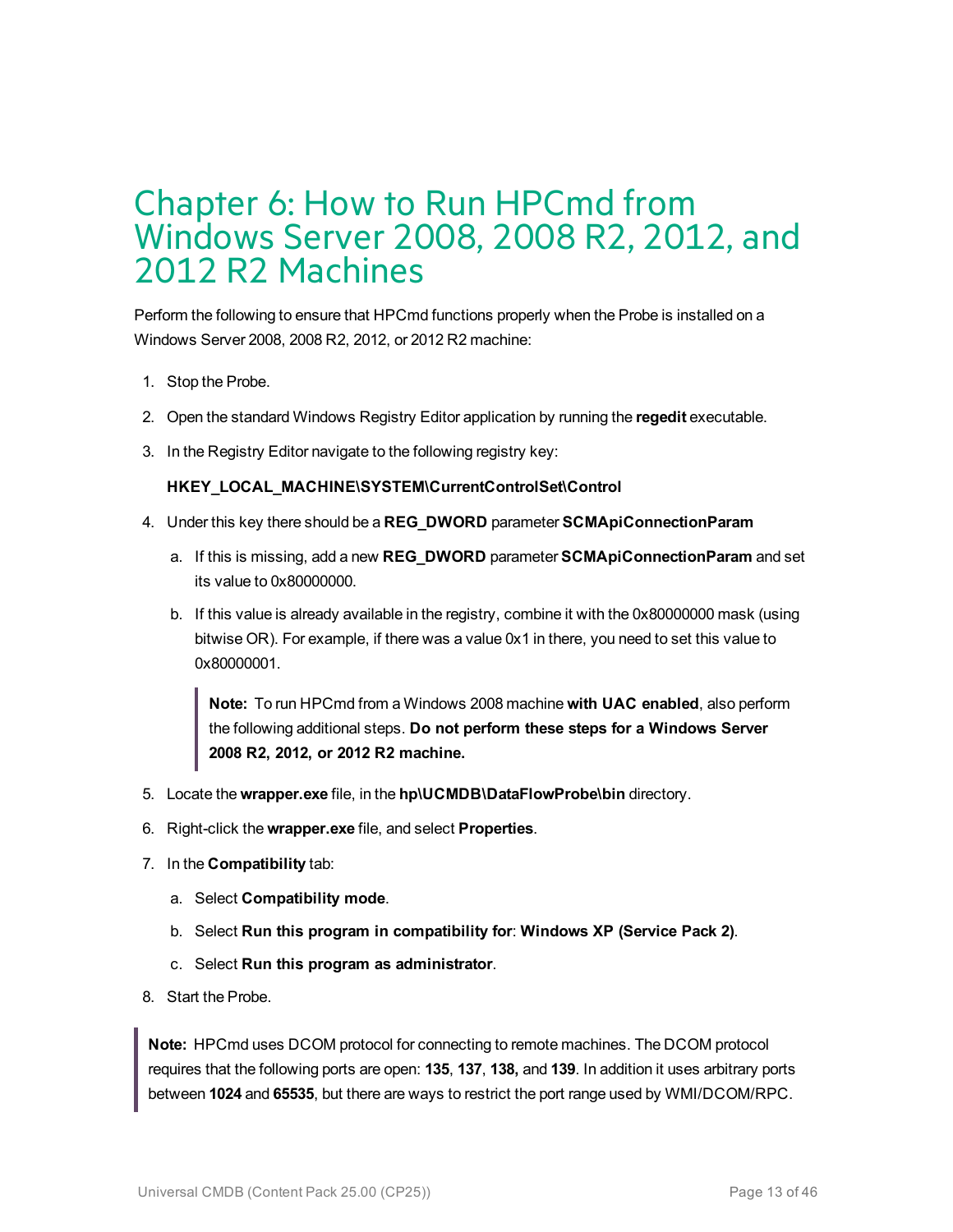For information about configuring DCOM to work with firewalls, see <http://support.microsoft.com/kb/154596/en-us>.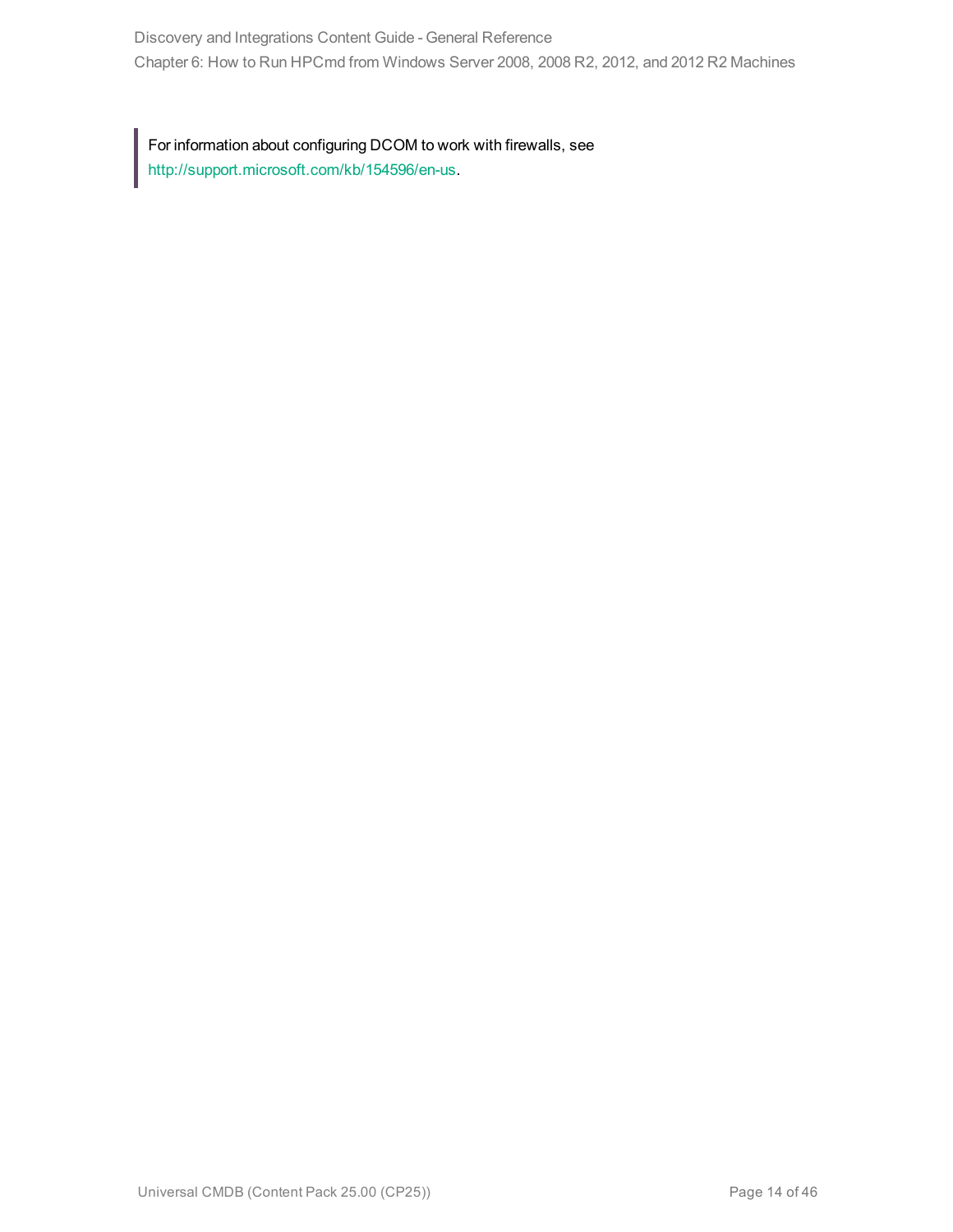## <span id="page-14-0"></span>Chapter 7: Files Copied to a Remote Machine

During discovery, Data Flow Probe copies files to a remote Windows machine to enable discovery of the machine's components. The files are copied to the **%SystemRoot%\system32\drivers\etc\** folder on the remote machine.

#### **Note:**

- **Data Flow Management runs HPCmdSvc.exe to connect to and retrieve the Shell on the** remote machine.
- <sup>l</sup> When the **wmic** command is launched on the remote Windows machine, by the **Host Connection by Shell** or **Host Resources by Shell** or **Host Applications by Shell** jobs, an empty **TempWmicBatchFile.bat** file is created.

The following files are copied:

| <b>File</b>  | Content<br><b>Pack</b><br><b>Version</b> | <b>Description</b>                                                                                                                                                                                                                                                                                                                                                                                                                                                                                                            |
|--------------|------------------------------------------|-------------------------------------------------------------------------------------------------------------------------------------------------------------------------------------------------------------------------------------------------------------------------------------------------------------------------------------------------------------------------------------------------------------------------------------------------------------------------------------------------------------------------------|
| adsutil.ybs  | All                                      | The Visual Basic script used for discovery of Microsoft IIS<br>applications. DFM copies this script to the remote machine to<br>discover IIS.<br>Relevant DFM Job: IIS Applications by NTCMD or UDA                                                                                                                                                                                                                                                                                                                           |
| diskinfo.exe | All                                      | The executable that enables the retrieval of disk information<br>when it is not available to be retrieved by wmic.<br>DFM discovers default disk information with the wmic query.<br>However, if the wmic query fails to execute, DFM copies the<br>diskinfo.exe file to the remote machine. This failure can<br>occur if, for example wmic.exe is not included in the PATH<br>system variable or is completely absent on the remote<br>machine, as is the case on Windows 2000.<br>Relevant DFM Job: Host Resources by Shell |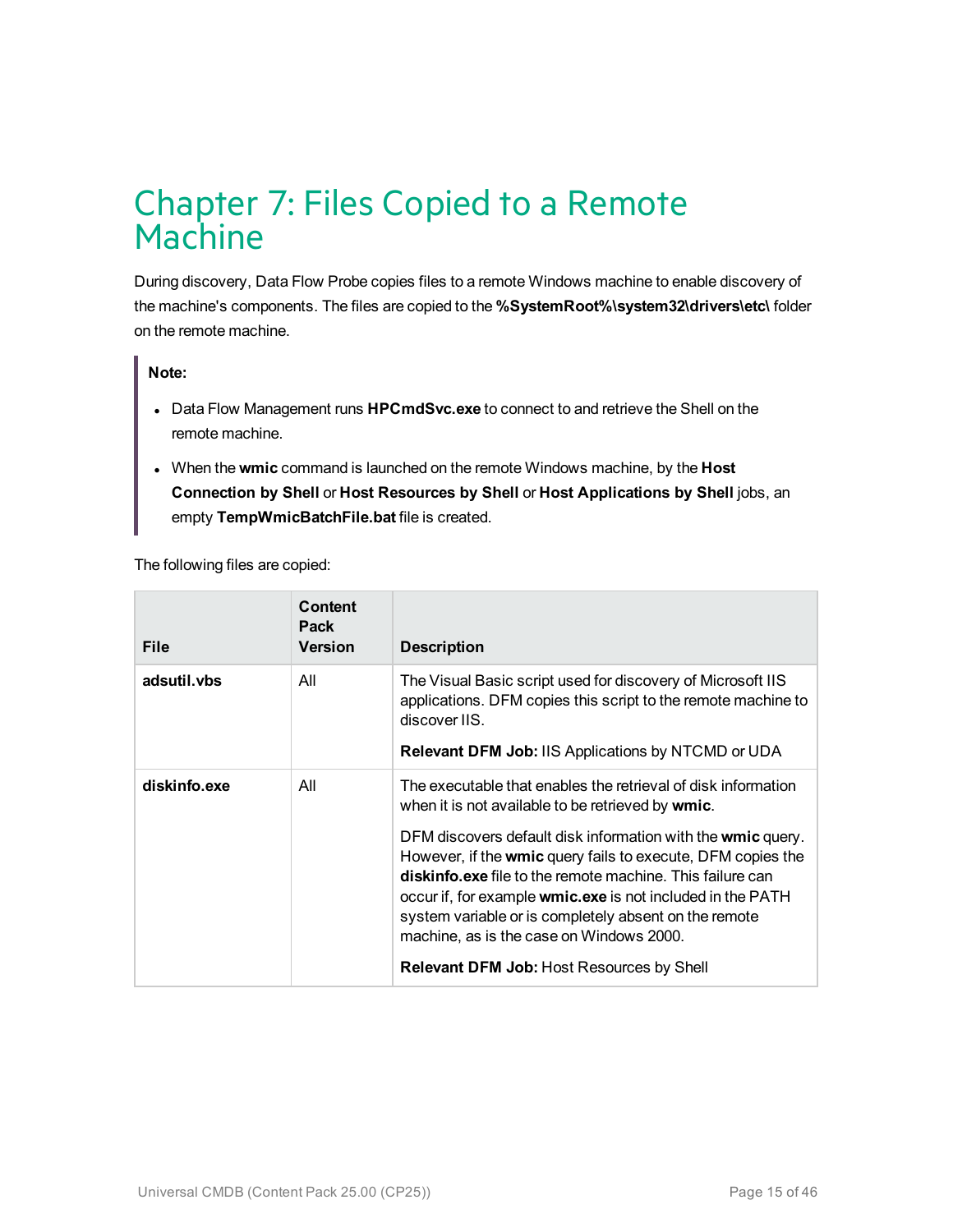| <b>File</b>                            | <b>Content</b><br>Pack<br><b>Version</b> | <b>Description</b>                                                                                                                                               |
|----------------------------------------|------------------------------------------|------------------------------------------------------------------------------------------------------------------------------------------------------------------|
| <b>Exchange_Server</b>                 | CP4                                      | The PowerShell script for MS Exchange 2007 discovery.                                                                                                            |
| 2007<br>Discovery.ps1                  |                                          | DFM uses a PowerShell scenario to discover Microsoft<br>Exchange 2007 by NTCMD. This file, therefore, must be<br>copied to the remote machine.                   |
|                                        |                                          | <b>Relevant DFM Jobs:</b>                                                                                                                                        |
|                                        |                                          | • Microsoft Exchange Connection by NTCMD or UDA                                                                                                                  |
|                                        |                                          | Microsoft Exchange Topology by NTCMD or UDA                                                                                                                      |
| <b>GetFileModification</b><br>Date vbs | CP <sub>5</sub>                          | The Visual Basic script for retrieving the file modification date<br>(disregarding locale).                                                                      |
|                                        |                                          | The most common use case is when DFM must retrieve the<br>last modification date of a configuration file of a discovered<br>application.                         |
|                                        |                                          | <b>Relevant DFM Jobs:</b>                                                                                                                                        |
|                                        |                                          | • Apache Tomcat by Shell                                                                                                                                         |
|                                        |                                          | • File Monitor by Shell                                                                                                                                          |
|                                        |                                          | • IIS Applications by NTCMD or UDA                                                                                                                               |
|                                        |                                          | • JEE Weblogic by Shell                                                                                                                                          |
|                                        |                                          | • JEE WebSphere by Shell or JMX                                                                                                                                  |
|                                        |                                          | • JEE WebSphere by Shell                                                                                                                                         |
|                                        |                                          | • SAP System by Shell                                                                                                                                            |
|                                        |                                          | Service Guard Cluster Topology by TTY                                                                                                                            |
|                                        |                                          | • Siebel Application Server Configuration                                                                                                                        |
|                                        |                                          | • Software Element CF by Shell                                                                                                                                   |
|                                        |                                          | • Veritas Cluster by Shell                                                                                                                                       |
|                                        |                                          | • Web Server by Shell                                                                                                                                            |
| getfilever.vbs                         | All                                      | The Visual Basic script used to identify the version of the<br>running software. The script retrieves the executable or DLL<br>file version on Windows machines. |
|                                        |                                          | This script is used by Shell-based application signatures plug-<br>ins to retrieve the version of a particular software on the<br>remote machine.                |
|                                        |                                          | Relevant DFM Job: Host Applications by Shell                                                                                                                     |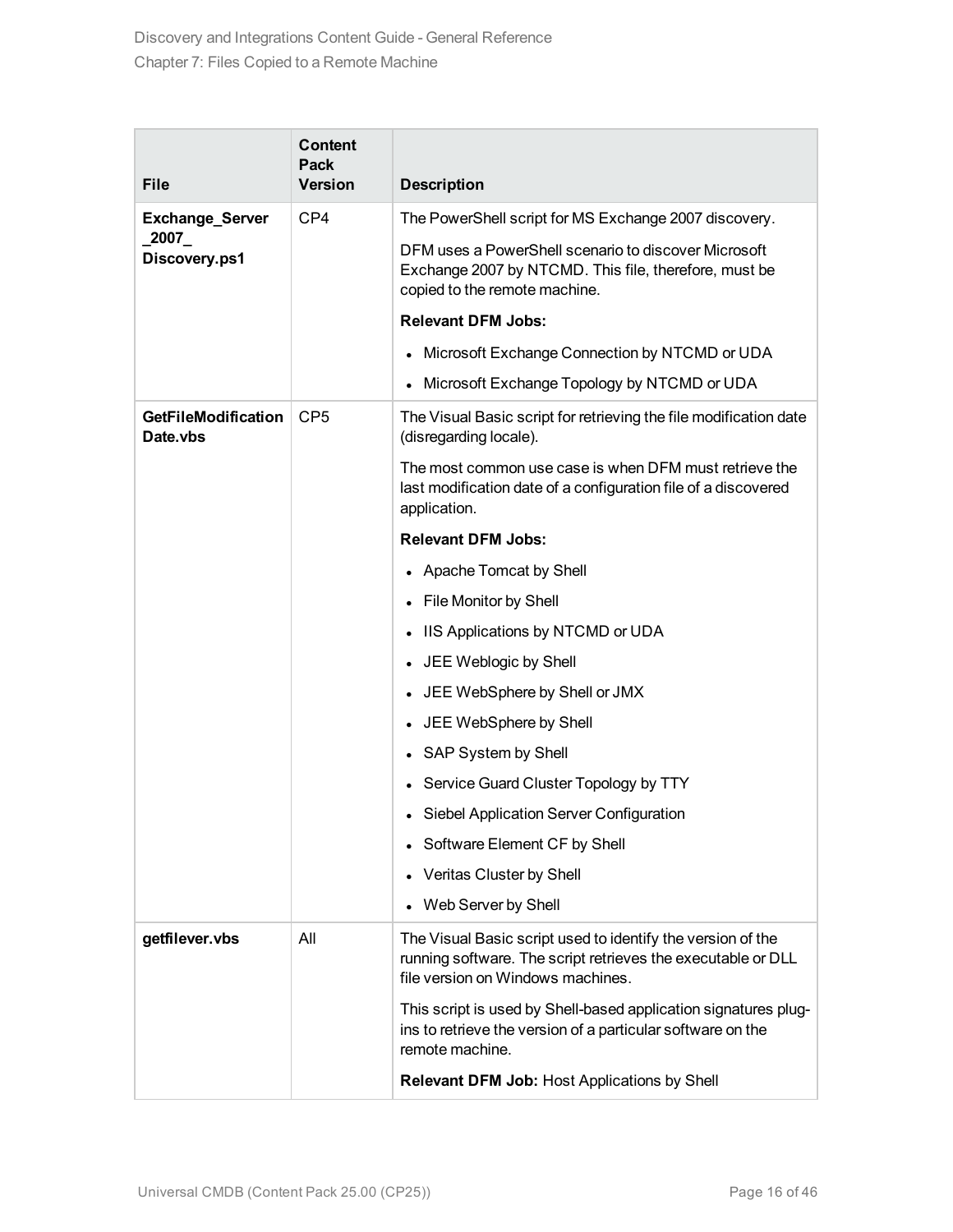| <b>File</b>  | <b>Content</b><br>Pack<br><b>Version</b> | <b>Description</b>                                                                                                                                                                                                                                                                                                                                                                                                                                                                                                                                  |
|--------------|------------------------------------------|-----------------------------------------------------------------------------------------------------------------------------------------------------------------------------------------------------------------------------------------------------------------------------------------------------------------------------------------------------------------------------------------------------------------------------------------------------------------------------------------------------------------------------------------------------|
| junction.exe | CP <sub>5</sub>                          | This executable file, part of the Sysinternals Suite<br>(http://technet.microsoft.com/en-<br>us/sysinternals/bb842062.aspx), enables the creation of a<br>junction point. DFM uses this file if the linkd.exe and<br>mklink.exe tools are absent on the remote machine.                                                                                                                                                                                                                                                                             |
|              |                                          | When DFM runs discovery on a Windows x64 machine, DFM<br>needs to bypass the Windows redirect feature running on that<br>machine. DFM does this by creating a link to the<br>%SystemRoot%\System32 folder with either the linkd.exe<br>or mklink.exe tool. However, if these tools are missing on the<br>remote machine, DFM transfers junction.exe to the remote<br>machine. DFM is then able to launch the 64-bit version of the<br>system executable files. (Without this 64-bit version, DFM<br>would be locked into an isolated 32-bit world.) |
|              |                                          | This junction point is automatically removed once discovery<br>is complete.                                                                                                                                                                                                                                                                                                                                                                                                                                                                         |
|              |                                          | <b>Relevant DFM Jobs:</b>                                                                                                                                                                                                                                                                                                                                                                                                                                                                                                                           |
|              |                                          | • Host Resources by Shell                                                                                                                                                                                                                                                                                                                                                                                                                                                                                                                           |
|              |                                          | • Host Applications by Shell                                                                                                                                                                                                                                                                                                                                                                                                                                                                                                                        |
|              |                                          | Microsoft Exchange Connection by NTCMD or UDA                                                                                                                                                                                                                                                                                                                                                                                                                                                                                                       |
|              |                                          | Microsoft Exchange Topology by NTCMD or UDA                                                                                                                                                                                                                                                                                                                                                                                                                                                                                                         |
| meminfo.exe  | All                                      | The executable that enables the retrieval of memory<br>information.                                                                                                                                                                                                                                                                                                                                                                                                                                                                                 |
|              |                                          | DFM discovers memory information with the wmic query.<br>However, if the wmic query fails to execute, DFM copies the<br>meminfo.exe file to the remote machine. This failure can<br>occur if, for example, wmic.exe is not included in the PATH<br>system variable or is completely absent on the remote<br>machine, as is the case on Windows 2000.                                                                                                                                                                                                |
|              |                                          | Relevant DFM Job: Host Applications by Shell                                                                                                                                                                                                                                                                                                                                                                                                                                                                                                        |
| reg_mam.exe  | All                                      | The copy of the Microsoft reg.exe file that enables querying<br>the registry.                                                                                                                                                                                                                                                                                                                                                                                                                                                                       |
|              |                                          | If DFM does not discover a native reg.exe file, this<br>executable is copied to the remote Windows machine. This<br>situation occurs with some previous Windows versions (for<br>example, Windows 2000) where the tool is not included by<br>default but can still function there correctly.                                                                                                                                                                                                                                                        |
|              |                                          | Relevant DFM Job: Host Applications by Shell                                                                                                                                                                                                                                                                                                                                                                                                                                                                                                        |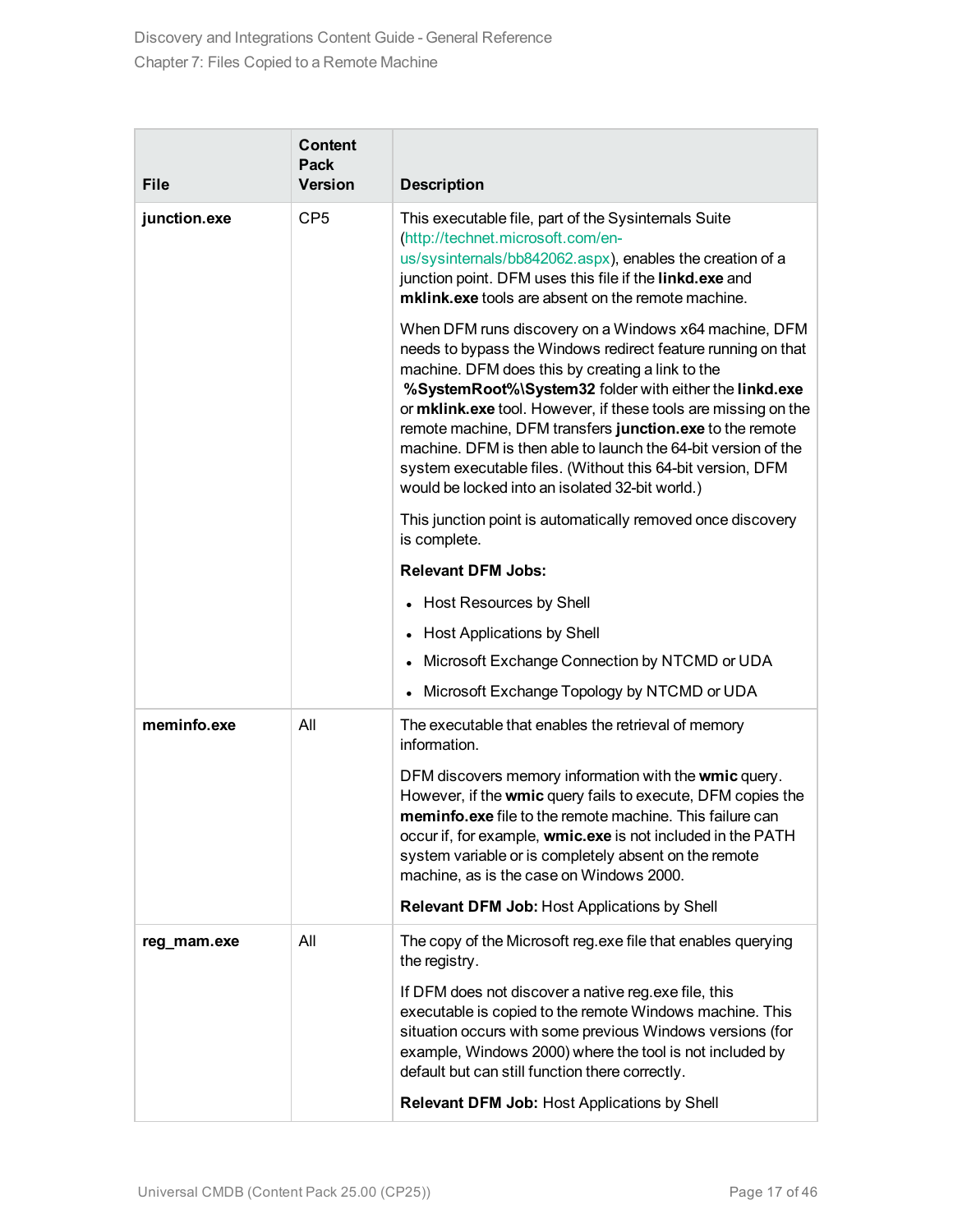# <span id="page-17-0"></span>Chapter 8: Content Pack Configuration Files

The Content Pack contains configuration files which enable you to configure commonly used parameters such as command timeouts, usage of some utilities, application signatures, and so on.

This section includes:

- ["globalSettings.xml](#page-17-1) File" below
- ["portNumberToPortName.xml](#page-33-0) File" on page 34

### <span id="page-17-1"></span>globalSettings.xml File

The following table describes the parameters in the **globalSettings.xml** configuration file (**Data Flow Management > Adapter Management > Resources > Packages > AutoDiscoveryContent > Configuration Files**):

| <b>Parameter</b>    | <b>Description</b>                                                                                                                                                                                                                                  |
|---------------------|-----------------------------------------------------------------------------------------------------------------------------------------------------------------------------------------------------------------------------------------------------|
| AdditionalClasspath | Additional path that enables to run different patterns (that is,<br>database patterns); all paths should be relative to the<br>\$PROBE_INSTALL/root/lib/collectors/<br>probeManager/discoveryResources/ folder and should be<br>semicolon separated |
|                     | Example:                                                                                                                                                                                                                                            |
|                     | <property name="AdditionalClasspath"><br/>db/oracle/.;db/mssqlserver/.</property><br>means that following paths will be included in the classpath:                                                                                                  |
|                     | • \$PROBE_INSTALL/root/lib/collectors/<br>probeManager/discoveryResources/<br>db/oracle/                                                                                                                                                            |
|                     | • \$PROBE_INSTALL/root/lib/collectors/<br>probeManager/discoveryResources/<br>db/mssqlserver/                                                                                                                                                       |
| allowCaliperOnHPUX  | Indicates whether to allow the execution of caliper on HP-UX.<br>This setting will be used in the WebSphere_By_Shell<br>adapter, to get the full command line when the ps command<br>fails to do so.                                                |
|                     | Default: false                                                                                                                                                                                                                                      |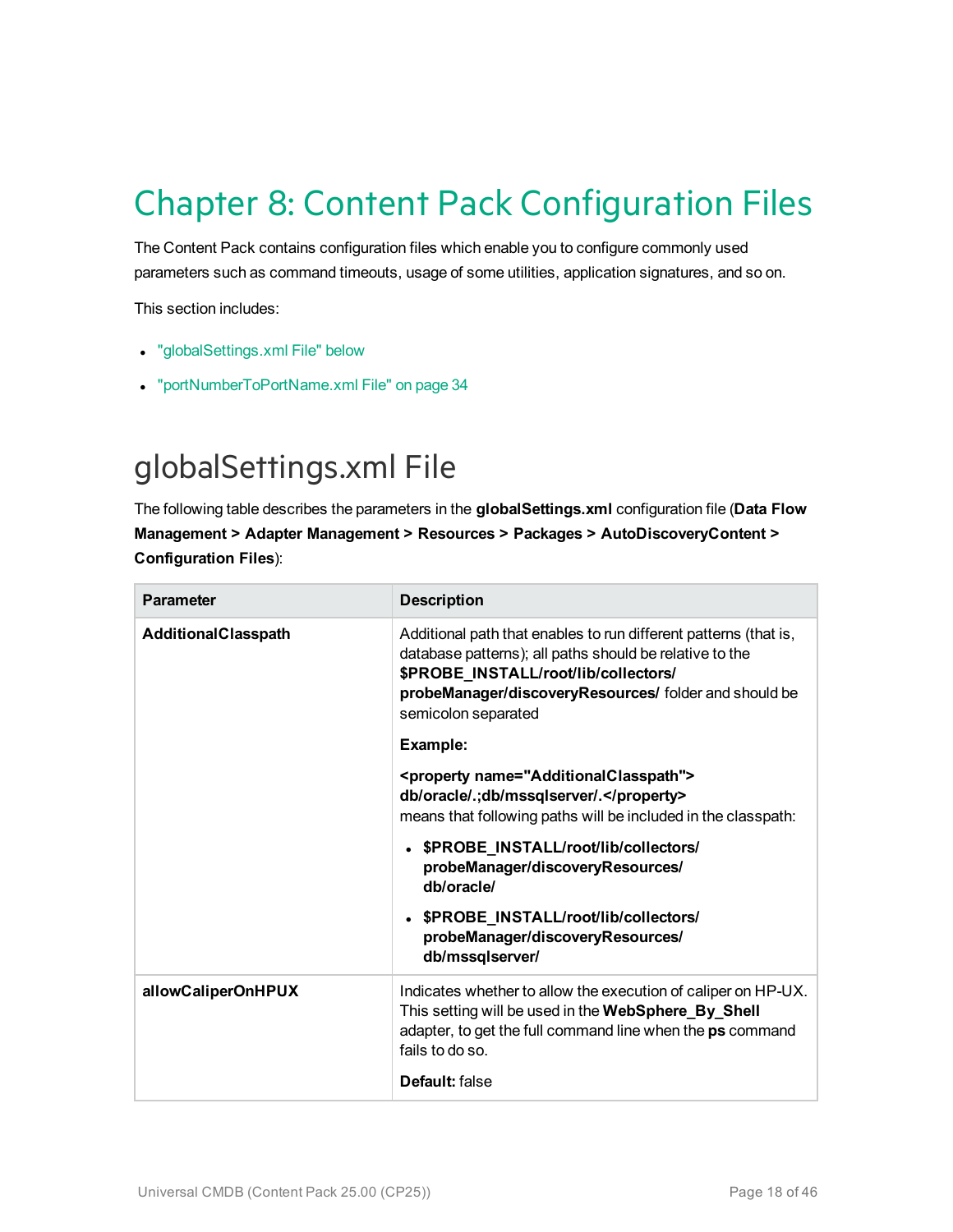| <b>Parameter</b>                                  | <b>Description</b>                                                                                                                                                                                                                                                                                |
|---------------------------------------------------|---------------------------------------------------------------------------------------------------------------------------------------------------------------------------------------------------------------------------------------------------------------------------------------------------|
| allowCallhome                                     | Indicates whether to allow to call home.<br>Default: true                                                                                                                                                                                                                                         |
| allowCallhomeInterval                             | The time interval in hours that is allowed between two call<br>home requests from the same host.<br>Default: 24                                                                                                                                                                                   |
| allowDataCenterCallhome                           | Indicates whether to allow Data Center IP addresses to call<br>home.<br>Default: true                                                                                                                                                                                                             |
| allowGettingCredential<br><b>SecuredAttribute</b> | Indicates whether Jython scripts are allowed to get<br>credentials secured data (true) or not (false). If this setting is<br>set to false, then Jython scripts are not allowed to retrieve<br>sensitive credentials data (like passwords that are stored on<br>the server side).<br>Default: true |
| allowPFilesOnSunOS                                | Indicates whether to allow the execution of pfiles on Solaris.<br>Default: false<br><b>Caution:</b> Setting this parameter to true may cause<br>problems for some processes on some Solaris systems.                                                                                              |
| allowPFilesOnHPUX                                 | Indicates whether to allow the execution of pfiles on HP-UX.<br>Default: false<br><b>Caution:</b> Setting this parameter to true may cause<br>problems for some processes on some HP-UX systems.                                                                                                  |
| autoTruncateDbEncoding                            | Indicates the encoding used by the CMDB underlying<br>database. This property is used for calculating the number of<br>characters that should be sent after truncation.<br>Default: UTF8                                                                                                          |
| autoTruncatePercentage                            | If the value of the attribute (with the DDM<br>AUTOTRUNCATE qualifier) exceeds the size limit multiplied<br>by this parameter it will be truncated to the specified part of<br>the defined size.<br>Default: 100 percent                                                                          |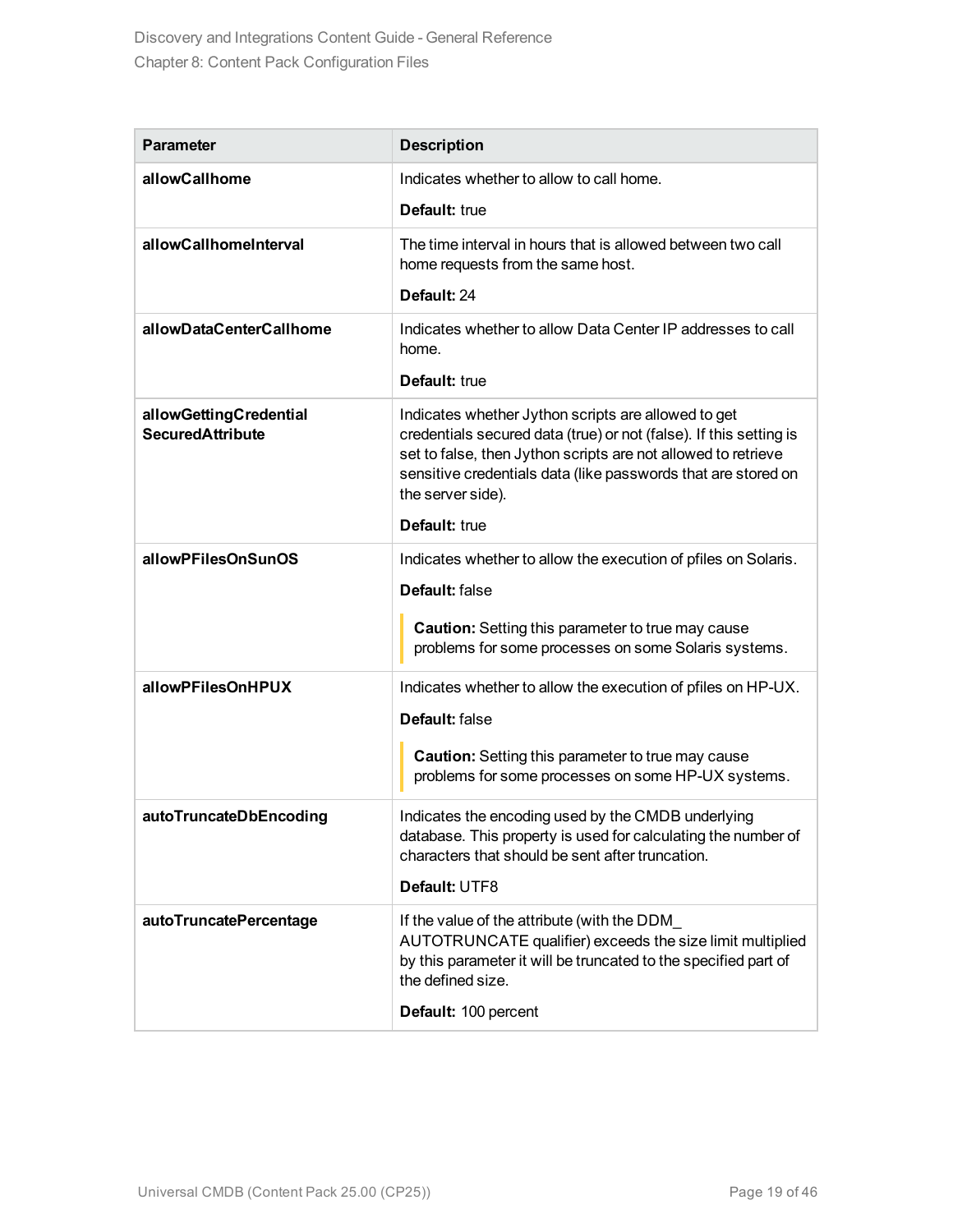| <b>Parameter</b>                        | <b>Description</b>                                                                                                                                           |
|-----------------------------------------|--------------------------------------------------------------------------------------------------------------------------------------------------------------|
| clearCommandLineFor<br><b>Processes</b> | Clears the Command line for these processes.                                                                                                                 |
|                                         | This option is used to ensure that no private or confidential<br>data is stored in CMDB.                                                                     |
|                                         | Default: srvrmgr.exe, srvrmgr, xCmd.exe, HPcmd.exe,<br>ssonsvr.exe                                                                                           |
|                                         | <b>Syntax exceptions: Process names are case insensitive</b><br>and should be split by commas.                                                               |
| consoleCommands                         | The comma-separated list of commands globally available for<br>all PowerShell connections.                                                                   |
|                                         | The commands specified in this list will be executed using<br>CMD interpreter (cmd /c "command")                                                             |
| datacenter callhome                     | If the management zone is set to Data Center and this<br>parameter is enabled, Data Flow Probe ignores call home<br>messages from Universal Discovery Agent. |
|                                         | <b>Default: Enabled</b>                                                                                                                                      |
| dbQueryTimeout                          | The timeout (in seconds) for all SQL queries. Indicates how<br>long to wait for query results.                                                               |
|                                         | The timeout applies only if the value is greater than zero (0).                                                                                              |
|                                         | Default: 100 seconds                                                                                                                                         |
|                                         | Note: Some JDBC drivers cannot support this setting.                                                                                                         |
| ddmagentCiphers                         | The algorithm used by the UD Agent to encrypt or decrypt the<br>data transferred to or from client machines.                                                 |
| ddmagentPrefix                          | The prefix used by the UD Agent.                                                                                                                             |
| ddmagentProtocol                        | The protocol used by the Probe to communicate with UD<br>Agent.                                                                                              |
| ddmagentEnableDownloadResu              | Specifies whether the resumable download is enabled or not.                                                                                                  |
| me                                      | true. The resumable download functionality is available.                                                                                                     |
|                                         | false. The resumable download functionality is not available.                                                                                                |
| ddmagentDefaultBlockLen                 | The default chunk size (in bytes) used to upload/download<br>files to/from the UD Agent.                                                                     |
| ddmagentResumableFileSuffix             | The file extension used for parts of the resumable transfer file.                                                                                            |
| ddmagentDefaultResumeBlockL<br>en       | The default chunk size (in bytes) for resumable file transfer.                                                                                               |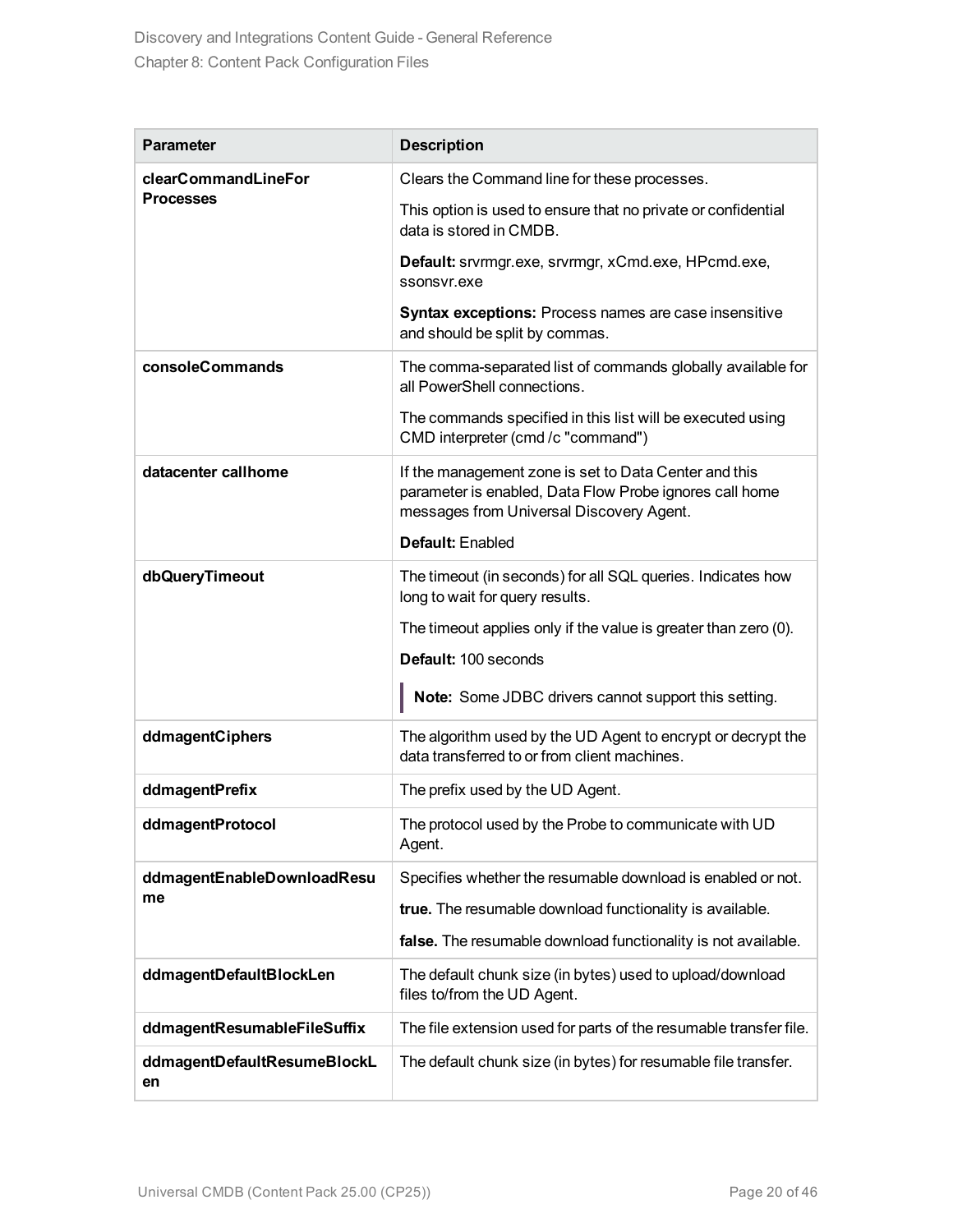Discovery and Integrations Content Guide - General Reference Chapter 8: Content Pack Configuration Files

| <b>Parameter</b>                                  | <b>Description</b>                                                                                                                                                                                                                                                                                      |
|---------------------------------------------------|---------------------------------------------------------------------------------------------------------------------------------------------------------------------------------------------------------------------------------------------------------------------------------------------------------|
| ddmagentEnableUploadResume                        | Specifies whether the resumable upload is enabled or not.<br>true. The resumable upload functionality is available.<br>false. The resumable upload functionality is not available.                                                                                                                      |
| defaultSapClients                                 | When this parameter is defined, you do not need to specify<br>the SAP Client Number parameter in the SAP ABAP protocol.<br>Instead, you can create one or more comma-separated<br>credentials for multiple SAP systems with different supported<br>clients.                                             |
|                                                   | Example:<br><property name="&lt;br">"defaultSapClients"&gt;<br/>800,500,200,300<br/></property><br>Default: 800                                                                                                                                                                                         |
| desktopOperatingSystems<br>serverOperatingSystems | These two parameters are used to determine if the host's<br>operating system is of type Desktop or Server. If the host's<br>operating system name contains a value from one of these<br>lists, its host_isdesktop is set accordingly. Otherwise the<br>value of host_isdesktop attribute is left empty. |
| discovereAllListenPorts                           | Related to application signatures configuration.                                                                                                                                                                                                                                                        |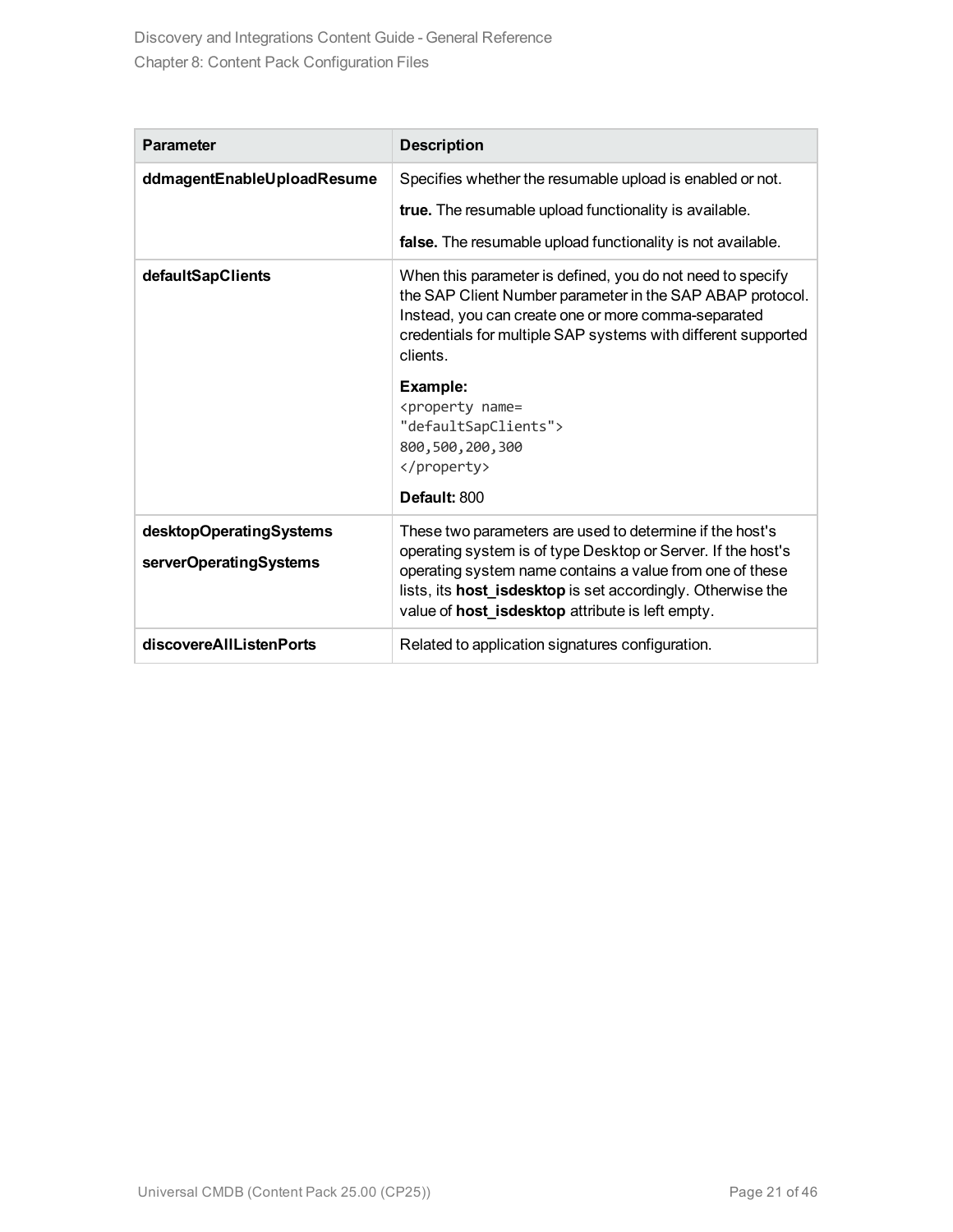| <b>Parameter</b>             | <b>Description</b>                                                                                                                                           |
|------------------------------|--------------------------------------------------------------------------------------------------------------------------------------------------------------|
| discoveredStorageTypes       | Describes storage types which have to be reported to<br>UCMDB. Options are split by commas.                                                                  |
|                              | Available options are:                                                                                                                                       |
|                              | FixedDisk                                                                                                                                                    |
|                              | NetworkDisk                                                                                                                                                  |
|                              | CompactDisk                                                                                                                                                  |
|                              | RemovableDisk                                                                                                                                                |
|                              | FloppyDisk                                                                                                                                                   |
|                              | VirtualMemory                                                                                                                                                |
|                              | FlashMemory                                                                                                                                                  |
|                              | RamDisk                                                                                                                                                      |
|                              | • Ram                                                                                                                                                        |
|                              | No Root Directory                                                                                                                                            |
|                              | Other                                                                                                                                                        |
|                              | <b>UNKNOWN</b>                                                                                                                                               |
| enableJeeEnhancedTopology    | Indicates whether to enable the reporting of the improved JEE<br>topology.                                                                                   |
|                              | Default: false                                                                                                                                               |
| enableNormalizationRuleLabel | Specifies whether the label format for output values in the<br>normalization rule is enabled or not.                                                         |
|                              | If you want to display values in the label format instead of the<br>default format that contains underscores for the normalized<br>fields, do the following: |
|                              | 1. Add <property<br>name="enableNormalizationRuleLabel"&gt;truerty&gt; in the globalSettings.xml file if it does not exist.</property<br>                    |
|                              | 2. Restart the probe.                                                                                                                                        |
|                              | Default: false                                                                                                                                               |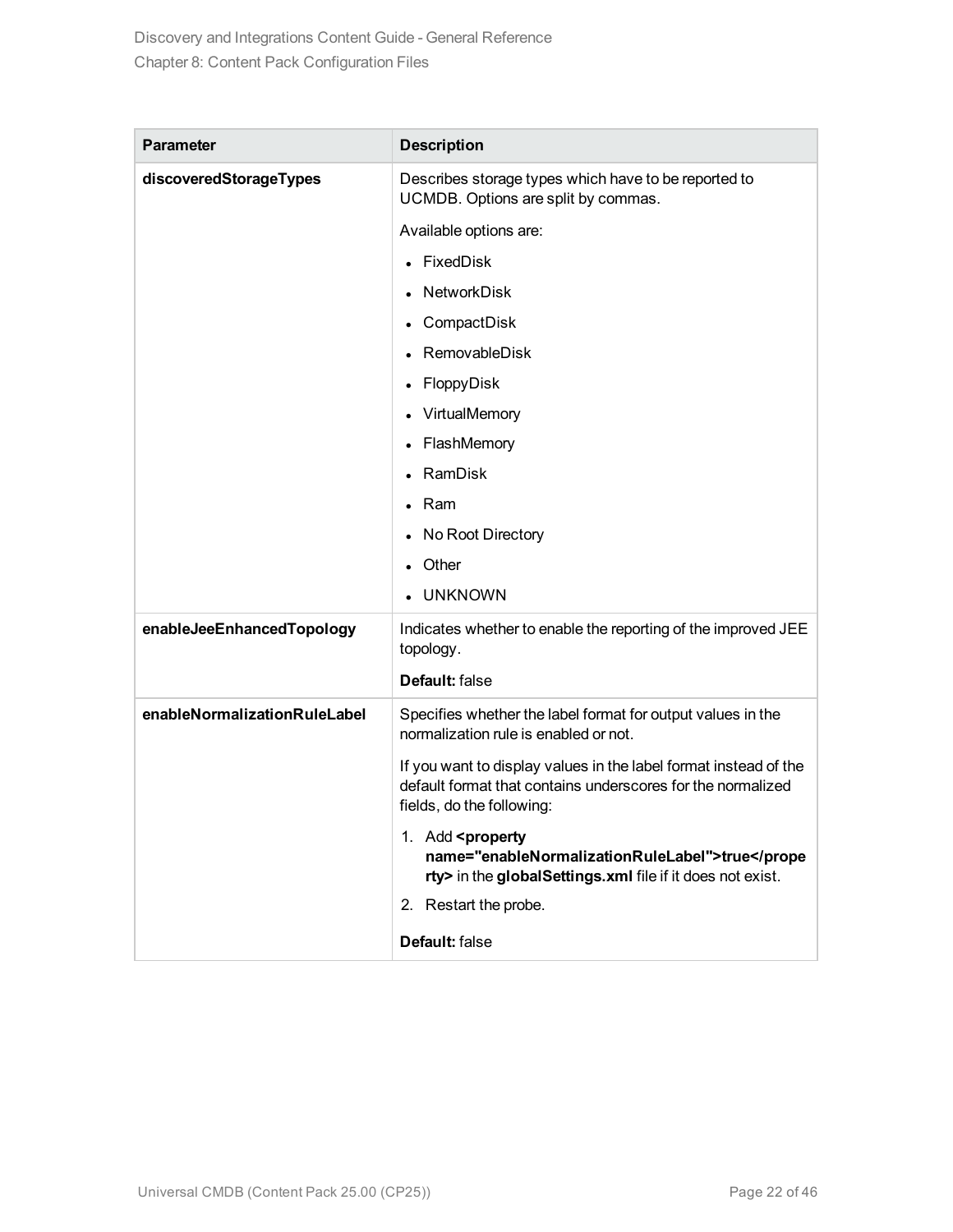| <b>Parameter</b>       | <b>Description</b>                                                                                                                                                                                                                                                                                                                                                                                        |
|------------------------|-----------------------------------------------------------------------------------------------------------------------------------------------------------------------------------------------------------------------------------------------------------------------------------------------------------------------------------------------------------------------------------------------------------|
| enableSSHSharedHomeDir | Setting this parameter to true enables Inventory Discovery<br>via SSH to be able to use a user account that has the shared<br>home directory. For example, the home directory is mounted<br>via NFS or Samba, so that the same directory is used when<br>the user logs into different computers.                                                                                                          |
|                        | In order for this feature to work correctly, Universal Discovery<br>Agent cannot be installed to run under a user account that has<br>the home directory that is shared (for example, mounted via<br>NFS or Samba). If it is already installed, uninstall it. For more<br>information, see the How to Completely Uninstall the<br>Universal Discovery Agent section in the Data Flow<br>Management Guide. |
|                        | To enable this feature, set this parameter value to true. The<br>default value is false.                                                                                                                                                                                                                                                                                                                  |
|                        | <b>Caution:</b> Enabling and then disabling this feature may<br>cause unpredictable behavior.                                                                                                                                                                                                                                                                                                             |
|                        | Note:                                                                                                                                                                                                                                                                                                                                                                                                     |
|                        | • Do not install Universal Discovery Agent to run under<br>a user account that has the shared home directory<br>(for example, mounted via NFS or Samba) after you<br>enable this feature.                                                                                                                                                                                                                 |
|                        | • In UCMDB, you may unexpectedly see newly-<br>created empty Node CIs. You can delete them, or<br>wait for the aging mechanism to delete them (usually<br>after 40 days).                                                                                                                                                                                                                                 |
|                        | The software utilization information cannot be<br>reported by the Inventory Discovery by Scanner job<br>when using the SSH protocol.                                                                                                                                                                                                                                                                      |
| fs_discovery_method    | The file system discovery method. Valid values are perl and<br>Isawk.                                                                                                                                                                                                                                                                                                                                     |
|                        | • perl (default). Run Perl scripts to discover file systems. If<br>Perl is not installed on the target host, the Isawk<br>discovery method is used as a fallback mechanism.                                                                                                                                                                                                                               |
|                        | <b>Isawk.</b> Run Is + awk commands to discover file system.                                                                                                                                                                                                                                                                                                                                              |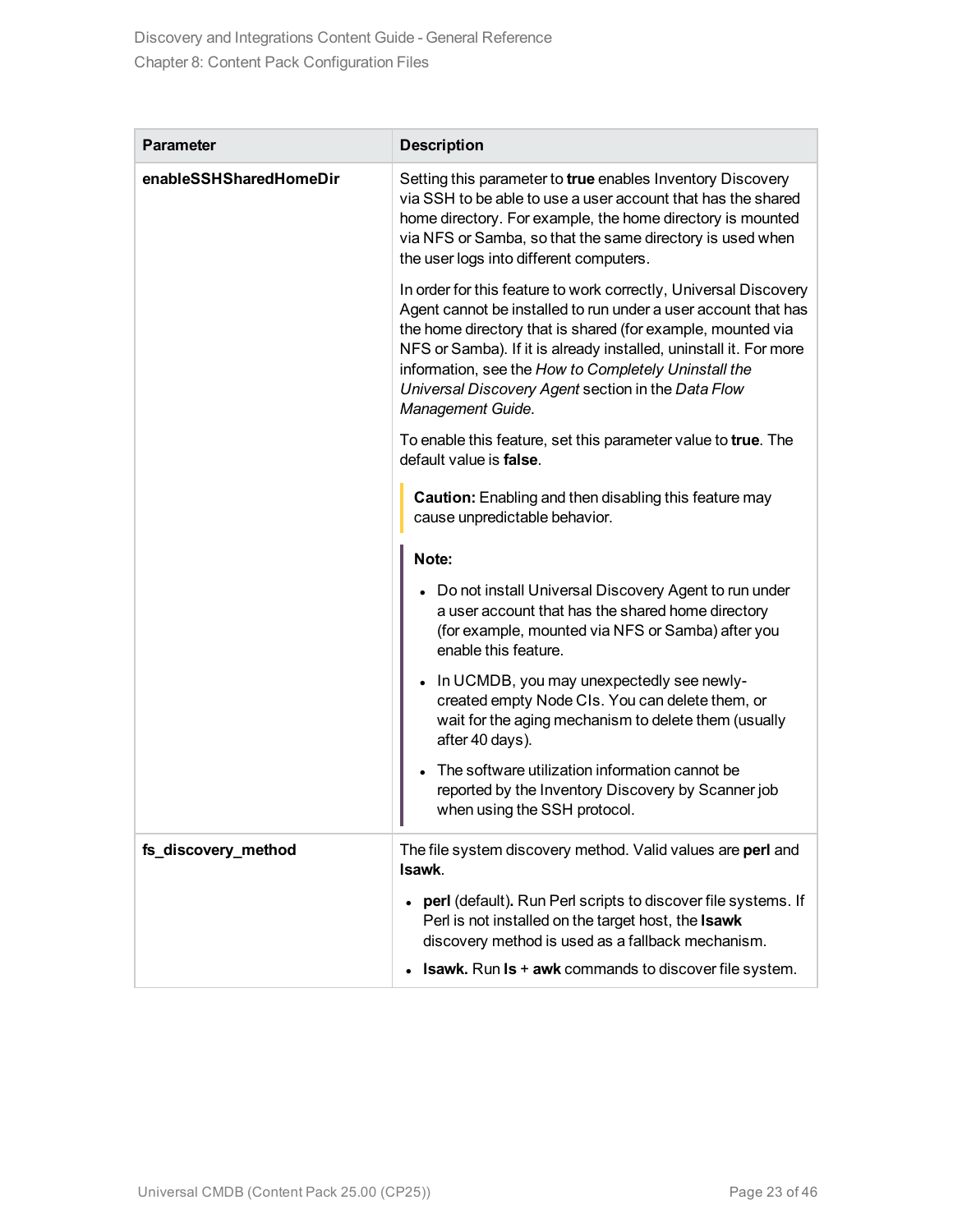| <b>Parameter</b>                                       | <b>Description</b>                                                                                                                       |
|--------------------------------------------------------|------------------------------------------------------------------------------------------------------------------------------------------|
| <b>IgnoreClassAttributes</b>                           | Ignores the attributes in the discovery result processing.                                                                               |
|                                                        | <b>Format:</b> node.name, node.description                                                                                               |
|                                                        | Data Flow Probe will not validate the node attribute name and<br>description. The probe will not report these attributes to<br>UCMDB.    |
|                                                        | Default: node.misc info                                                                                                                  |
| ignoreLocalizedVirtualInterfaces<br><b>PatternList</b> | Lists patterns for localized Windows Virtual interface<br>description that must not take part in the Host Key creation<br>process.       |
|                                                        | <b>Format:</b> Comma-separated list of strings, no additional<br>white-spaces allowed.                                                   |
| ignoreVmwareInterfaces                                 | Indicates whether to ignore the VMware MAC address.                                                                                      |
|                                                        | • When there is a Physical MAC (default). The VMware<br>MAC address is used only if the pattern cannot find any<br>physical MAC address. |
|                                                        | <b>Always.</b> Always ignore VMware MAC address.                                                                                         |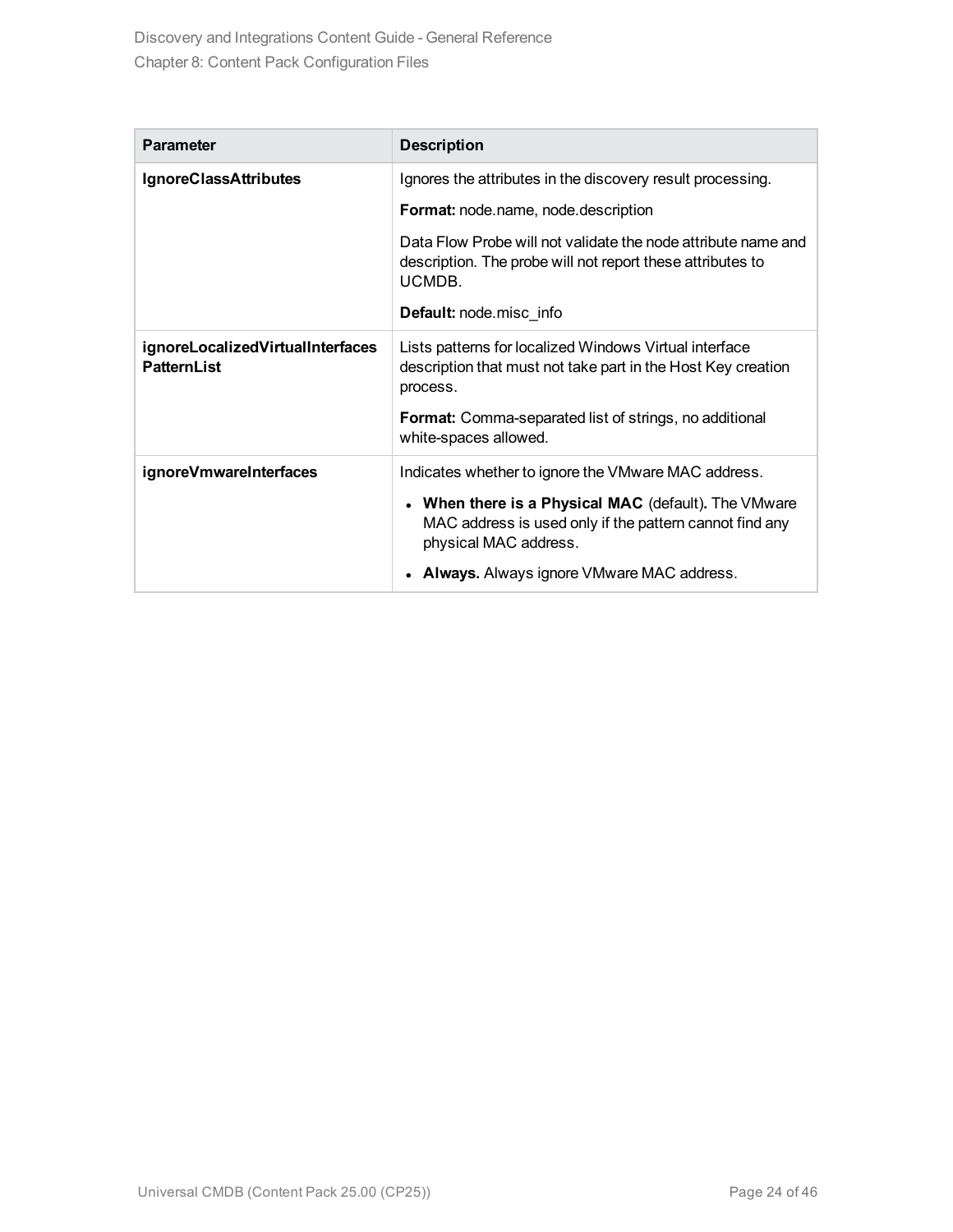| <b>Parameter</b> | <b>Description</b>                                                                                                                                                                                                                                                                                                                                                                              |
|------------------|-------------------------------------------------------------------------------------------------------------------------------------------------------------------------------------------------------------------------------------------------------------------------------------------------------------------------------------------------------------------------------------------------|
| jdbcDrivers      | This section enumerates driver classes used to connect to a<br>dedicated Database server. Names of sub-keys must be the<br>same as used in credentials (sqlprotocol_dbtype attribute of<br>protocol).                                                                                                                                                                                           |
|                  | Change them if drivers other than OOTB JDBC drivers are<br>used.                                                                                                                                                                                                                                                                                                                                |
|                  | Default values for OOTB-installation:                                                                                                                                                                                                                                                                                                                                                           |
|                  | <property name="jdbcDrivers:><br><oracle><br/>oracle.jdbc.OracleDriver<br/></oracle><br><oraclessl><br/>oracle.jdbc.OracleDriver<br/></oraclessl><br><microsoftsqlserver><br/>net.sourceforge.<br/>jtds.jdbc.Driver<br/></microsoftsqlserver><br><microsoftsqlserver> net.sourceforge.jtds.<br/>jdbc.Driver<br/><br/><microsoftsqlserverntlmv2></microsoftsqlserverntlmv2></microsoftsqlserver> |
|                  | net.sourceforge.jtds.jdbc.Driver<br><br><sybase></sybase>                                                                                                                                                                                                                                                                                                                                       |
|                  | com.sybase.jdbc.SybDriver                                                                                                                                                                                                                                                                                                                                                                       |
|                  | <br>db2                                                                                                                                                                                                                                                                                                                                                                                         |
|                  | com.ibm.db2.jcc.DB2Driver<br>$\langle$ /db2>                                                                                                                                                                                                                                                                                                                                                    |
|                  | <mysql></mysql>                                                                                                                                                                                                                                                                                                                                                                                 |
|                  | com.mysql.jdbc.Driver<br>                                                                                                                                                                                                                                                                                                                                                                       |
|                  |                                                                                                                                                                                                                                                                                                                                                                                                 |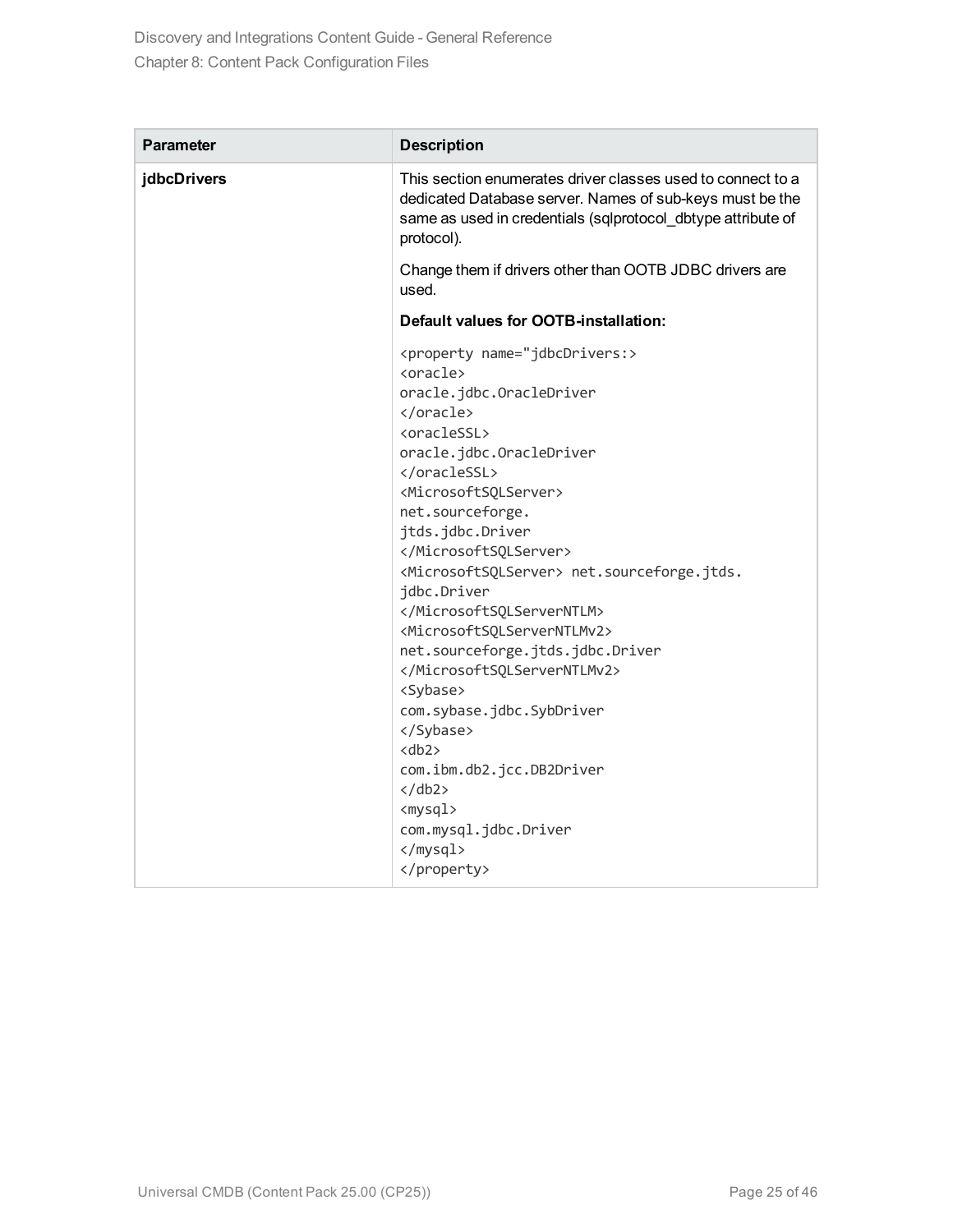| <b>Parameter</b> | <b>Description</b>                                                                                                                                                                                                                                                                                                                                             |
|------------------|----------------------------------------------------------------------------------------------------------------------------------------------------------------------------------------------------------------------------------------------------------------------------------------------------------------------------------------------------------------|
| jdbcPreUrls      | This section enumerates URL templates used to connect to<br>dedicated the database server. Names of sub-keys must be<br>the same as those used in credentials (sqlprotocol dbtype)<br>attribute of protocol). Change them if drivers other than OOTB<br>JDBC drivers are used. Values depend on used drivers and<br>should be taken from driver documentation. |
|                  | Note: The ampersand symbol (&) must be escaped<br>according to the XML standard (&).                                                                                                                                                                                                                                                                           |
|                  | Default values for OOTB-installation:                                                                                                                                                                                                                                                                                                                          |
|                  | <property name="jdbcPreUrls"></property>                                                                                                                                                                                                                                                                                                                       |
|                  | <oracle>jdbc:oracle:thin:@(DESCRIPTION=(ADDRESS=<br/>(PROTOCOL=tcp)</oracle>                                                                                                                                                                                                                                                                                   |
|                  | (HOST=%%ipaddress%%)(PORT=%%protocol_port%%))                                                                                                                                                                                                                                                                                                                  |
|                  | (CONNECT_DATA=(%%connect_data%%=%%sqlprotocol_                                                                                                                                                                                                                                                                                                                 |
|                  | $dbsid\%))$                                                                                                                                                                                                                                                                                                                                                    |
|                  |                                                                                                                                                                                                                                                                                                                                                                |
|                  | <oraclessl>jdbc:oracle:thin:@(DESCRIPTION=</oraclessl>                                                                                                                                                                                                                                                                                                         |
|                  | (ADDRESS=                                                                                                                                                                                                                                                                                                                                                      |
|                  | (PROTOCOL=tcps)                                                                                                                                                                                                                                                                                                                                                |
|                  | (HOST=%%ipaddress%%)(PORT=%%protocol_port%%))<br>(CONNECT_DATA=(%%connect_data%%=%%sqlprotocol_                                                                                                                                                                                                                                                                |
|                  | $dbsid\%))$                                                                                                                                                                                                                                                                                                                                                    |
|                  | <br><microsoftsqlserver></microsoftsqlserver>                                                                                                                                                                                                                                                                                                                  |
|                  | jdbc:jtds:sqlserver://                                                                                                                                                                                                                                                                                                                                         |
|                  | %%ipaddress%%:%%protocol_port%%;                                                                                                                                                                                                                                                                                                                               |
|                  | instanceName=%%sqlprotocol_dbname%%;                                                                                                                                                                                                                                                                                                                           |
|                  | loginTimeout=%%protocol_timeout%%;                                                                                                                                                                                                                                                                                                                             |
|                  | logging=false; ssl=request                                                                                                                                                                                                                                                                                                                                     |
|                  |                                                                                                                                                                                                                                                                                                                                                                |
|                  | <microsoftsqlserverntlm></microsoftsqlserverntlm>                                                                                                                                                                                                                                                                                                              |
|                  | jdbc: jtds:                                                                                                                                                                                                                                                                                                                                                    |
|                  | sqlserver://%%ipaddress%%:                                                                                                                                                                                                                                                                                                                                     |
|                  | %%protocol_port%%;instanceName=                                                                                                                                                                                                                                                                                                                                |
|                  | %%sqlprotocol_dbname%%;domain=                                                                                                                                                                                                                                                                                                                                 |
|                  | %%sqlprotocol_windomain%%;                                                                                                                                                                                                                                                                                                                                     |
|                  | loginTimeout=                                                                                                                                                                                                                                                                                                                                                  |
|                  | %%protocol timeout%%; logging=false                                                                                                                                                                                                                                                                                                                            |
|                  |                                                                                                                                                                                                                                                                                                                                                                |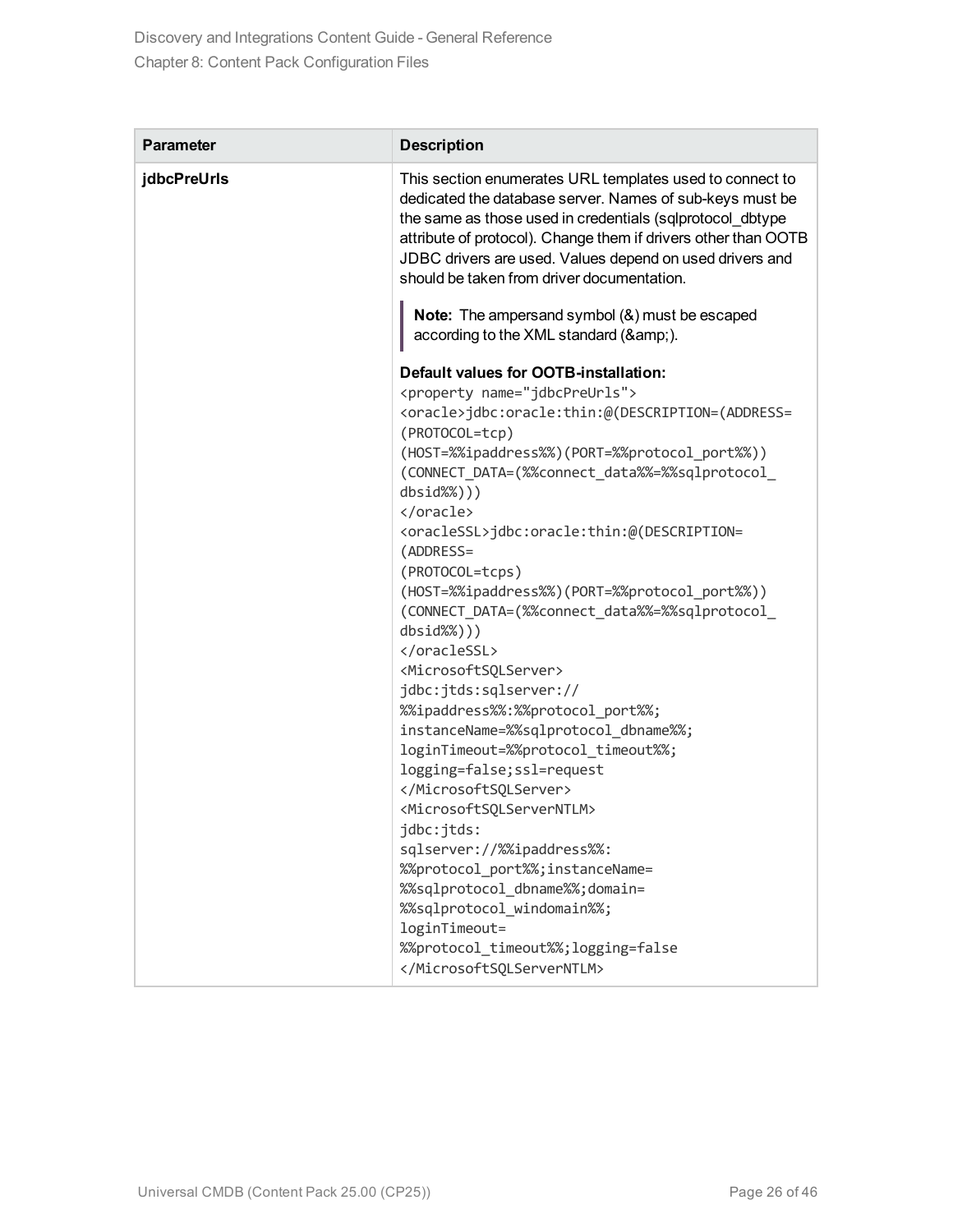| <b>Parameter</b>         | <b>Description</b>                                                                                                                                                                                                                                                                                                                                                                                                                                                                                                                                                                                                                                                                                                                                                                                                                                                                                                                                         |
|--------------------------|------------------------------------------------------------------------------------------------------------------------------------------------------------------------------------------------------------------------------------------------------------------------------------------------------------------------------------------------------------------------------------------------------------------------------------------------------------------------------------------------------------------------------------------------------------------------------------------------------------------------------------------------------------------------------------------------------------------------------------------------------------------------------------------------------------------------------------------------------------------------------------------------------------------------------------------------------------|
| jdbcPreUrls<br>continued | <microsoftsqlserverntlmv2>jdbc:jtds:sqlserver://%%<br/>ipaddress%%:%%protocol_port%%;instanceName=%%<br/>sqlprotocol_dbname%%;domain=%%<br/>sqlprotocol_windomain%%;loginTimeout=%%<br/>protocol<br/>timeout%%;logging=false;ssl=request;useNTLMv2=true<br/></microsoftsqlserverntlmv2><br><sybase><br/>jdbc:sybase:Tds:<br/>%%ipaddress%<br/>:%%protocol_port%%?DatabaseName=<br/>%%sqlprotocol_dbname%%<br/></sybase><br>$dh2$<br>jdbc:db2://%%ipaddress%%:<br>%%protocol_port%%/<br>%%sqlprotocol_dbname%%<br>$\langle$ /db2><br><mysql><br/>jdbc:mysql://%%ipaddress%%:<br/>%%protocol_port%%/<br/>%%sqlprotocol_dbname<br/>%%</mysql><br><parameters><br/><parameter name="connect_data" type="oracle"><br/><value>SERVICE_NAME</value><br/><value>SID</value><br/></parameter><br/><fallbackexceptionlist><br/><error type="oracle">.*ORA\-12514.*</error><br/><error type="oracle">.*ORA\-27101.*</error><br/></fallbackexceptionlist></parameters> |
|                          | <br><br>Each <parameter> element has a name attribute and one or<br/>more <value> tags. Each <parameter> can be used in the<br/>Oracle URL template by using the format "%% [parameter</parameter></value></parameter>                                                                                                                                                                                                                                                                                                                                                                                                                                                                                                                                                                                                                                                                                                                                     |
|                          | name]%%" (for example, %%connect_data%%).<br>If a <parameter> has more than one <value> tag, then the<br/>parsing engine generates all permutations of the possible<br/>values in the template string, and the client tries to connect to<br/>the database server by each of these permutations.</value></parameter>                                                                                                                                                                                                                                                                                                                                                                                                                                                                                                                                                                                                                                       |
|                          | Since during connection errors can occur, the<br><fallbackexceptionlist> element specifies which errors<br/>should be ignored if they occur. If the engine ignores such an<br/>error, then it tries to connect using another permutation of<br/>values in the template string. If an error occurs that is not<br/>specified by <fallbackexceptionlist>, the engine does not<br/>try another permutation and the job fails with the error</fallbackexceptionlist></fallbackexceptionlist>                                                                                                                                                                                                                                                                                                                                                                                                                                                                   |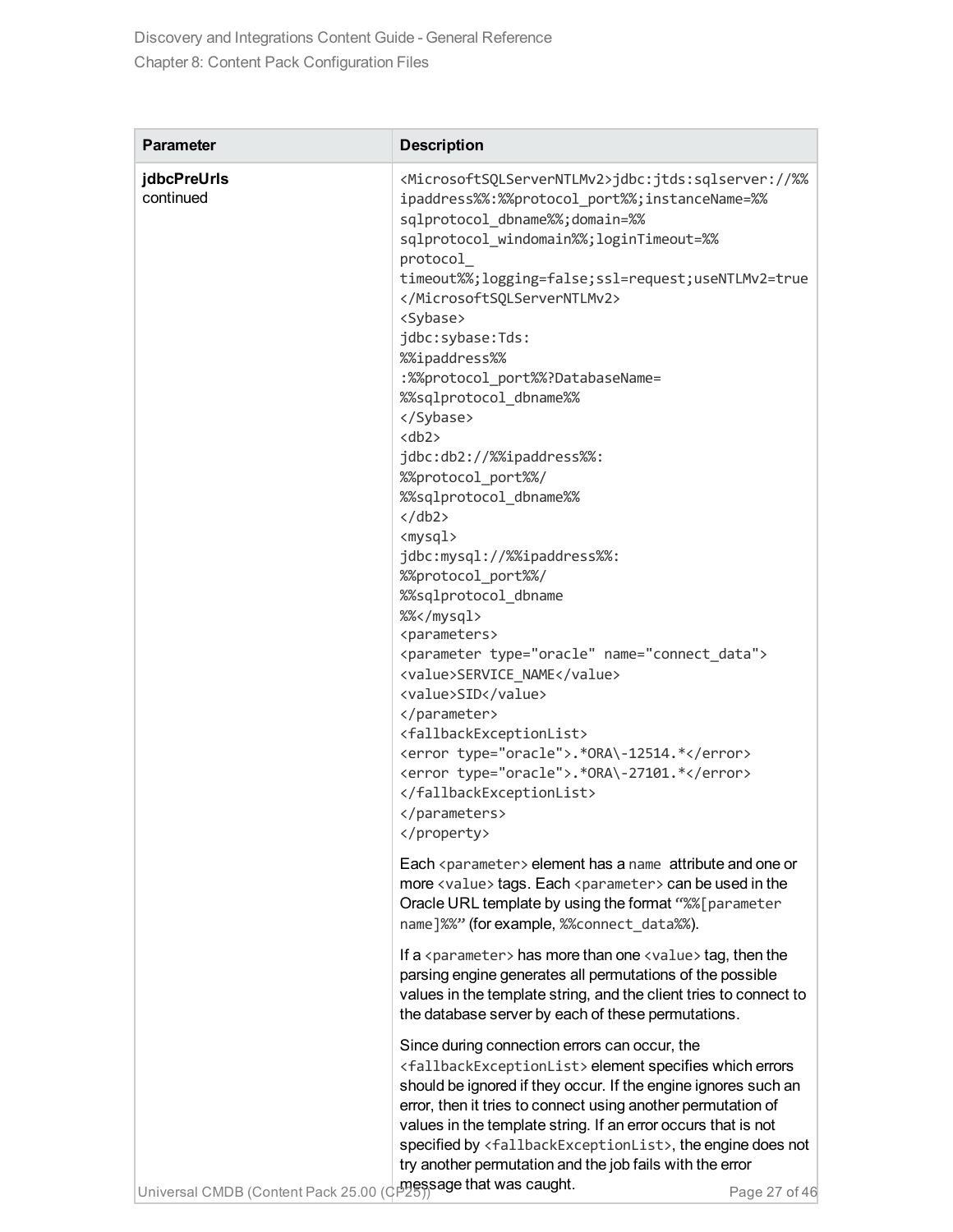<span id="page-27-0"></span>

| <b>Parameter</b>           | <b>Description</b>                                                                                                                                                                                                                                                                                                                                                           |
|----------------------------|------------------------------------------------------------------------------------------------------------------------------------------------------------------------------------------------------------------------------------------------------------------------------------------------------------------------------------------------------------------------------|
| <b>loadExternalDTD</b>     | Used to configure file_mon_utils to prevent downloading DTD<br>files while validating the XML.                                                                                                                                                                                                                                                                               |
|                            | Default: false                                                                                                                                                                                                                                                                                                                                                               |
| maxExecutionRecords        | Specifies maximal number of execution records that can be in<br>the communication log. This parameter should be used when<br>the discovery process discovers a lot of data. The parameter<br>can be overridden on an adapter level. In this case, add the<br>parameter to the adapter with desired record limit (see Probe<br>documentation).<br>Default: -1 means unlimited |
| maximumConnectionsPerSecon | Enables limiting the number of new connections per second                                                                                                                                                                                                                                                                                                                    |
| d                          | created by the Probe to other machines.                                                                                                                                                                                                                                                                                                                                      |
|                            | • 0. Unlimited number of connections allowed.                                                                                                                                                                                                                                                                                                                                |
|                            | $\bullet$ > 0. The maximum number of connections. If this limit is<br>reached, any job trying to create a new connection will<br>wait for a period of time that is determined in the<br>"timeToSleepWhenMaximumConnectionsLimitReached"<br>parameter below.                                                                                                                  |
|                            | Default: 0 (unlimited)                                                                                                                                                                                                                                                                                                                                                       |
| <b>maxStoreSentResults</b> | Specifies maximal number of sent results that can be stored<br>in the communication log.                                                                                                                                                                                                                                                                                     |
|                            | This parameter can be changed if there are too many results<br>stored in the communication log.                                                                                                                                                                                                                                                                              |
|                            | If this value is greater than 0, the log will store the<br>corresponding number of results for deleted results AND<br>updated results, meaning that the results set will contain<br>double the value of maxStoreSentResults.                                                                                                                                                 |
|                            | <b>Default: -1 means unlimited</b>                                                                                                                                                                                                                                                                                                                                           |
| maxPingIPv6CountPerRange   | Specifies the maximum IPv6 count of per range for Ping<br>Sweep.                                                                                                                                                                                                                                                                                                             |
|                            | <b>Default: 1000000</b>                                                                                                                                                                                                                                                                                                                                                      |
| multipleDB2Instances       | Indicates whether multiple DB2 instances are installed on the<br>same server.                                                                                                                                                                                                                                                                                                |
|                            | Default: true                                                                                                                                                                                                                                                                                                                                                                |
| multipleUpdateIgnoreTypes  | Used by UCMDB. The Probe does not generate a Multiple<br>updates in bulk warning for enumerated CI types.                                                                                                                                                                                                                                                                    |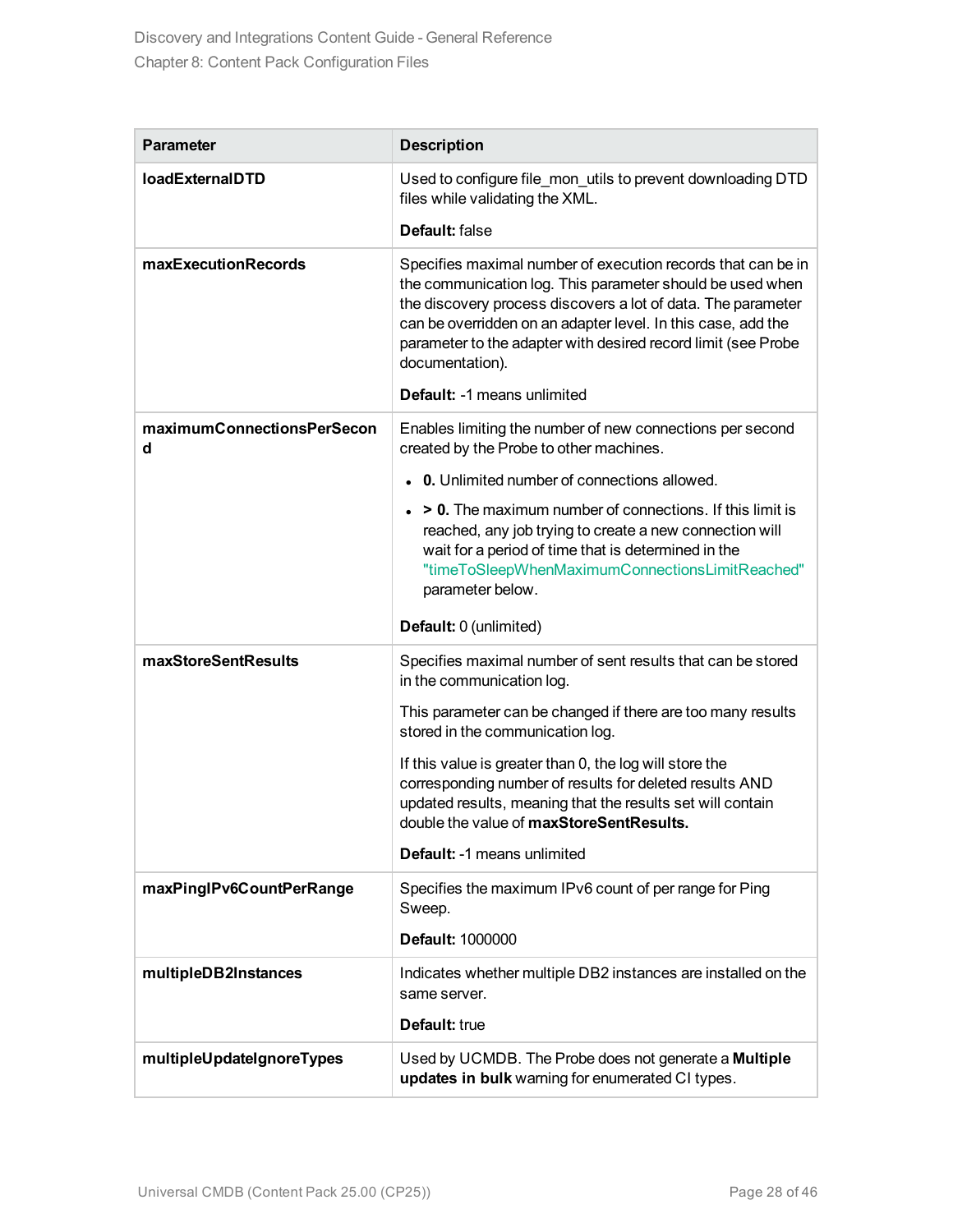| <b>Parameter</b>                         | <b>Description</b>                                                                                                                                                                                            |
|------------------------------------------|---------------------------------------------------------------------------------------------------------------------------------------------------------------------------------------------------------------|
| notRecordedMethods                       | Specifies a list of methods that are not to be recorded in the<br>communication log.                                                                                                                          |
|                                          | To remove a method from being recorded in the<br>communication log, copy its name from the communication<br>log and add it here.                                                                              |
|                                          | Example:                                                                                                                                                                                                      |
|                                          | <property name="notRecordedMethods"></property>                                                                                                                                                               |
|                                          | <method>getLastCommandOutputBytes</method>                                                                                                                                                                    |
|                                          |                                                                                                                                                                                                               |
| <b>NtcmdAgentRetention</b>               | NTCMD agent retention mode. Specifies how to handle a<br>remote NTCMD service and its executable file when closing<br>the connection.                                                                         |
|                                          | • 0 (default). Unregister the service and delete the remote<br>executable file.                                                                                                                               |
|                                          | • 1. Unregister the service but keep the executable file on<br>the file system.                                                                                                                               |
|                                          | • 2. Leave the service running, keep the executable file.                                                                                                                                                     |
| <b>NtcmdSessionUseProcessBuilde</b><br>r | This parameter is for NtcmdSessionAgent and should be<br>always be true. This parameter tells how to create a new<br>process.                                                                                 |
|                                          | • true. The new process will be created by Process Builder<br>(new API from Java 5.0)                                                                                                                         |
|                                          | • false. The new process will be created by Runtime.exec<br>(old API, from Java 1.4.2). Set to false only in case of<br>backward compatibility problems.                                                      |
| objectSendAmountThreshold                | When the number of discovered objects exceeds this<br>threshold, the objects are immediately sent to the server.<br>Requires using the sendObject(s) API in jython scripts.                                   |
|                                          | Default: 2000 objects                                                                                                                                                                                         |
| objectSendTimeThreshold                  | When more than the specified time (in seconds) has passed<br>since the previous object report, the objects are immediately<br>sent to the server. Requires using the 0sendObject(s) API in<br>jython scripts. |
|                                          | Default: 300 seconds                                                                                                                                                                                          |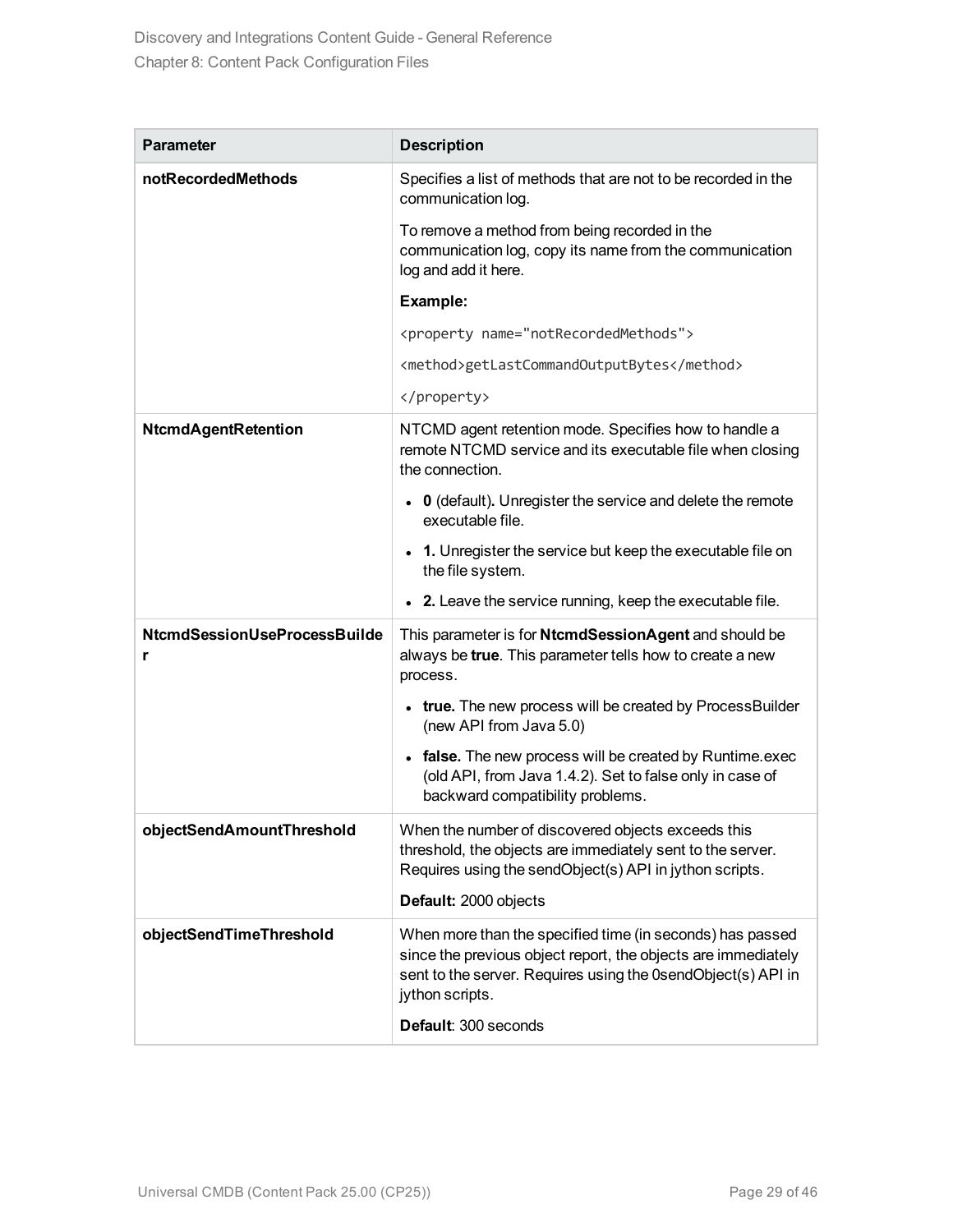| <b>Parameter</b>                    | <b>Description</b>                                                                                                                                                                                                               |
|-------------------------------------|----------------------------------------------------------------------------------------------------------------------------------------------------------------------------------------------------------------------------------|
| pingClientTypelp                    | (Only for the Inventory Discovery by Scanner job) Indicates<br>whether to allow to ping Client IP addresses.                                                                                                                     |
|                                     | Default: false                                                                                                                                                                                                                   |
| pingHostName                        | (Only for the Inventory Discovery by Scanner job) Indicates<br>whether to allow to ping host names.                                                                                                                              |
|                                     | Default: false                                                                                                                                                                                                                   |
| portExpirationTime                  | The expiration time (in seconds) of the TCP/UDP port entry in<br>the Probe's database.                                                                                                                                           |
|                                     | Default: 60 seconds                                                                                                                                                                                                              |
| powershellConnectionIdleTimeo<br>ut | Defines the maximum idle time (in milliseconds) for the<br>powershellconnector.exe process.                                                                                                                                      |
|                                     | The timer resets its state after each command execution.                                                                                                                                                                         |
|                                     | Default: 3600000 milliseconds (1h)                                                                                                                                                                                               |
| processExpirationTime               | The expiration time (in seconds) of the Process entry in the<br>Probe database.                                                                                                                                                  |
|                                     | Default: 60 seconds                                                                                                                                                                                                              |
| protocolConnectionOrder             | The protocol connection order for the Host Connection by<br>Shell job.                                                                                                                                                           |
|                                     | Default: ssh, telnet, ntadmin                                                                                                                                                                                                    |
| remoteProcessTimeout                | After being launched, the remote process should connect with<br>the Probe within the defined time (in milliseconds), otherwise<br>the following error is produced: Failed to connect to remote<br>process.                       |
|                                     | Default: 300000 milliseconds (5 minutes)                                                                                                                                                                                         |
| removeCopiedFiles                   | In some cases DFM copies scripts and third-party utilities on<br>a client machine. The removeCopiedFiles parameter<br>defines whether these files should (true) or should not (false)<br>be deleted after discovery is finished. |
| reportSapAppServerDatabase          | Indicates whether to report SAP Application Server<br>databases that are based on the configuration file content.                                                                                                                |
|                                     | Only affects the Host Applications by Shell, and SAP<br><b>ABAP Topology by SAP JCO jobs.</b>                                                                                                                                    |
|                                     | Default: false                                                                                                                                                                                                                   |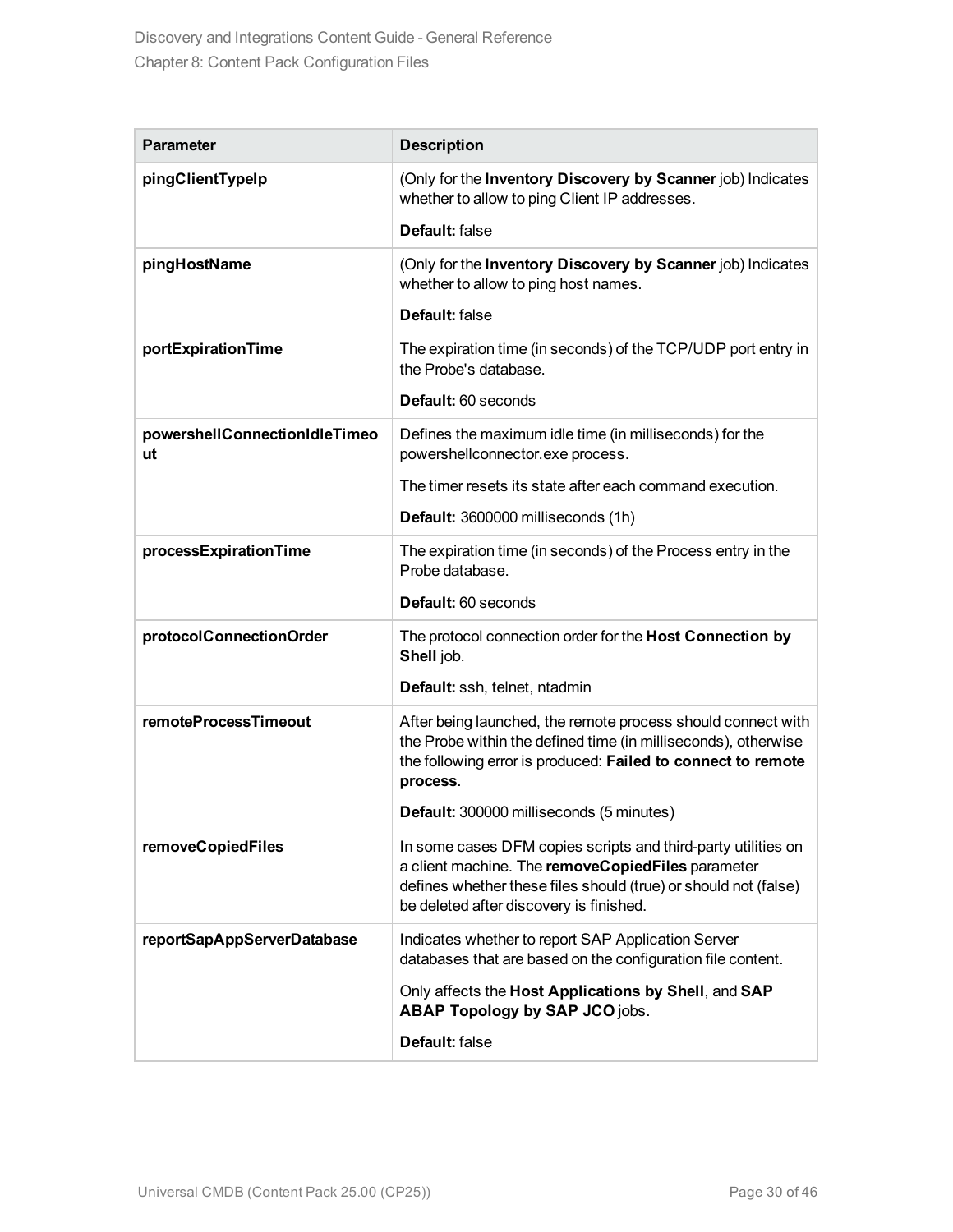| <b>Parameter</b>               | <b>Description</b>                                                                                                                                                                                                                                                                                                                                                                                                                                                      |
|--------------------------------|-------------------------------------------------------------------------------------------------------------------------------------------------------------------------------------------------------------------------------------------------------------------------------------------------------------------------------------------------------------------------------------------------------------------------------------------------------------------------|
| reportPhysicalSerialNumbers    | Indicates whether to report physical serial numbers from<br>hwsmbiosPhysicalAttributeSerialNumber of scan files.                                                                                                                                                                                                                                                                                                                                                        |
|                                | Default: false                                                                                                                                                                                                                                                                                                                                                                                                                                                          |
| <b>ResultProcessIsLenient</b>  | When setting to true, the discovery result processing is<br>lenient, which is not recommended:                                                                                                                                                                                                                                                                                                                                                                          |
|                                | • If a reported string attribute has a too large value, the<br>string is automatically truncated according to the CMDB<br>Class Model definition.                                                                                                                                                                                                                                                                                                                       |
|                                | If the OSH attribute is invalid (type/nonexisting<br>attribute/missing ID attribute), only the invalid OSH is<br>dropped, rather than entire bulk (default).                                                                                                                                                                                                                                                                                                            |
|                                | Default: false                                                                                                                                                                                                                                                                                                                                                                                                                                                          |
| setBiosUuidToMicrosoftStandart | Indicates whether the BIOS UUID value for Windows<br>operating systems should be reported in Microsoft style<br>(some bytes order reversed) instead of the original BIOS<br>value. Affects Host Connection jobs.<br>• false (default). Converts to original BIOS stored value<br>• true. Converts to Microsoft standard.<br>Note: Setting this parameter to true may result in<br>conflicts with the BIOS UUID value discovered by<br>VMware jobs or some integrations. |
| shellGlobalBandwidthLimit      | The maximum bandwidth (in kilobits per second) to upload<br>and download files to and from the discovery node<br>Note: If no value or 0 is assigned, all of the available<br>bandwidth is used.                                                                                                                                                                                                                                                                         |
| shellGlobalCommandTimeout      | Global timeout (in milliseconds) for all Shell client commands.<br>Indicates how long to wait for a command's result.<br>Default: 15000 milliseconds                                                                                                                                                                                                                                                                                                                    |
| siebelCommandTimeout           | The amount of time to wait for the Siebel command's result.<br>Default: 3 minutes (180000 ms)                                                                                                                                                                                                                                                                                                                                                                           |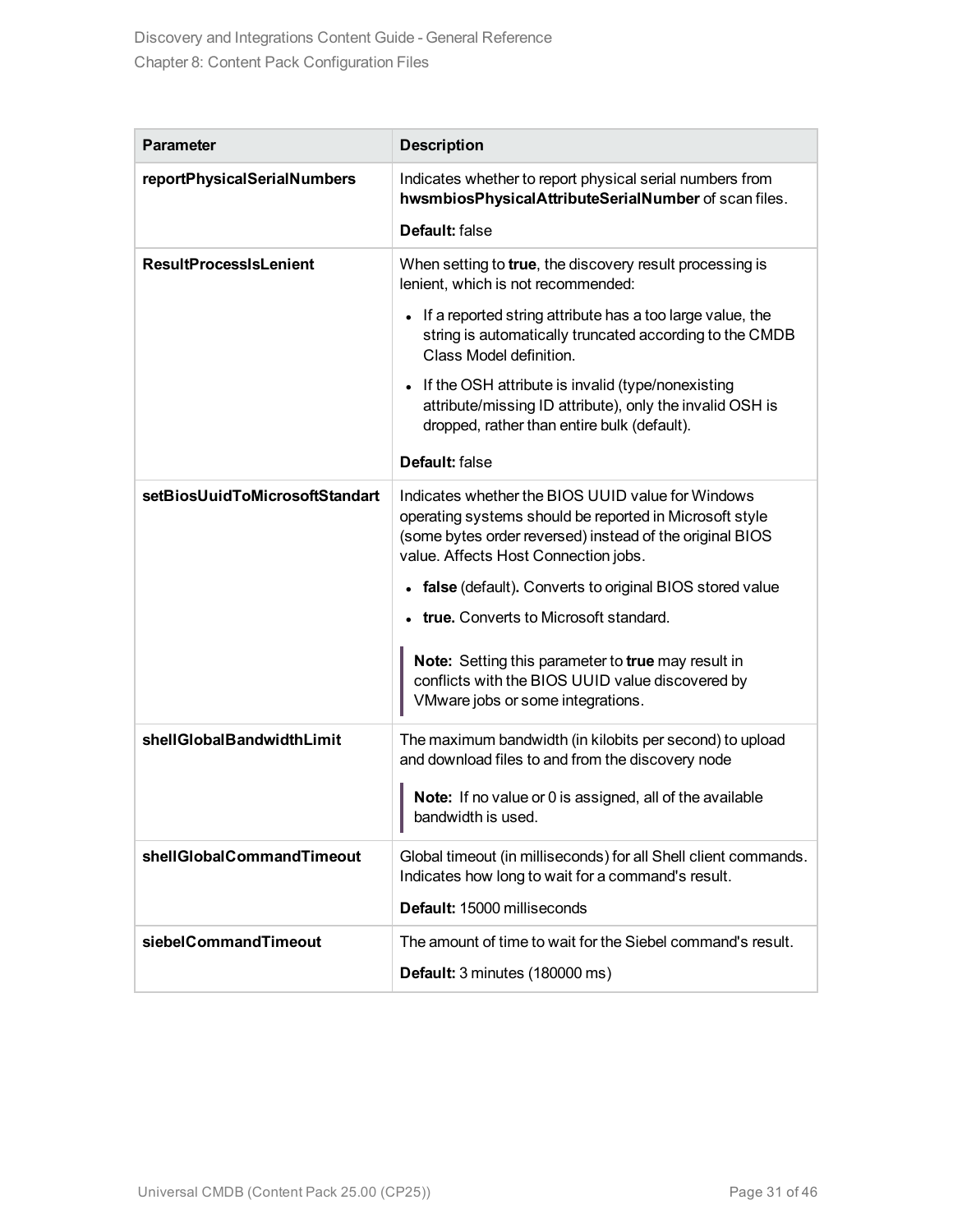<span id="page-31-0"></span>

| <b>Parameter</b>                                  | <b>Description</b>                                                                                                                                                                                                                                                                                                                                                                            |
|---------------------------------------------------|-----------------------------------------------------------------------------------------------------------------------------------------------------------------------------------------------------------------------------------------------------------------------------------------------------------------------------------------------------------------------------------------------|
| snmpGlobalRequestTimeout                          | This is the time, in milliseconds, after which a request using<br>SNMP will timeout.                                                                                                                                                                                                                                                                                                          |
|                                                   | Default: 3,000 milliseconds                                                                                                                                                                                                                                                                                                                                                                   |
|                                                   | Note: This value is global for all SNMP requests. If you<br>want to override the SNMP request timeout for a specific<br>query (where you know the query takes more time than<br>the default timeout), provide the timeout value as a<br>second parameter to the executeQuery method on the<br>SNMP client: snmpClient.executeQuery(SNMP_<br>QUERY_STRING, QUERY_TIMEOUT_IN_<br>MILLISECONDS). |
| snmpTestQueries                                   | Defines the default SNMP test query for SNMP Agent. Can<br>be overridden for specific devices.                                                                                                                                                                                                                                                                                                |
|                                                   | Default:                                                                                                                                                                                                                                                                                                                                                                                      |
|                                                   | <property name="snmpTestQueries"></property>                                                                                                                                                                                                                                                                                                                                                  |
|                                                   | <query><br/>1.3.6.1.2.1.1.1,1.3.6.1.2.1.1.2,<br/>string</query>                                                                                                                                                                                                                                                                                                                               |
|                                                   |                                                                                                                                                                                                                                                                                                                                                                                               |
| ssh-log-level                                     | The SSH log level.                                                                                                                                                                                                                                                                                                                                                                            |
|                                                   | Levels: 1-7, where 7 is the most detailed defect level.                                                                                                                                                                                                                                                                                                                                       |
| tcpExpirationTime                                 | The expiration time (in hours) of TCP connection entry in<br>probe database.                                                                                                                                                                                                                                                                                                                  |
|                                                   | Default: 24 hours                                                                                                                                                                                                                                                                                                                                                                             |
| timeToSleepWhenMaximum<br>ConnectionsLimitReached | Determines how long (in milliseconds) a job needs to wait<br>until a new connection can be created, assuming the<br>maximum connections limit has been reached. (See<br>"maximumConnectionsPerSecond" above.)<br>Default: 1000 milliseconds (1 second)                                                                                                                                        |
|                                                   | Note: If maximumConnectionsPerSecond = 0 this<br>property is ignored.                                                                                                                                                                                                                                                                                                                         |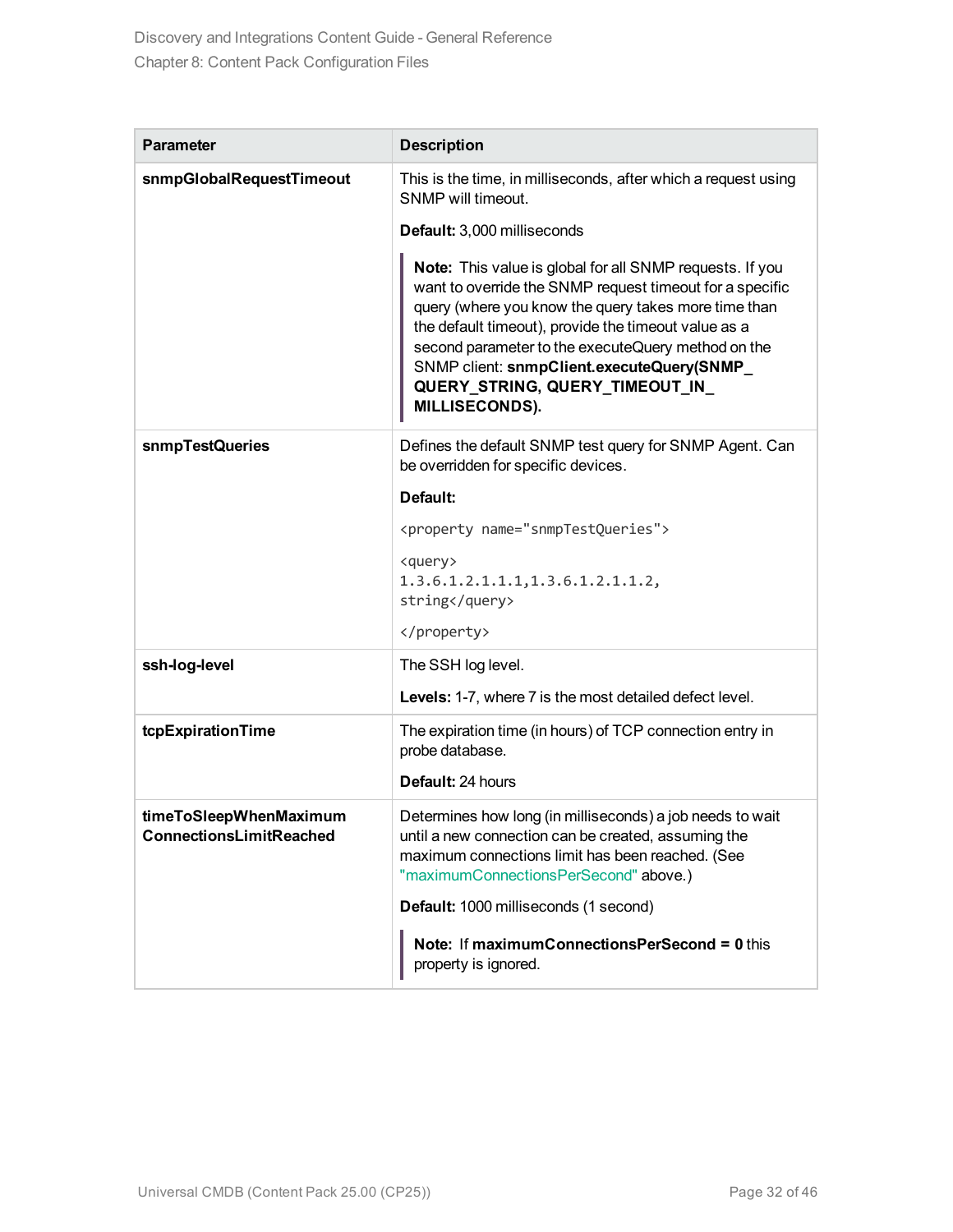Discovery and Integrations Content Guide - General Reference Chapter 8: Content Pack Configuration Files

| <b>Parameter</b>           | <b>Description</b>                                                                        |
|----------------------------|-------------------------------------------------------------------------------------------|
| tnsnamesFilePaths          | Paths to search the tnsnames.ora file (including<br>tnsnames.ora itself, comma separated) |
|                            | Example:                                                                                  |
|                            | <property name="&lt;br">"tnsnamesFilePaths"&gt;<br/>c:\temp\tnsnames.ora<br/></property>  |
| useIntermediateFileForWmic | Usage of an intermediate temporary file for data transfer by<br>wmic command.             |
|                            | Default: false                                                                            |
| useJinteropOnWindows       | This property is used on Windows machines.                                                |
|                            | • true. The Probe uses JInterop for WMI discovery.                                        |
|                            | false (default). The Probe uses WMIdll native code.                                       |
| useMultiThreadForEventHub  | Indicates whether to use multiple threads in Event Hub.                                   |
|                            | Default: true                                                                             |
| useNtcmdModifiedMarkers    | true. The Probe uses markers with counters in NTCMD<br>agents' infrastructure.            |
|                            | • false (default). The Probe uses old NTCMD behavior -<br>without markers with counters.  |
| useWinexeOnLinux           | This setting is used on non-Windows machines.                                             |
|                            | true. The Probe uses local winexe executable for NTCMD<br>Windows discovery.              |
|                            | false (default). The Probe uses Windows remote Proxy.                                     |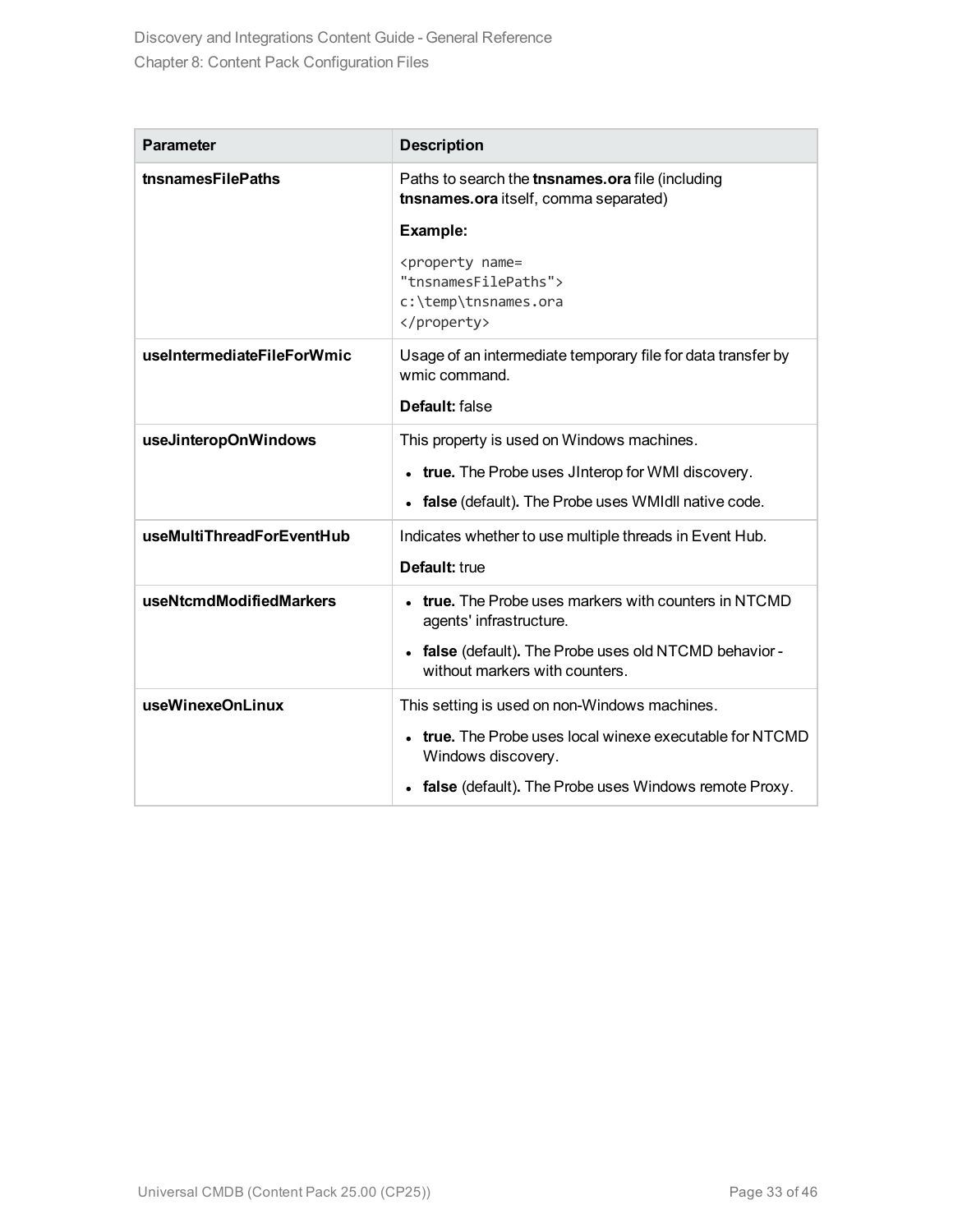## <span id="page-33-0"></span>portNumberToPortName.xml File

The **portNumberToPortName.xml** file is used by DFM as a dictionary to create IpServiceEndpoint CIs by mapping port numbers to meaningful port names. When a port is discovered, the Probe extracts the port number, searches in the **portNumberToPortName.xml** file for the port name that corresponds to this port number, and creates the IpServiceEndpoint CI with that name. If the port name does not appear in this file, the Probe uses the port number as the port name.

You can specify different names for same port number for different IP ranges. In this case, the same port discovered for IPs contained in different ranges will have different port names.

**Note:** The **portNumber** attribute may be a number or a range. Ranges may be separated by commas or dashes or both. For example: "10, 21, 45", "10-21", or "10-21, 45, 110". You may use x as a wildcard in any position in a number. For example "5xx00" includes ports 50000, 50100, 50200, …51000, 51100, 51200, …59900.

For details on adding new ports to be discovered, see "How to [Define](#page-4-0) a New Port" on page 5.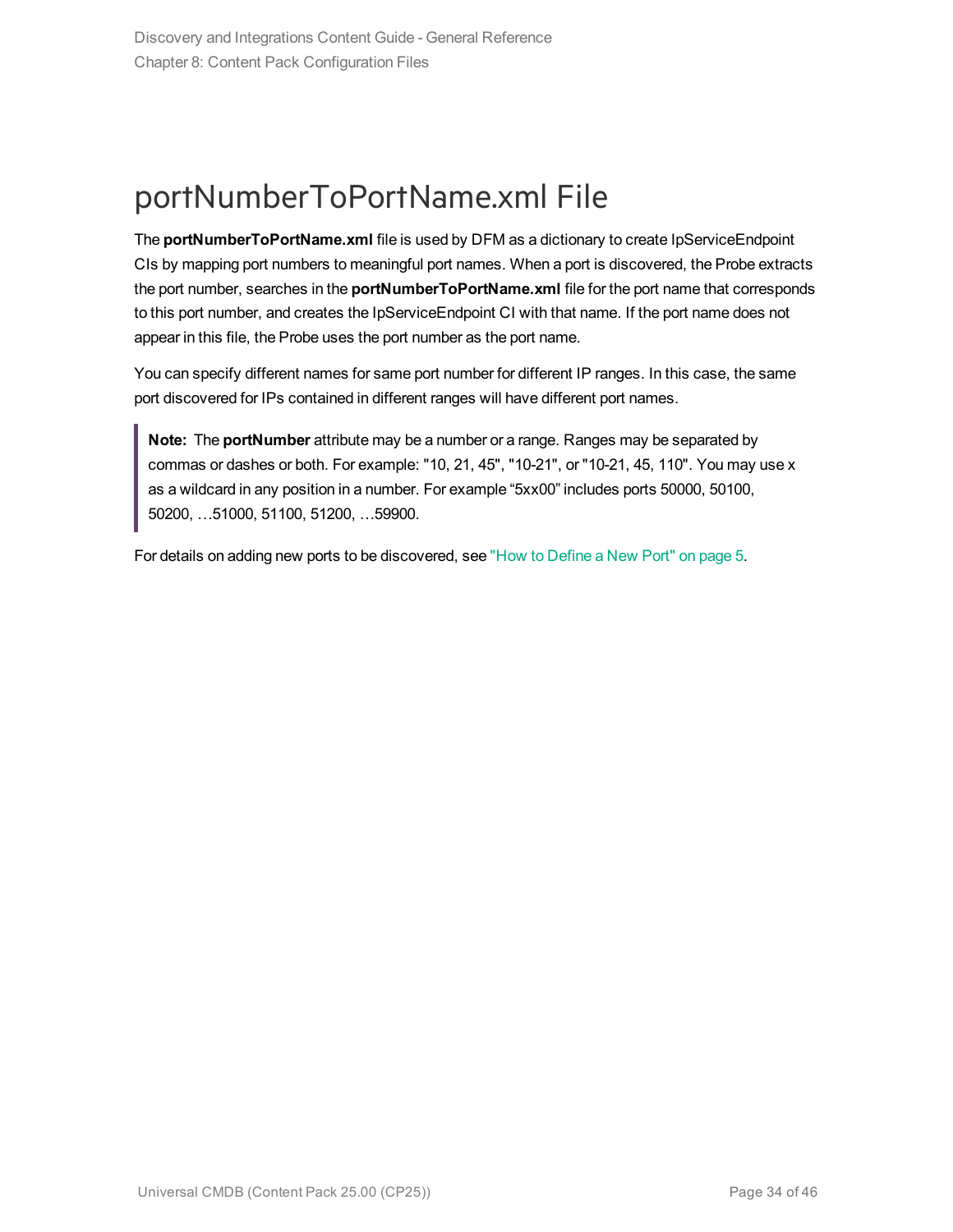## <span id="page-34-0"></span>Chapter 9: Additional Protocol Information

This section includes:

- ["Extended](#page-34-1) Shell Interface" below
- "How to Create an SSH Connection Based on [Public/Private](#page-34-2) Keys Pair" below
- "How to Enable Support for the [AES256-CBC](#page-36-0) and AES256-CTR Encryption Ciphers for the SSH [Protocol"](#page-36-0) on page 37

## <span id="page-34-1"></span>Extended Shell Interface

UCMDB 10.00 extended the Shell Interface to remove limitations when uploading files to, and downloading files from, Windows machines. This increased functionality applies to the NTCMD and SSH protocols, and UD Agents.

When uploading or downloading files to or from Windows machines, you can set the parameter **setBandwidthLimit**, to restrict network bandwidth consumption.

You can set this parameter in **globalSettings.xml**:

The property is **shellGlobalBandwidthLimit**. For shell objects that support file downloading and uploading, it sets a limit, in kilobits per second, on the amount of bandwidth consumed by the download or upload operation. The value must be a positive integer. The default is 0, meaning no limit. For example:

<property name="shellGlobalBandwidthLimit">0</property>

The speed can be overwritten at adapter level or at job level; for example, when installing or updating UD Agents.

### <span id="page-34-2"></span>How to Create an SSH Connection Based on Public/Private Keys Pair

To create a Secure Shell (SSH) connection based on a public/private keys pair, perform the following steps: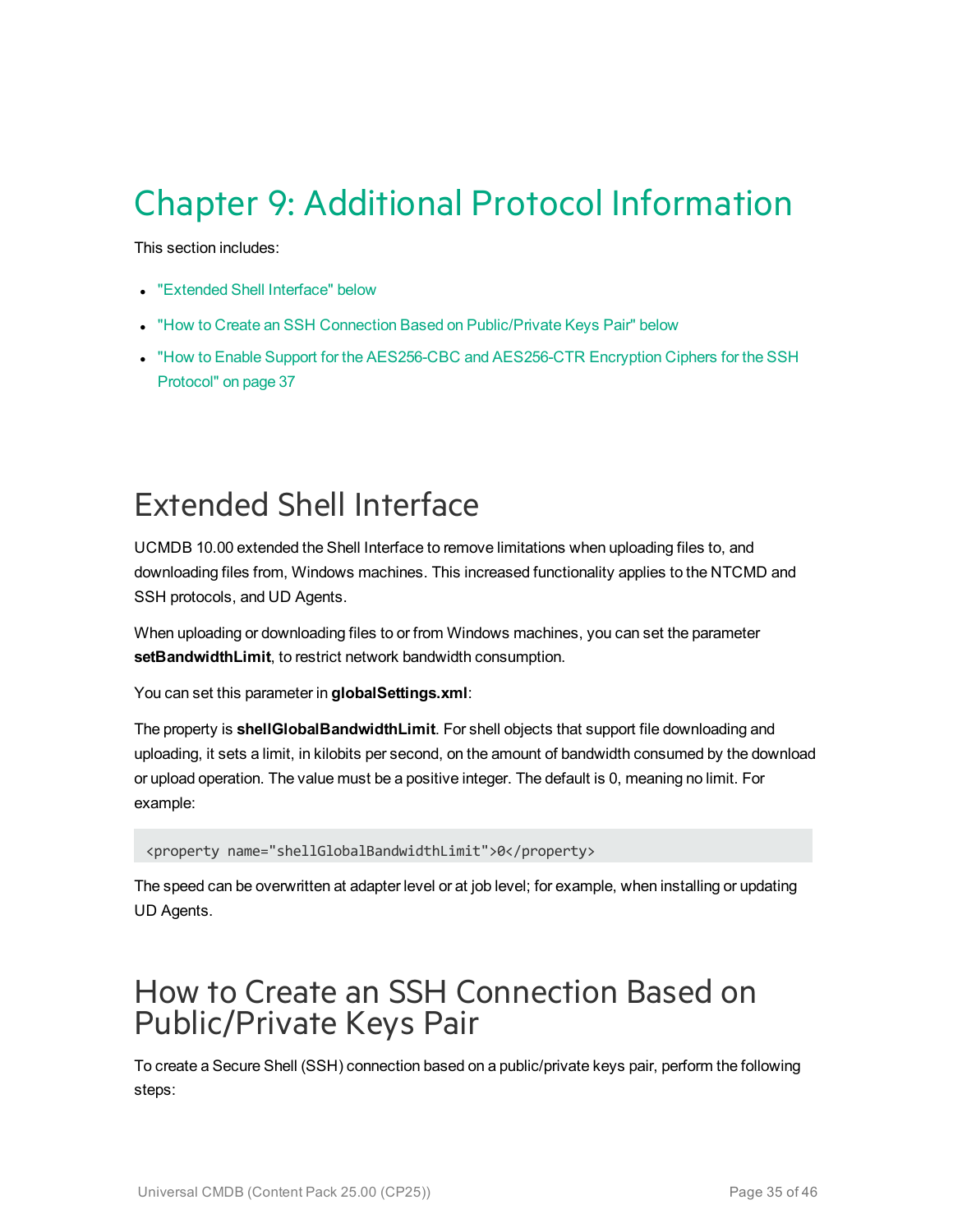1. Open the Mindterm console (on the probe machine) and from the command line run following command:

C:\hp\UCMDB\DataFlowProbe\bin\jre\bin\java.exe -jar C:\hp\UCMDB\DataFlowProbe\content\lib\Mindterm.jar

- 2. In the Mindterm console, go to **File > Create Keypair** and assign the following values:
	- <sup>o</sup> **Key type/format:** choose DSA or RSA
	- <sup>o</sup> **Key length:**
		- <sup>l</sup> **If Key type/format = DSA:** choose 1024
		- <sup>l</sup> **If Key type/format = RSA:** choose one of the following: 768, 1024, 1536, 2048, 4096, 8192, 16384 or 32768
	- <sup>o</sup> **Identity file:** assign a name (the default name is **identity)**
	- <sup>o</sup> **Password:** for no password, do not enter anything

**Caution:** The **OpenSSH .pub format** option must be selected.

- 3. Click **Generate** and move your mouse to generate public/private keys.
- 4. Once the pair is generated, go to **C:\Users\<username>\AppData\Roaming\MindTerm**. This directory contains generated public/private keys pair. The public key has the **.pub** extension.
- 5. Copy the contents of **.pub** file to the remote Linux/Unix machine you want to connect to as follows:
	- a. Connect to the Linux/Unix remote machine and locate the **~/.ssh/authorized\_keys** file (if the file does not exist, create it).
	- b. Open the file for editing as follows:

vi ~/.ssh/authorized keys

- c. Append the contents of the **.pub** file to the **authorized\_keys** file.
- d. Add <username>@<probe IP> to the end of the contents of the **.pub** file. For example, if the contents of the **.pub** file are:

ssh-dss AAAAB3N.....<snippet>.....r2LnQrqhncpJyL1s0id76j6wA==

and the probe's IP is 16.59.56.255 and the username to connect with is **root**, you would append the following to the contents of the **~/.ssh/authorized\_keys** file:

ssh-dss AAAAB3N.....<snippet>.....r2LnQrqhncpJyL1s0id76j6wA==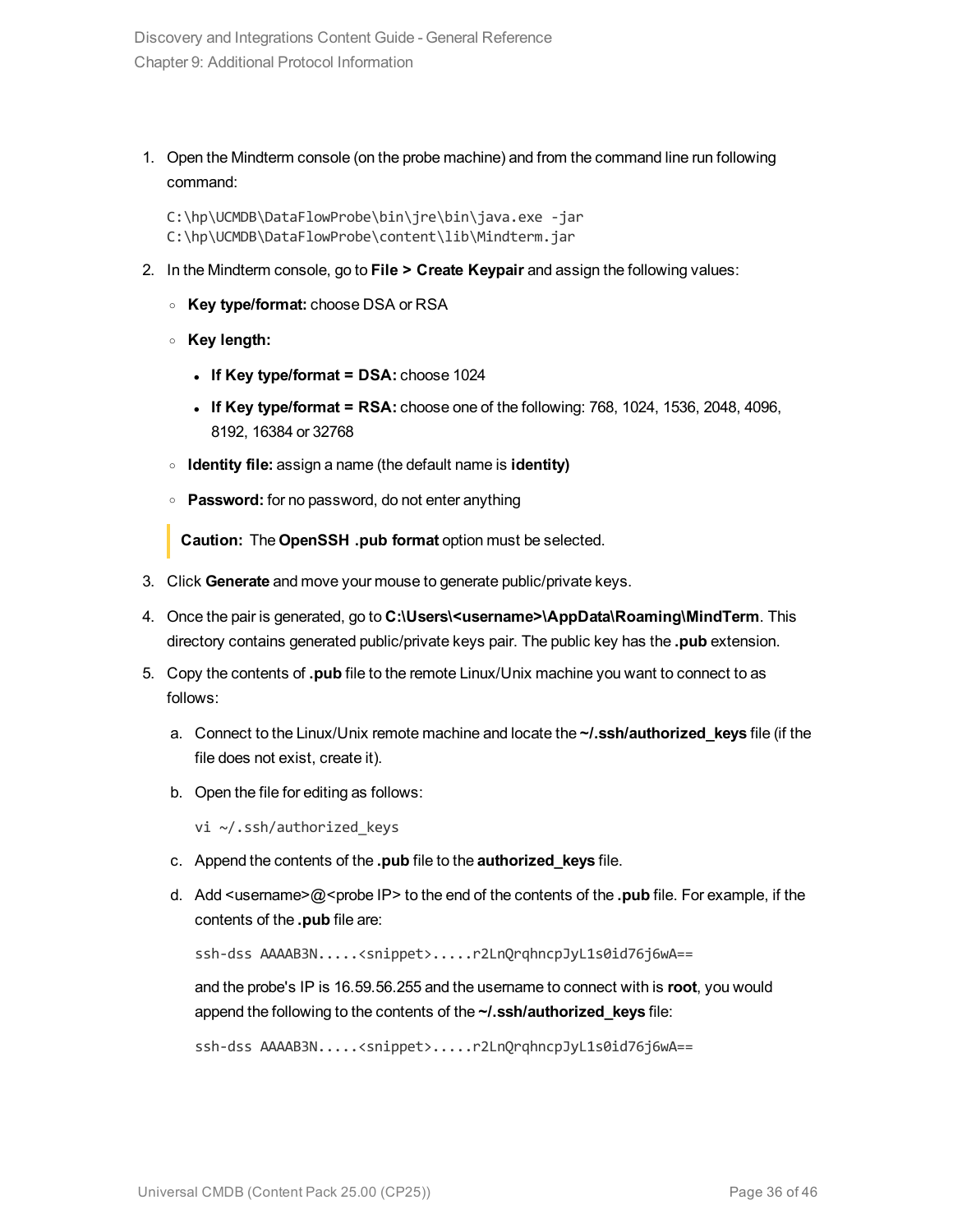root@16.59.56.255

- e. Save the **~/.ssh/authorized\_keys** file and close it.
- 6. Open the UCMDB and go to **Data Flow Management > Data Flow Probe Setup > Credentials > SSH Protocol**.
- 7. Add a new SSH protocol with the following parameters:
	- <sup>o</sup> **Authentication Method:** publickey
	- <sup>o</sup> **User Name:** root
	- <sup>o</sup> **Key File Path:** C:\\Users\\<username>\\AppData\\Roaming\\MindTerm\\<identity file>, where <identity file> is the name you entered in step 2.
	- <sup>o</sup> **Password:** if you provided a password during creation of the public/private keys pair, you must enter the same password here.

### <span id="page-36-0"></span>How to Enable Support for the AES256-CBC and AES256-CTR Encryption Ciphers for the SSH Protocol

To enable support for the AES256-CBC and AES256-CTR encryption ciphers for the SSH Protocol, perform the following steps:

- 1. Stop the UCMDB server and Data Flow Probe service.
- 2. Download the **UnlimitedJCEPolicyJDK7.zip** file from [http://www.oracle.com/technetwork/java/embedded/embedded-se/downloads/jce-7-download-](http://www.oracle.com/technetwork/java/embedded/embedded-se/downloads/jce-7-download-432124.html)[432124.html](http://www.oracle.com/technetwork/java/embedded/embedded-se/downloads/jce-7-download-432124.html).
- 3. Extract the ZIP package.
- 4. Copy the **local\_policy.jar** and **US\_export\_policy.jar** files to the **<DataFlowProbe installation folder>\bin\jre\lib\security** directory to replace the old ones.
- 5. Start the UCMDB server and Data Flow Probe service.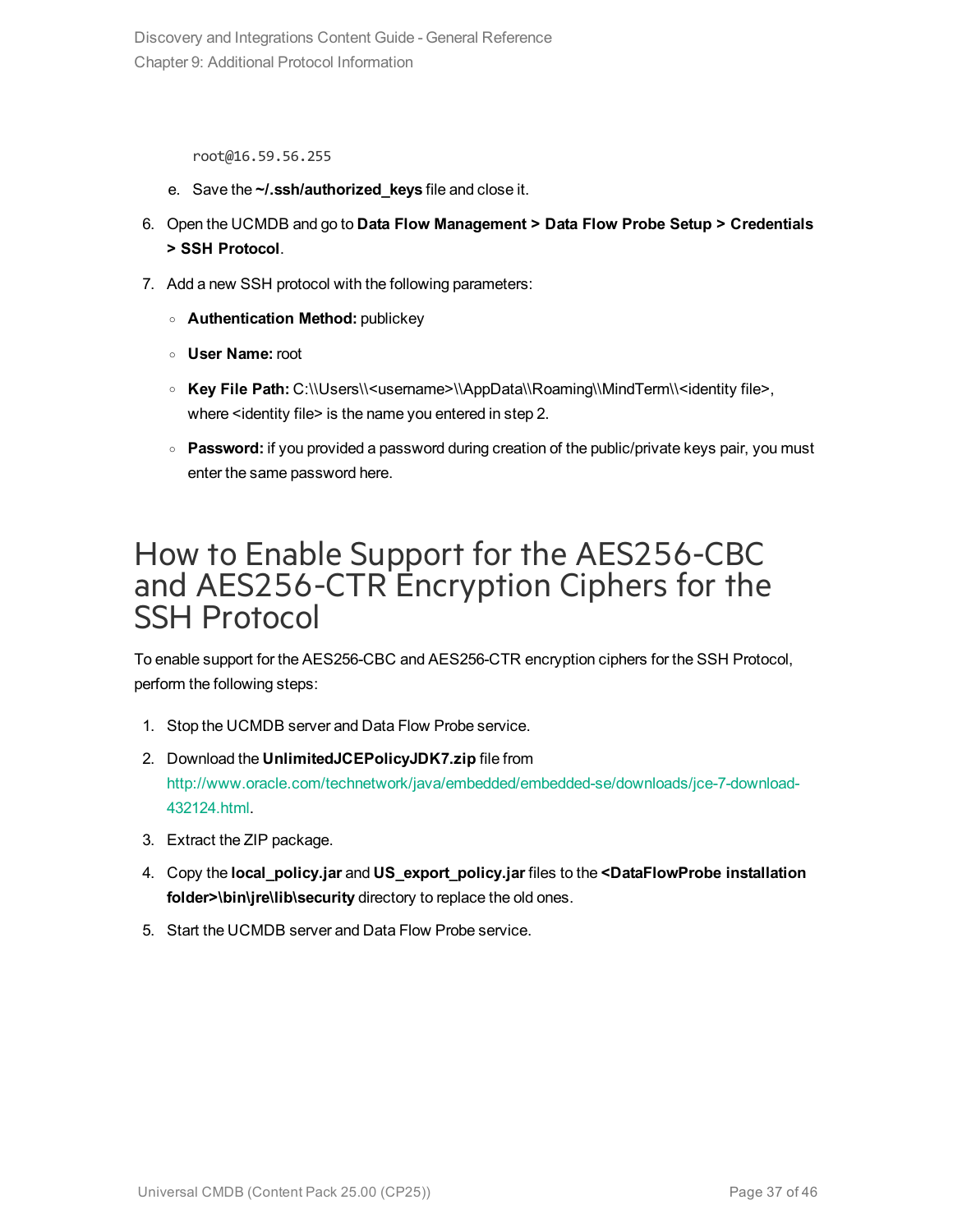## <span id="page-37-0"></span>Chapter 10: Event Based Discovery

## <span id="page-37-1"></span>Background

In UCMDB, the regular Universal Discovery jobs are scheduled to run, such as once a day or once a week. During the discovery interval, UCMDB cannot detect what have been changed in remote nodes. For the traditional IT infrastructure, this kind of discovery is good enough to reflect the topology of the data center.

In recent years, the Cloud is becoming quite popular among the IT world. Amazon Web Services, OpenStack, VMware vCloud, Cloud Foundry, and Docker are rapidly adopted by many companies. One of common characters of these technologies is that changes happen easily and frequently. However, the regular Universal Discovery cannot accurately handle such changes in real time. For example:

- No clues of the existence of nodes. One virtual machine is created for testing at 9:00, and then it is terminated at 16:00 after the testing. Its administrator is not even aware of its existence because most of regular discovery jobs are scheduled to run at midnight.
- Topology in UCMDB cannot reflect the current status of the Cloud environment. The typical aging time in UCMDB is more than one month. In traditional data centers, nodes are rarely changed. Generally, regular discovery jobs do not delete CI. Therefore, the topology in UCMDB is consistent with the actual environment in most time. However, in the Cloud environment, nodes are created and deleted at any time. After a while, many nodes that are deleted in the Cloud environment still exist in UCMDB. These nodes become a kind of "noise" before they are aged.

## <span id="page-37-2"></span>Overview

In order to adjust to the Cloud environment, the event based discovery is introduced. This discovery is based on the event that is sent out from Cloud providers in real time. The event based discovery uses a framework called Event Hub to capture such events and report them into UCMDB. Thus, the topology in UCMDB can reflect the actual environment as much as possible.

So far, the following event based discoveries for Cloud environments are introduced:

- Cloud Foundry Event Discovery
- OpenStack Event Discovery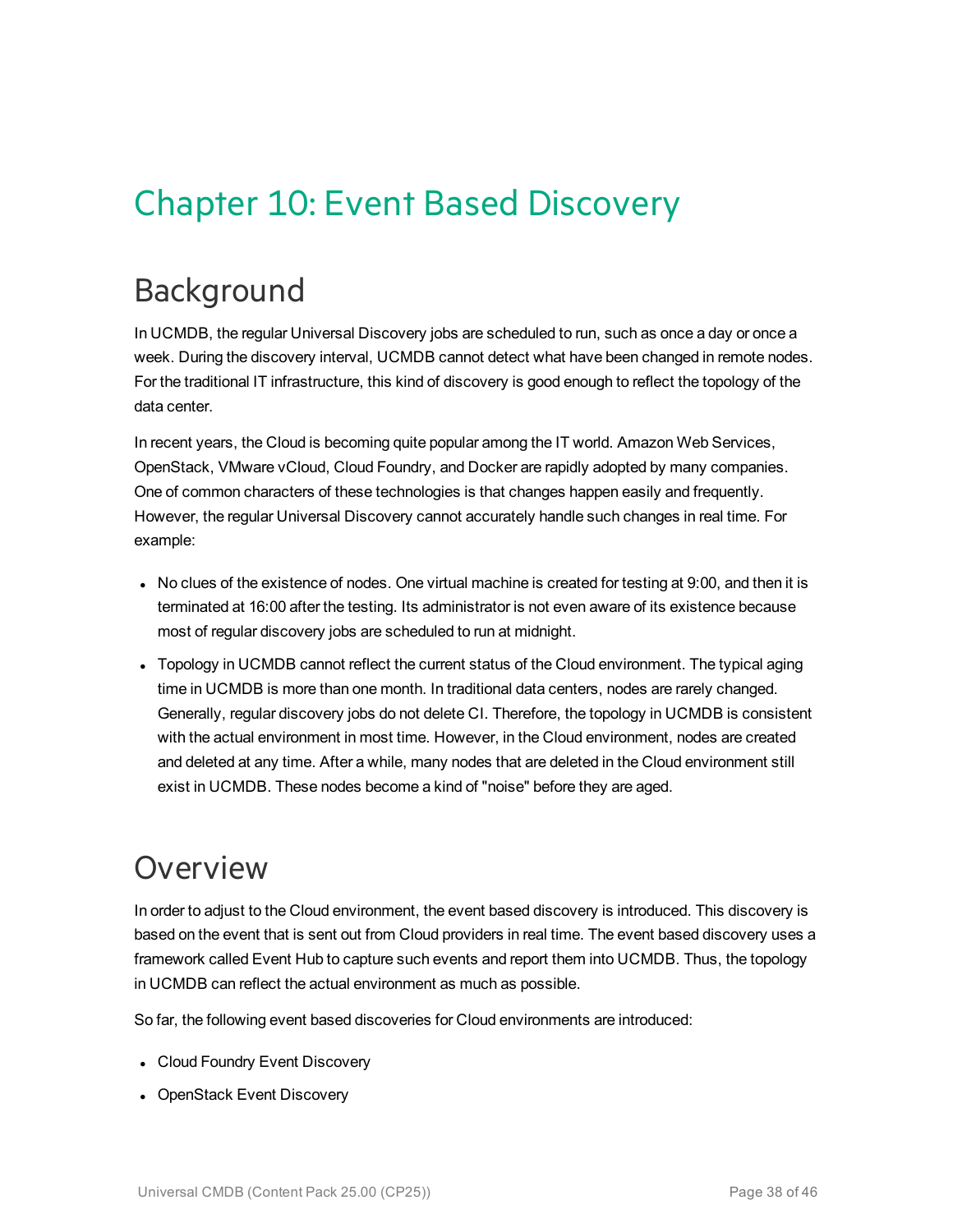- VMware vCloud Event Discovery
- Docker Swarm Event Discovery

For details about these event based discoveries, see the *UCMDB Discovery and Integrations Content Guide - Discovery Modules*.

## <span id="page-38-0"></span>Discovery Mechanism

This section describes the discovery mechanism for the event based discovery.

### Event Hub

Event Hub is a new framework designed for the event based discovery. It includes the following:

- Event Source. Collects events from event providers and puts them in Event Queue.
- Event Filter. Filters events to only allow specific events to pass through.
- Event Handler. Handles events and reports them as CIs to UCMDB.

When Event Source starts, it continuously listens to or fetches events from event providers. After events arrive, the events are buffered in a memory queue. Meanwhile, there is a thread pool that is waiting for new events to pull them from the queue. After a new event is pulled, a thread uses Event Filter to filter the event. Then, the filtered event is passed to Event Handler. In Event Handler, one typical handler parses the event and constructs the CI topology to report to UCMDB.

### Continuously running jobs

One important difference between an event based discovery job and a regular job is that the event based discovery job runs continuously until the job is manually deactivated or terminated by Data Flow Probe due to exceeding the maximum execution time.

In UCMDB 10.22, the maximum execution time of jobs is 2147483647 milliseconds (about 24.86 days). Thus, the job needs to be rerun after the timeout. This is a limitation. In UCMDB 10.30, if the maximum execution time of jobs is set to 0 (zero), the job will not reach the time limit.

### Event providers

So far, the following Event Source providers are implemented: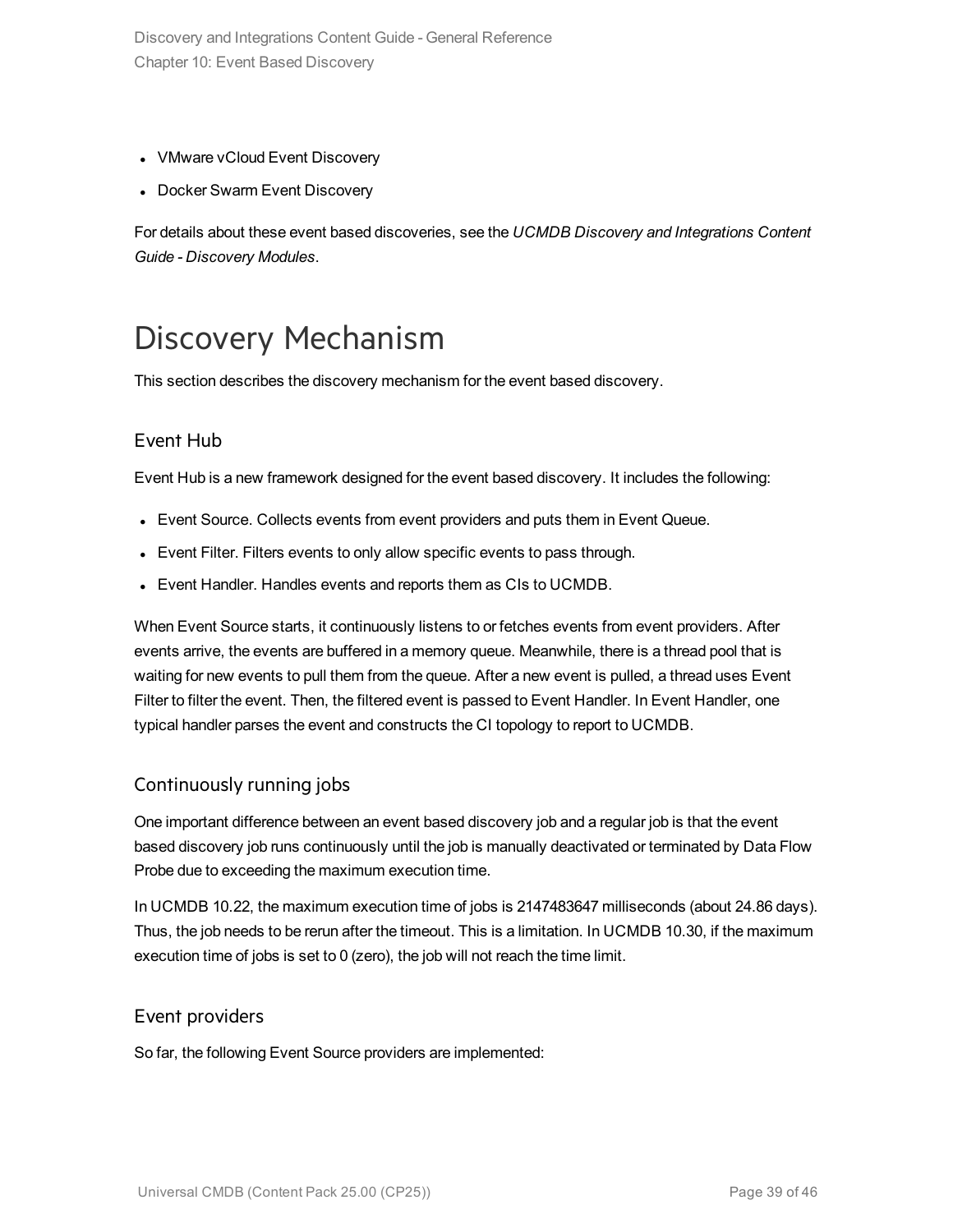Discovery and Integrations Content Guide - General Reference Chapter 10: Event Based Discovery

- Cloud Foundry
- OpenStack
- VMwarevCloud
- Docker Swarm

## <span id="page-39-0"></span>Limitation

**Limitation.** In UCMDB 10.30 and earlier versions, using multiple threads in the event-based discovery may cause the missing of events.

**Workaround.** It is recommended to upgrade UCMDB to 10.31 or a later version. For UCMDB 10.30 and earlier versions, setting **useMultiThreadForEventHub** to **false** in **globalsetting.xml**; however, this operation may affect the performance of event-base discovery jobs. For details about this setting, see ["globalSettings.xml](#page-17-1) File" on page 18.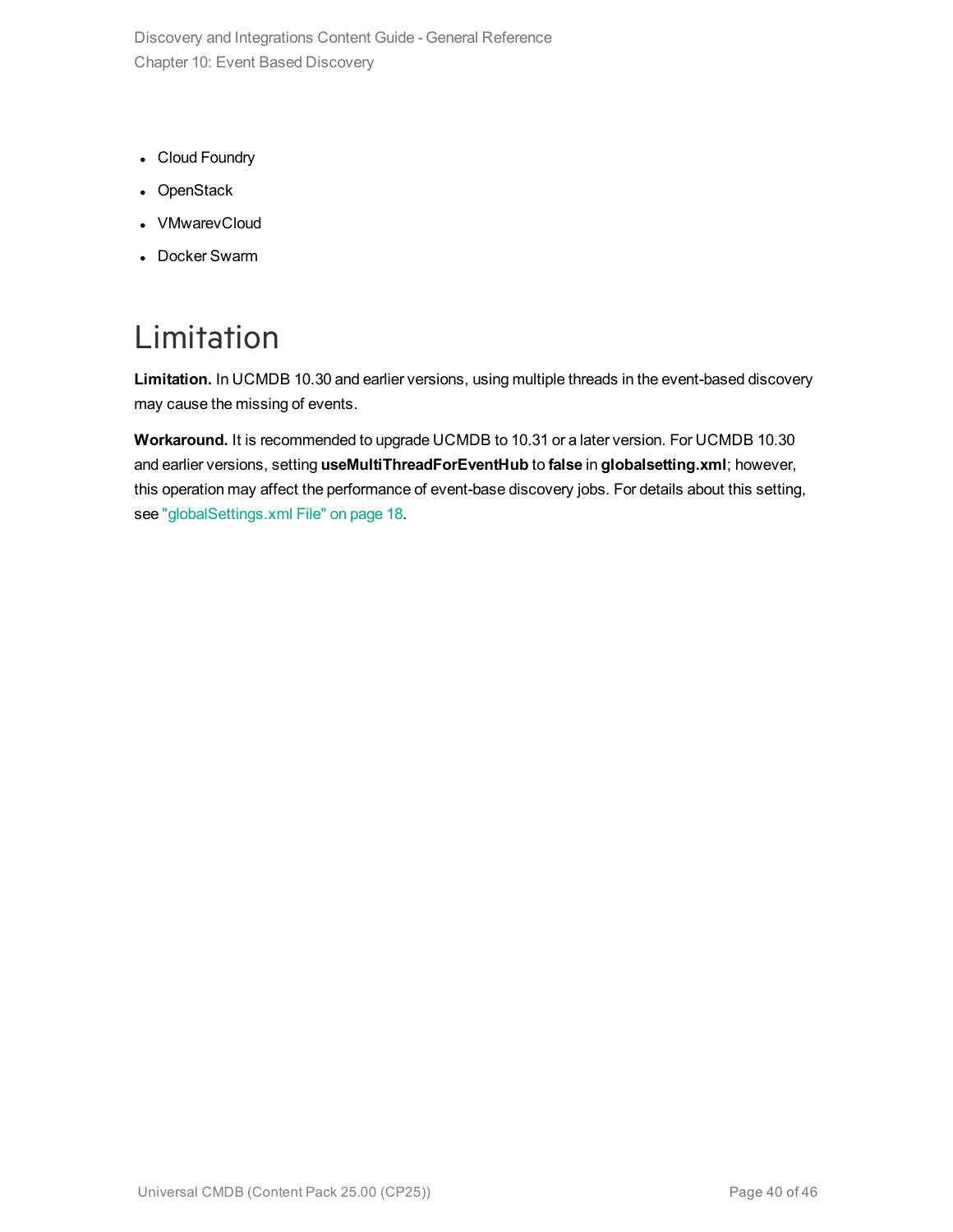## <span id="page-40-0"></span>Chapter 11: **PrimaryDNSName** Logic

Previously, the **DNS Resolver** job sets the **PrimaryDNSName** (**primary\_dns\_name**) of a Node to the resolved DNS name of the smallest IP address integer equivalent among all IP addresses contained by a given Node. If either the backup network or cluster virtual IP addresses have a numerically smaller address than the address of the Node, that address incorrectly updates the **PrimaryDNSName** of the Node.

In order to solve this issue, the **PrimaryDNSName** logic is changed as follows:

For a full DNS name (for example, **host1.cms.chn.hpe.com**),

- If the short name (that is, **host1** in the example) of the full DNS name is NOT equal to the host name, the full DNS name will NOT be considered as the **PrimaryDNSName**.
- If the short name (that is, **host1** in the example) of the full DNS name is equal to the host name, the full DNS name will be one candidate of the **PrimaryDNSName**.

For each candidate,

- a. Covert its related IP address to the integer equivalent, and then retrieve the smallest one.
- b. Take the DNS name of the smallest IP address integer equivalent as the **PrimaryDNSName**.

#### **For example:**

- **Node 1 has three IP addresses: A, B, C; the host name is host1.**
- <sup>l</sup> IP address A is resolved as **host1.cms.chn.hpe.com**.
- IP address B is resolved as **host2.cms.chn.hpe.com** (That is possible, in the cluster environment, some cluster IP addresses can be resolved as cluster names).
- <sup>l</sup> IP address C is resolved as **host1.chn.hpe.com**.
- IP address B is the smallest IP address integer equivalent.

Previously, the **DNS Resolver** job takes **host2.cms.chn.hpe.com** as the **PrimaryDNSName** regardless of the fact that **host2 !=host1**, because IP address B is the smallest IP address integer equivalent.

Currently, **host2.cms.chn.hpe.com** is no longer considered as the **PrimaryDNSName**. Both **host1.cms.chn.hpe.com** and **host1.chn.hpe.com** are candidates of the **PrimaryDNSName**. For these candidates, covert their related IP addresses to the integer equivalents. If  $A > C$ , **host1.cms.chn.hpe.com** is the **PrimaryDNSName**.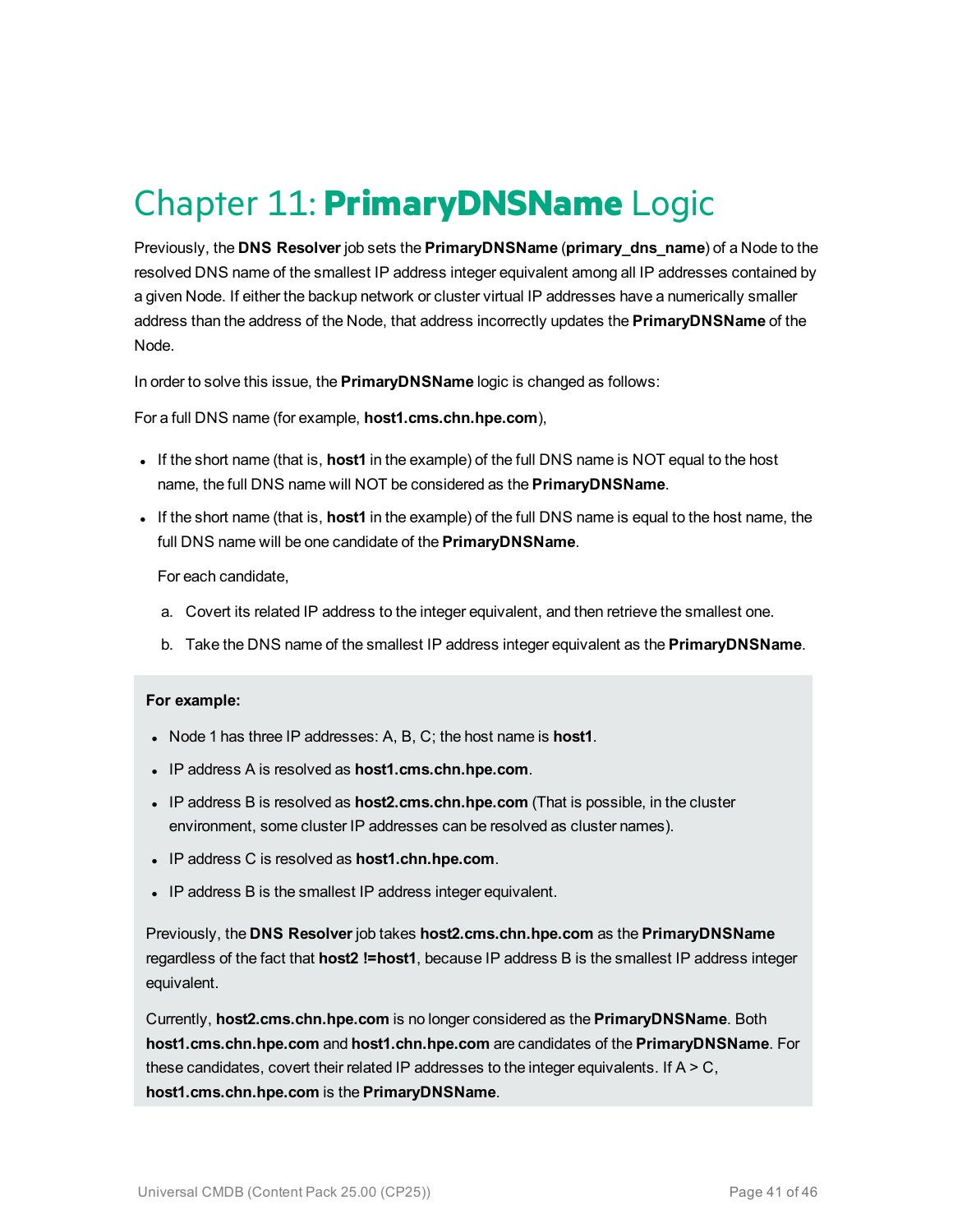# <span id="page-41-0"></span>Chapter 12: Supported UNIX Shells

UCMDB supports use of the following UNIX shells:

- $\bullet$  bash
- $\cdot$  csh
- $\cdot$  ksh
- $\cdot$  tcsh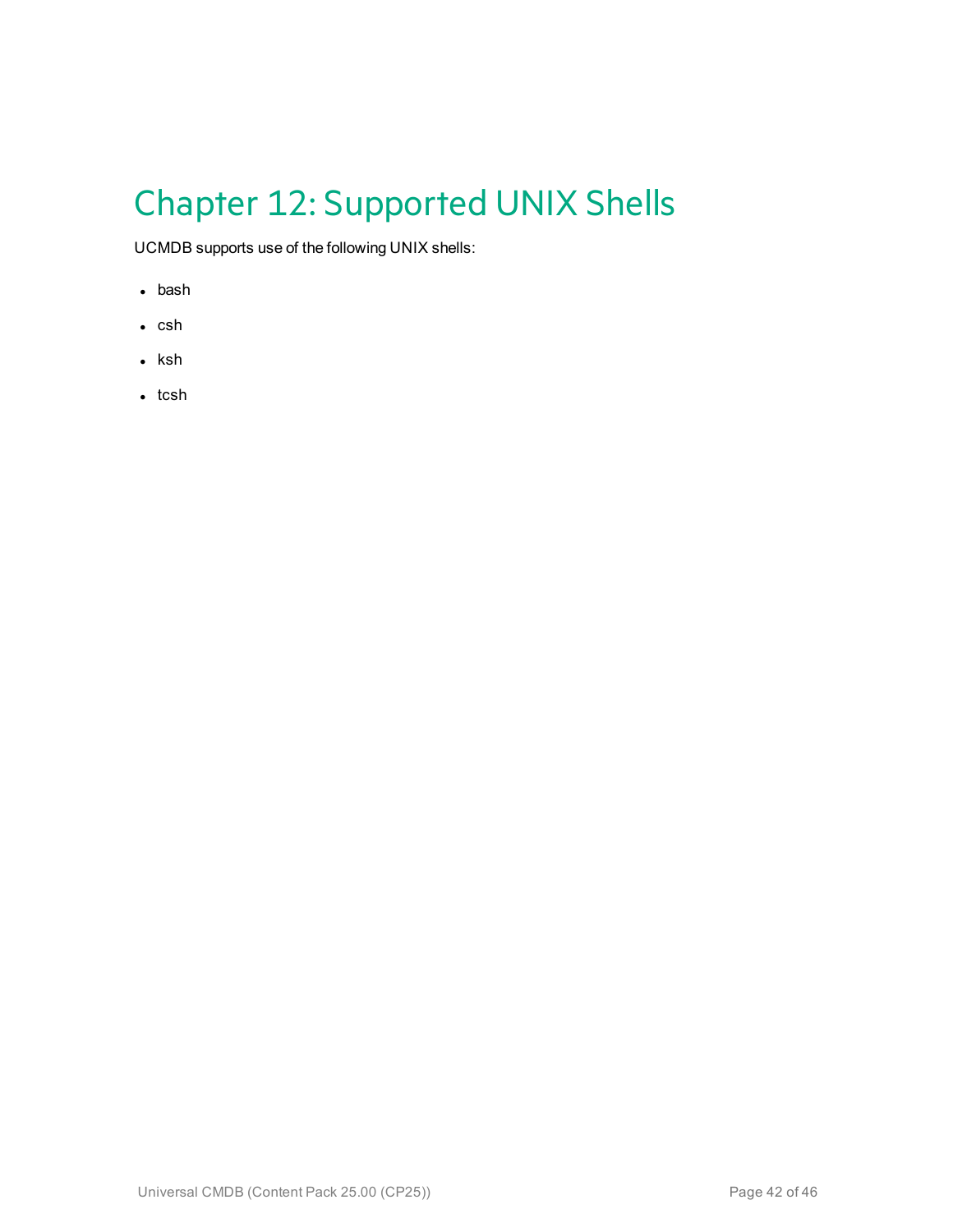# <span id="page-42-0"></span>Universal Data Model (UDM)

The Universal Data model (UDM), provides the information model that enables Software products to integrate using a common language. The UDM provides the vocabulary in the form of CI types and the relationships between them, and their attributes. This vocabulary and the artifacts derived from it are used to enable integrations in an enterprise environment, to enable faster design and deployment, and to facilitate ease of maintenance and integration evolution. The UDM is applied to many management products and solutions, including Universal CMDB and its integrations.

You can generate the UCMDB CI Types and Relationships Information PDF, which provides information on specific CI Types and Relationships in the UDM. For details, see "Export Selected CITs to PDF Dialog Box" in the *Universal CMDB Modeling Guide*. You can also access the core UCMDB Class Model Reference by selecting **Help > UCMDB Class Model**.

A more detailed UCMDB Class Model specific to Content Pack 25.00 running on UCMDB 10.33 is accessible from the Content Pack documentation (**Help > Discovery and Integrations Content Help > Develop > Universal Data Model (UDM)**):

- To access the UCMDB Data Model spreadsheet, click [here.](https://docs.software.hpe.com/UCMDB/25/cp-docs/docs/eng/class_model/CITinfo_expanded.xlsx)
- To access the HTML version of the UCMDB Data Model, click [here](https://docs.software.hpe.com/UCMDB/25/cp-docs/docs/eng/class_model/html/index.html).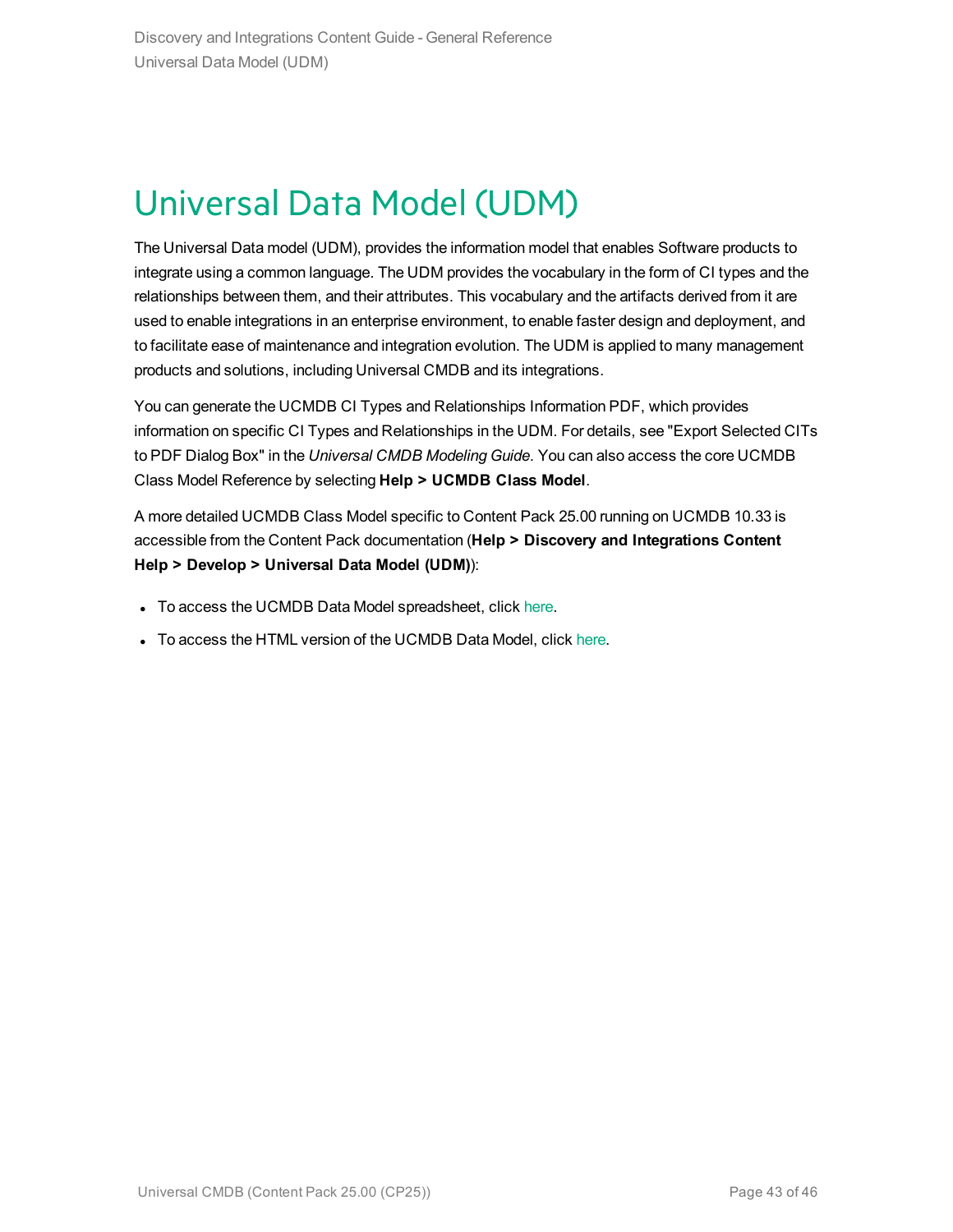## <span id="page-43-0"></span>Chapter 13: Troubleshooting and Limitations

This section describes general troubleshooting and limitations related to performing discovery using Universal Discovery.

**• Problem**: Cannot Connect to Windows Vista/2008-R2 Machines with UAC Enabled

**Reason:** Starting from Windows Vista, Microsoft has changed the security mechanism by introducing the UAC (User Account Control) technology. This change causes problems with HPCmd connecting to remote Windows Vista/2008-R2 machines when using the local administrator account.

**Solution:** The following procedure enables HPCmd connection to remote Windows Vista/2008-R2 machines with UAC enabled.

- <span id="page-43-1"></span>a. Verify the HPCmd connection
	- i. Log on to the Probe machine.
	- ii. Locate the **HPCmd.bat** file in hp\UCMDB\DataFlowProbe\tools directory.
	- iii. Open **cmd.com** in the same directory.
	- iv. At the command prompt, invoke following command:

```
HPCmd.bat \\<problematic machine name or ip>
/USER:<domain>\<username> /PWD:<password>
```
b. If the HPCmd connection is not successful, check accessibility to the shared folder, admin\$.

Ensure that the Probe machine can access the shared folder, **admin\$**, on the remote machine.

- i. Log on to the Probe machine.
- ii. Select **Start > Run**, and enter \\<remote machine>\admin\$ address.
- iii. If there is no access to **admin\$**:
	- Log on to the remote machine.
	- Select Start > Run, and enter regedit.
	- Locate the following registry subkey:

HKEY\_LOCAL\_MACHINE\SYSTEM\CurrentControlSet\Services\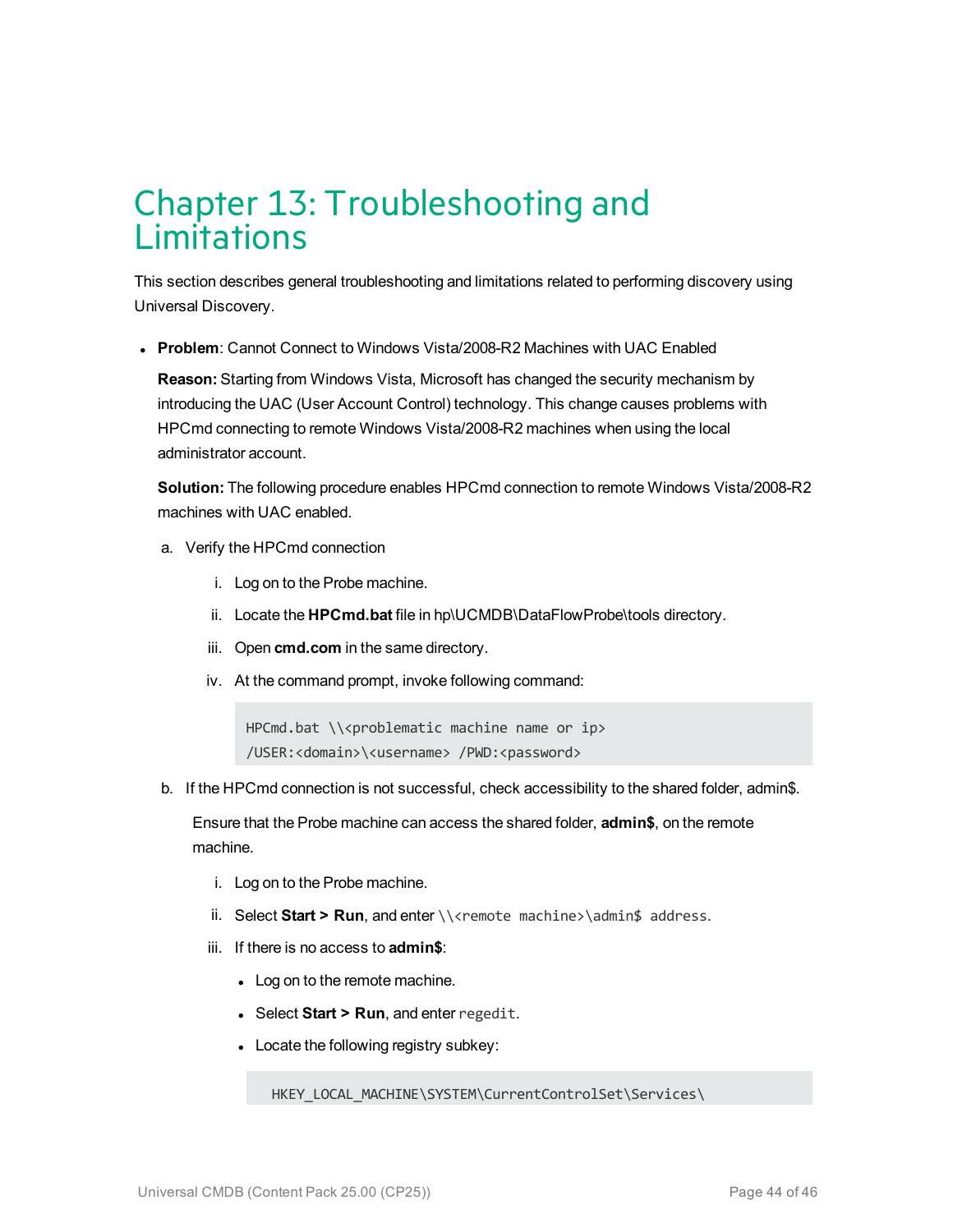LanmanServer\Parameters

- <sup>l</sup> Click **Parameters**.
- <sup>l</sup> If the **AutoShareServer** registry entry does not exist, in the **Edit** menu, select **New** > **DWORD (32-bit) Value.** Enter **AutoShareServer**, and click **OK**.
- <sup>l</sup> Select **AutoShareServer**. In the **Edit** menu, select **Modify**, and in the **Value** box, type 1.
- Exit the Registry Editor, and restart the computer.
- Select **Start > Run**, and enter net start srvnet.
- iv. When access to **admin\$** is successful, try to verify the HPCmd connection again as described in "Verify the HPCmd [connection"](#page-43-1) on the previous page.
- c. If the verification still fails, connect to Windows Vista/2008-R2 machines with UAC enabled.
	- i. On Windows Vista/2008-R2 machines, local administrators do not have full privileges when connected remotely.

Use one of the following options to overcome this problem:

- Connect using domain administrator credentials.
- Enable local administrators to have full privileges by modifying the registry on remote machine as follows:

| Key   | HKEY LOCAL MACHINE\SOFTWARE\Microsoft\<br>Windows\CurrentVersion\Policies\system |
|-------|----------------------------------------------------------------------------------|
| Value | LocalAccountTokenFilterPolicy should be set to 1.                                |
|       | If this value is not available, create a new DWORD value and set it to 1.        |

- ii. Restart the machine.
- Problem: The file transfer does not work when communicating with the remote Linux/UNIX/Mac OS X machines, as the result operations like Scanner-based Inventory Discovery or deployment of Universal Discovery agents fail.

#### **Solution:**

- a. Make sure the SSH agent is configured to allow file transfer via the SCP/SFTP protocols.
- b. Make sure that the logon process for the user that is used for the SSH protocol does not have a banner that requires manual user input during the logon process.